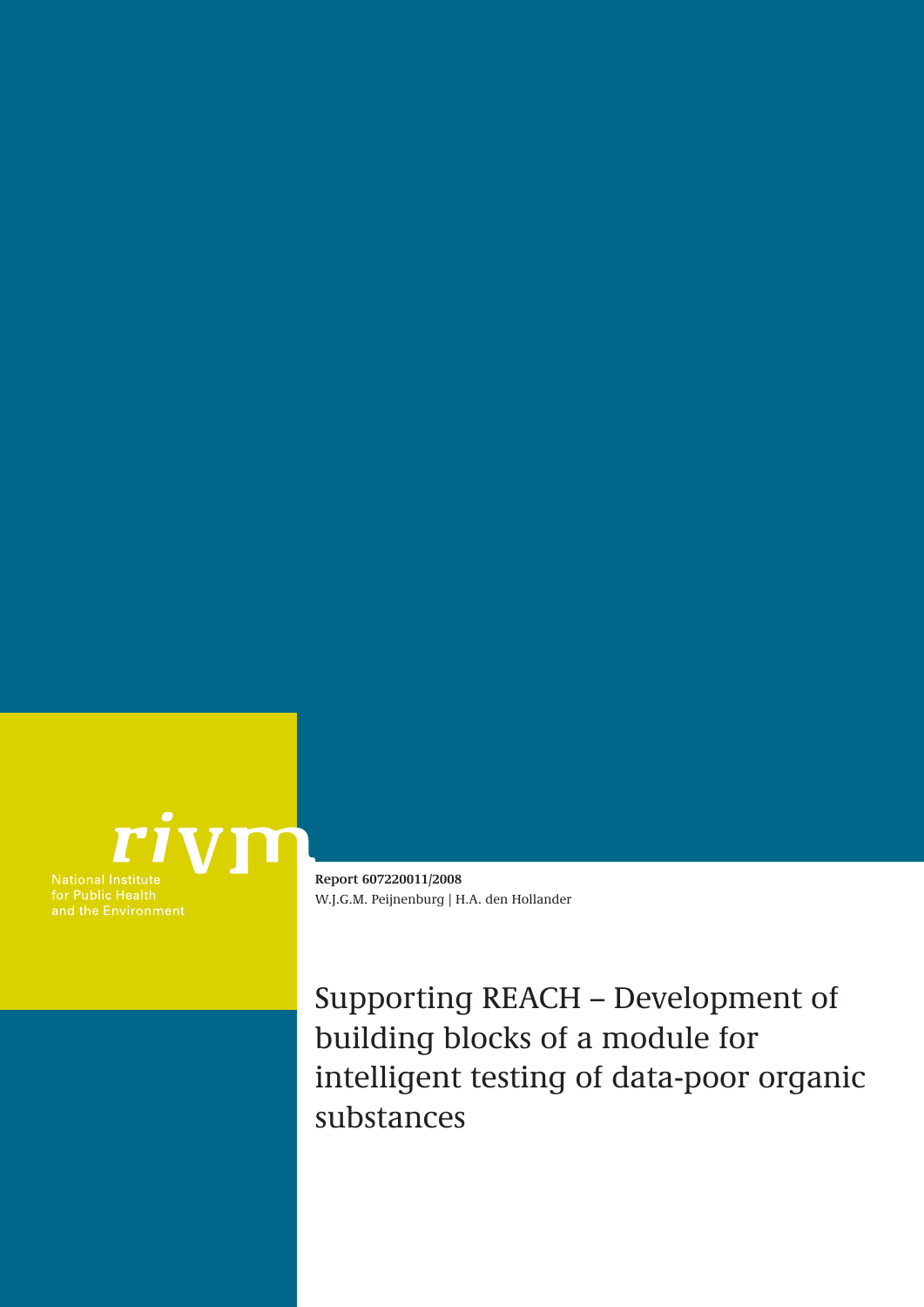RIVM Report 607220011/2008

## **Supporting REACH – Development of building blocks of a module for intelligent testing of data-poor organic substances**

W.J.G.M. Peijnenburg H.A. den Hollander

Contact: W.J.G.M. Peijnenburg Laboratory for Ecological Risk Assessment wjgm.peijnenburg@rivm.nl

This investigation has been performed by order and for the account of Directorate-General for Environmental Protection, Directorate for Chemicals, Waste and Radiation Protection VROM/DGM/SAS, within the framework of Project M/607220 (Ondersteuning REACH)

RIVM, PO Box 1, 3720 BA Bitlhoven, the Netherlands. Tel +31 30 274 91 11 www.rivm.nl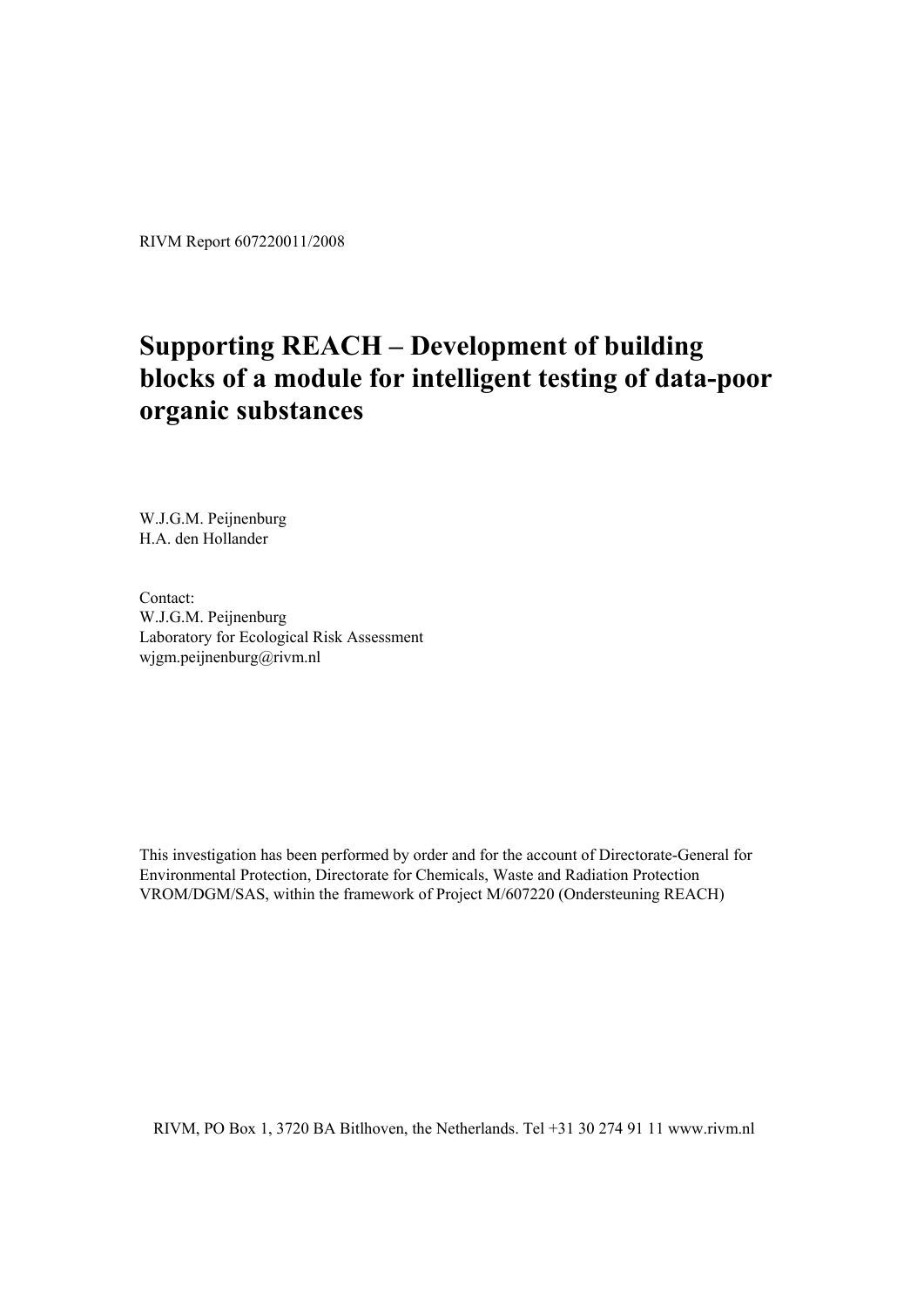© RIVM 2008

Parts of this publication may be reproduced, provided acknowledgement is given to the 'National Institute for Public Health and the Environment', along with the title and year of publication.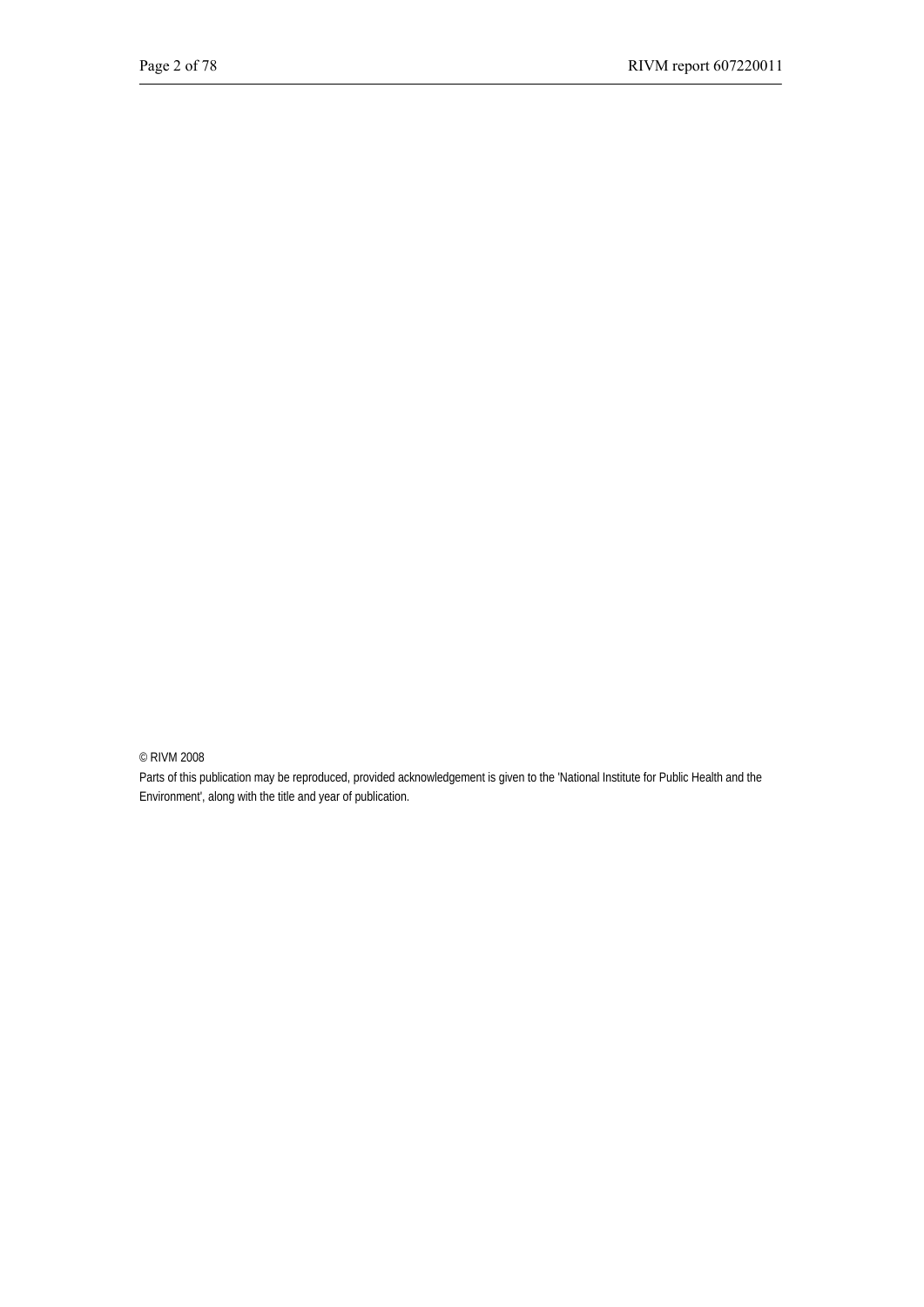## **Abstract**

### **Supporting REACH – Development of building blocks of a module for intelligent testing of data-poor organic substances**

The new EU legislation for industrial chemicals, REACH, obliges registrants to collect all available relevant information on the intrinsic properties of a substance. Many of these properties are unknown and/or even impossible to measure. For this reason, one of the so-called REACH implementation projects provides a general guidance on Intelligent (or Integrated) Testing Strategies (ITSs), with the aim of optimizing the use of available data and reducing animal testing. In this context, data-poor chemicals are a particularly difficult challenge. We report here the first steps towards the development of a module for dealing with data-poor chemical classes. The focus of our research was on the development of methods that use chemical structure as the sole input parameter for predicting the toxicity of specific organic substances (in this case, carbamates and organophosphate esters, and their metabolites) to aquatic organisms. Methods such as these are eagerly awaited as they are essential for the successful implementation of REACH. Carbamates and organophosphate esters were selected as the chemical classes to be studied because, despite their large application volumes, a relatively limited amount of information is available on their fate and effects in the environment. The report describes how the formation of metabolites of the specific chemicals can be predicted with the QSAR-based computer programme CATABOL. Quantum-chemical descriptors of the substances and their metabolites were computed by CHEM3D. Based on these descriptors, structure–activity relationships were developed to predict the toxicity of the starting compounds and their metabolites to aquatic organisms.

Key words:

REACH, risk assessment, integrated testing strategy, RIP, carbamates, organophosphates, QSAR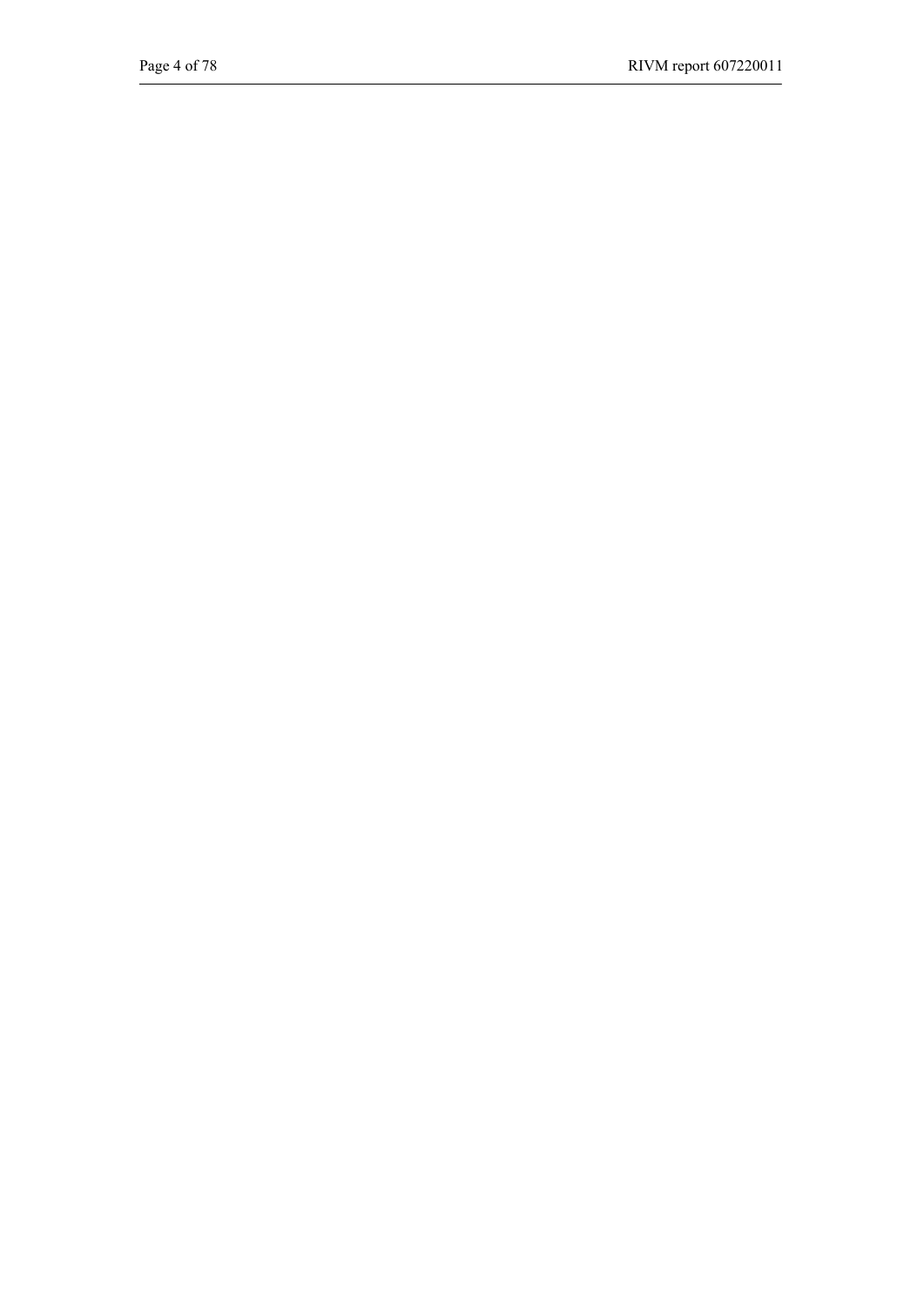## **Rapport in het kort**

### **Ondersteuning van REACH – Ontwikkeling van bouwstenen voor een module voor het intelligent testen van data-arme organische stoffen**

De nieuwe EU-regelgeving met betrekking tot de productie en het gebruik van chemische stoffen (REACH) streeft naar een verbetering van de kwaliteit van een gezonde leef- en werkomgeving. Stoffen komen direct en indirect in het arbeids- en leefmilieu terecht. Op dit moment is voor veel stoffen onbekend wat de gevaren zijn voor de volksgezondheid en de effecten op de leefomgeving. Binnen REACH wordt onder andere gestreefd naar een minimalisatie van het gebruik van proefdieren. Aan de andere kant moet in de komende jaren een inhaalslag gemaakt worden om essentiële kennislacunes weg te nemen. Hierbij dient zoveel mogelijk gebruik gemaakt te worden van bestaande stofgegevens, waarbij het essentieel is om de beschikbare informatie zo efficiënt mogelijk te gebruiken. In dit rapport worden enkele bouwstenen uitgewerkt van een module voor een geïntegreerde teststrategie (ITS in REACH-termen) voor data-arme stoffen. Dit is gedaan voor twee stofgroepen: carbamaten en organofosfaat-esters. Dit zijn twee stofgroepen met diverse toepassingen terwijl het ontbreekt aan kennis over hun lot en effecten in het milieu. De aandacht ligt bij dit uitgewerkt voorbeeld op het voorspellen van de aquatische toxiciteit van zowel de uitgangsstoffen als van hun metabolieten.

Trefwoorden:

REACH, risicobeoordeling, teststrategie, carbamaten, organofosfaten, QSAR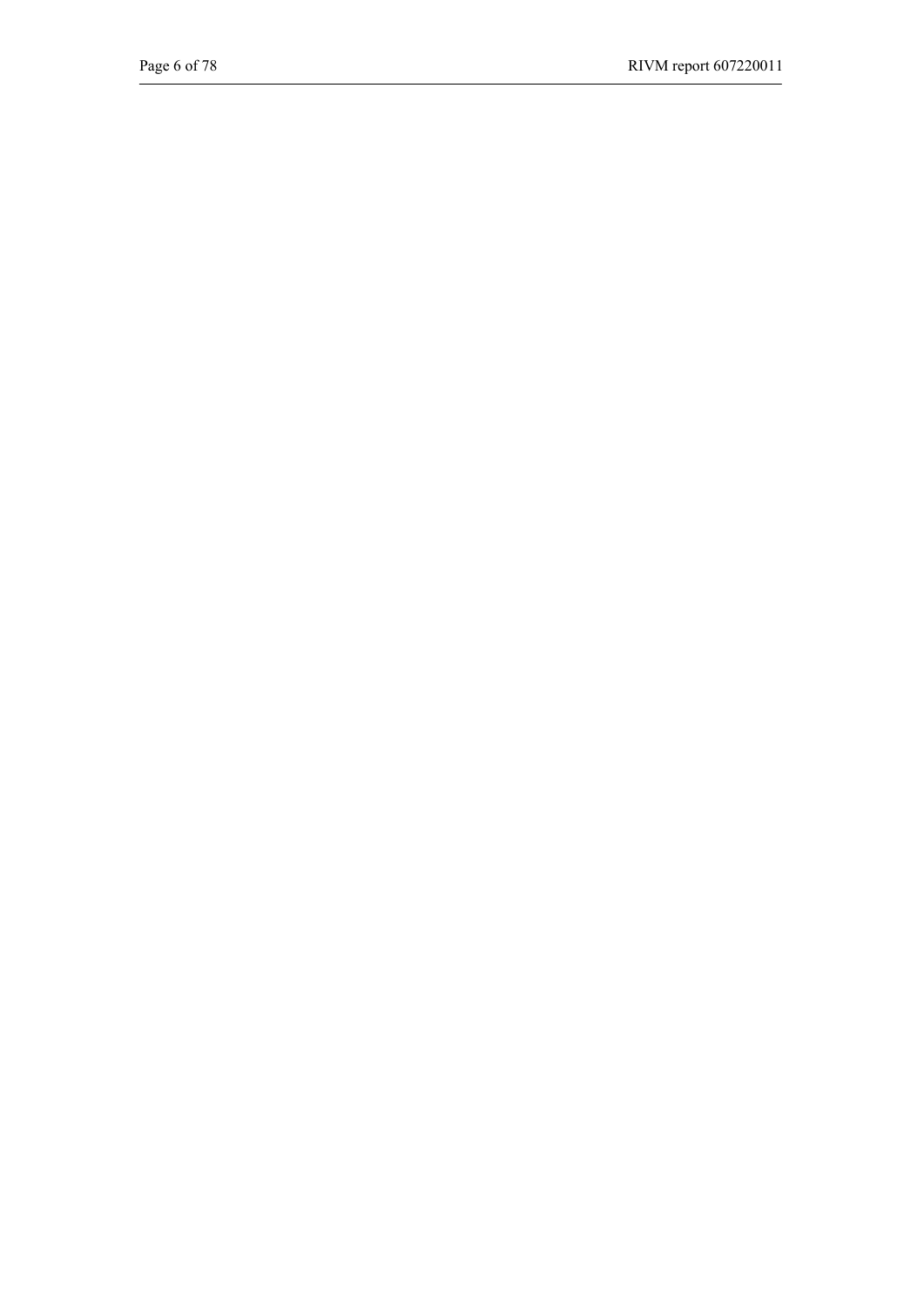# **Contents**

| <b>Summary</b>    |                                                                            | 9  |
|-------------------|----------------------------------------------------------------------------|----|
| 1.                | <b>Introduction</b>                                                        | 11 |
| 2.                | <b>Regulatory background</b>                                               | 13 |
| 2.1               | REACH and the need for alternative testing                                 | 13 |
| 2.2               | Alternatives for testing within REACH                                      | 19 |
| 2.3               | In silico alternatives for application within REACH                        | 21 |
| 2.3.1             | General                                                                    | 21 |
| 2.3.2             | Biodegradation and biodegradation prediction                               | 22 |
| 2.4               | <b>CATABOL</b>                                                             | 27 |
| 2.5               | Data-poor chemicals and ITSs                                               | 32 |
| 3.                | Prediction of aquatic toxicity                                             | 37 |
| 3.1               | General                                                                    | 37 |
| 3.2               | Operationalization of software                                             | 37 |
| 3.3               | Development of QSARs for acetylcholinesterase inhibition of carbamates and |    |
|                   | organophosphate esters                                                     | 40 |
| 4.                | <b>Validation of CATABOL</b>                                               | 51 |
| 4.1               | General                                                                    | 51 |
| 4.2               | Results                                                                    | 52 |
| 5.                | <b>Aquatic toxicity of metabolites formed</b>                              | 63 |
| 5.1               | Carbamates                                                                 | 63 |
| 5.2               | Organophosphates                                                           | 64 |
| 5.3               | Conclusion                                                                 | 65 |
| 6.                | <b>Main findings</b>                                                       | 67 |
| <b>References</b> |                                                                            | 69 |
| <b>Appendix I</b> |                                                                            | 73 |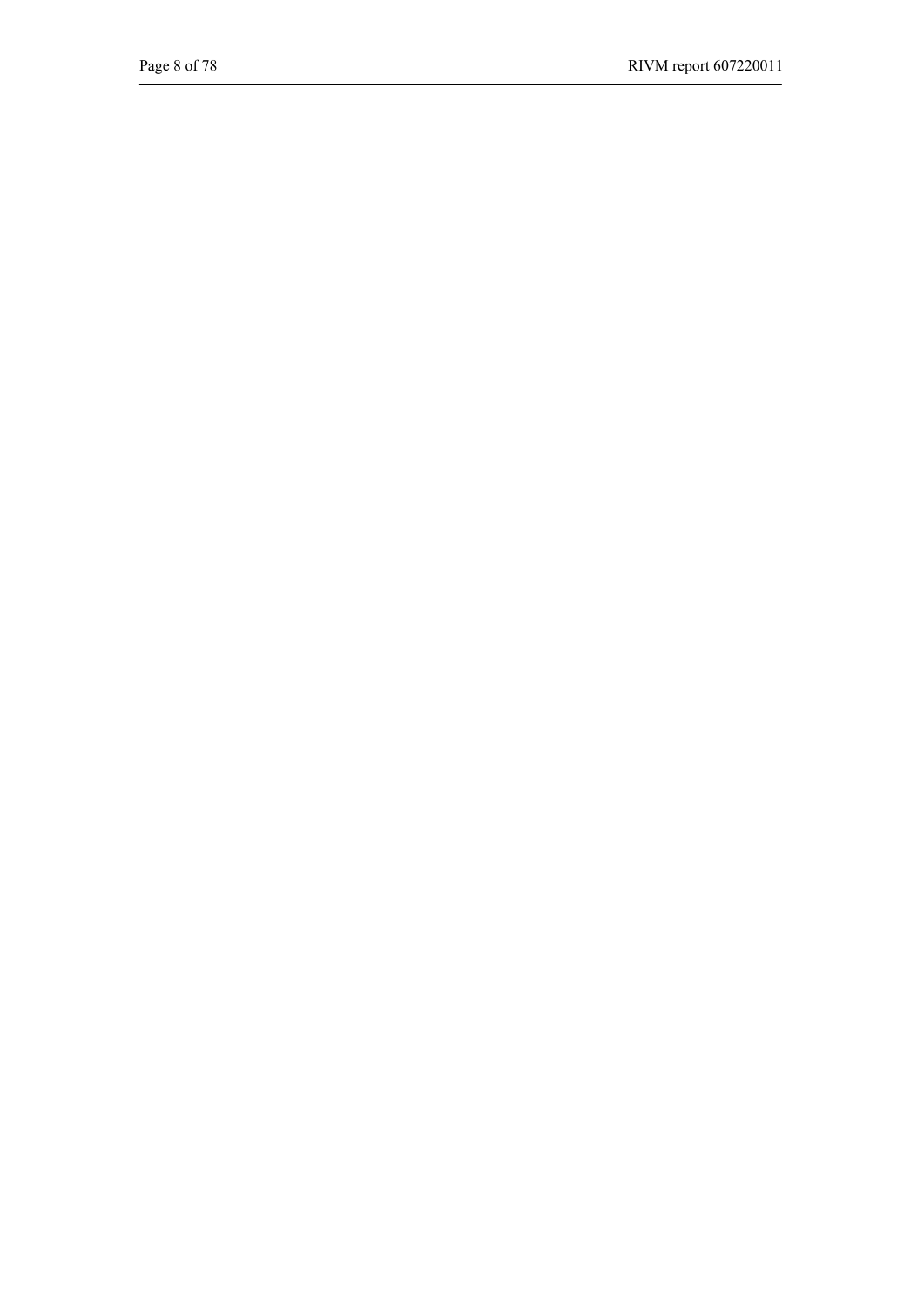## **Summary**

The new EU regulation regarding the production and use of chemical substances (REACH) is aimed at improving the quality of the environment for humans (include workers) and ecosystems. Chemicals are emitted directly and indirectly in these environments. At this moment, the extent of adverse effects on humans and ecosystems following emissions is virtually unknown for many chemicals. REACH requires making up for the lack of essential information on chemical substances within a limited period of time. Thereupon, REACH is aimed at minimizing animal testing. Within so-called Integrated Testing Strategies (ITSs), existing chemical data are to be used as efficiently as possible in connection with newly to be developed assessment tools like readacross methodologies, structure-activity relationships, weight-of-evidence reasoning based on several independent sources of information, and *in vitro* testing. Some of the building blocks of a module for an ITS for data-poor chemicals are designed in this report. This design was performed for two chemical classes that despite their widespread use are to be considered as being data-poor: carbamates and organophosphate esters. The focus is on prediction of the aquatic toxicity of the metabolites of the chemical substance classes investigated.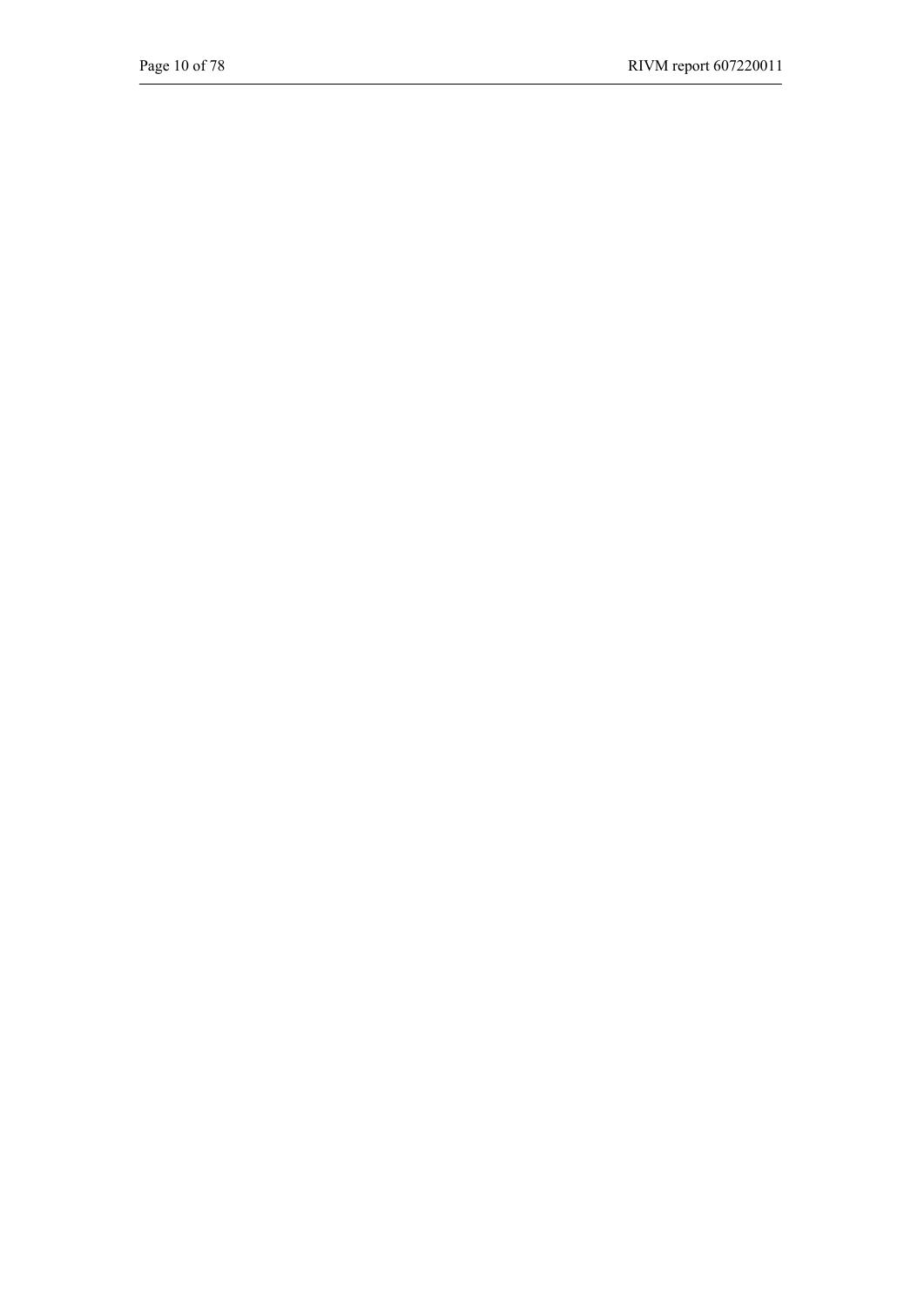# **1. Introduction**

The implementation of the new EU legislation concerning the Registration, Evaluation, Authorization and restriction of CHemicals (REACH) requires amongst others the implementation of a multitude of tools that will assist in meeting the main objectives of REACH of efficient safety management of chemicals whilst minimizing the use of test animals. The array of tools to be optimized in Intelligent (or Integrated) Testing Strategies (ITSs) include non-testing information on top of a minimum amount of newly generated data. Read-across methodologies, computational methods like Quantitative Structure-Activity Relationships (QSARs), as well as Weight-Of-Evidence reasoning (WOE) based on several independent sources of information, and *in vitro* testing are to supplement existing experimental and historical data and substance-tailored exposure driven testing.

Despite efforts to supplement available data by newly generated properties, most chemicals to be assessed are to be considered as being data-poor with regard to physico-chemical properties and effect data. This necessitates to have operational a multitude of alternatives like the ones mentioned above. RIP 4 ( $RIP = REACH$  Implementation Project, RIP 4 deals with the technical guideline documents for authorization. This includes issues like dossier evaluation (4.1), substance evaluation (4.2), priorities for authorisation (4.3), restriction / derogation of chemicals (4.4), and priorities for evaluation (4.5)) provides general guidance on dealing with (data-poor) chemicals. RIP 4 deals (amongst others) in a generic sense with ITS, although guidance on this issue is not detailed. ITSs have been defined for a number of assessment endpoints but the building blocks are in a state of design at best and further efforts are needed to generate robust ITSs.

Metabolites are a special class of data-poor chemicals. Metabolites are chemicals that are formed following release of a chemical in the environment as a result of the interaction with abiotic or biotic phenomena; metabolites are the result of incomplete degradation of the parent compound. As for most chemicals to be evaluated, the chemical structure is the sole piece of information that is always available. Predictive tools based solely on the chemical structure are therefore one of the methods of choice for inclusion in ITSs. Quantumchemical descriptors (i.e. descriptors based upon the basic properties of a chemical, like the charge of atoms in the molecule, the energy of molecular orbitals, dipole moment, polarity, the total energy of the chemical, the heat of formation, etc.) are the tools of choice in this respect as they only require the molecular structure as input. Quantumchemical descriptors are currently made available in an increasing user-friendly mode via, amongst others, the internet. Basically, information on the chemical structure is the sole requirement for the derivation of quantumchemical descriptors. Recent progress in computational hardware and the development of efficient algorithms has assisted the routine development of molecular quantum-mechanical calculations. Quantumchemical calculations are thus an attractive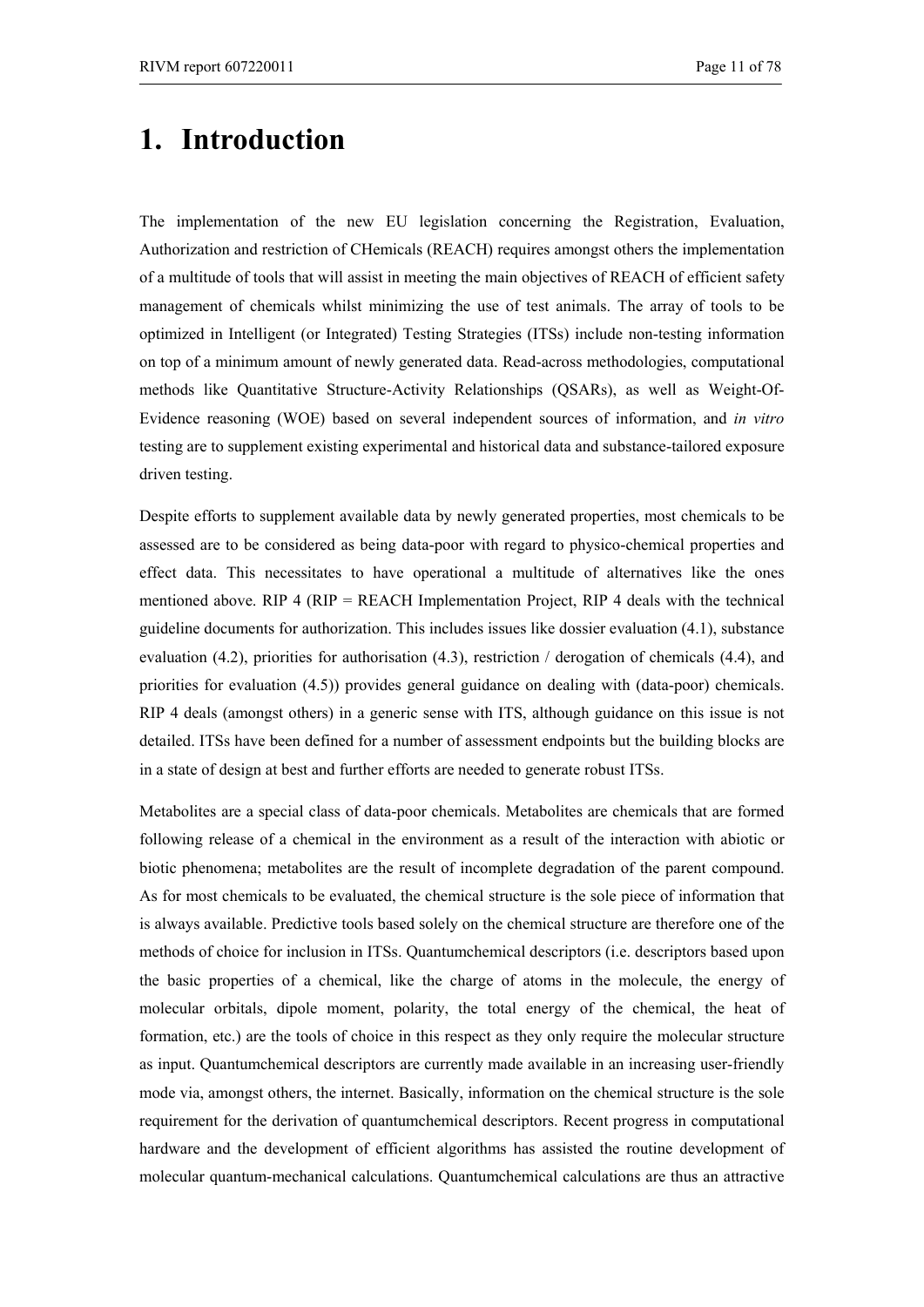source of new molecular descriptors which can in principle express all of the electronic and geometric properties of molecules and their interactions, turning them well-suited to provide the building blocks for modelling fate and effects of data-poor chemicals. So far, QSARs based upon quantumchemical descriptors are scarce.

The main objective of the study reported here is to explore the possibilities of using quantumchemical descriptors as the basis for deriving QSARs for prediction of the aquatic toxicity of data-poor chemicals and their (predicted and/or measured ) metabolites. The latter allows assessment of the possibility of formation of more toxic metabolites following environmental release of a chemical. Carbamates and organophosphate-esters (OP-esters) were selected as chemical classes as, despite their large usage volumes and despite their toxic profiles, these compound classes are typical examples of data-poor chemicals that require assessment within REACH. Experiences gained with these chemical classes may serve in setting-up specific modules within ITSs for assessing the risks of data-poor chemicals. Metabolite formation was predicted by means of the application of CATABOL. CATABOL is a model which can be used for quantitative assessment of the biodegradability of chemicals. The model allows for identifying potentially persistent catabolic intermediates, their molar amounts, and solubility (water solubility, log  $K_{ow}$ , BCF). Presently, the system simulates the biodegradability in MITI-I OECD 301 C and Ready Sturm OECD 301 B tests. Other simulators will be available in the program upgrades. The latest version of CATABOL (version 5) allows defining the degree of belonging of chemicals into the domain of the biodegradation simulator.

It should be noted that the objective is NOT to develop an ITS for biodegradation or for assessment of toxicity. Instead we intend to develop building blocks for filling in the ITS on these endpoints.

The report is structured as follows: following an overview of the regulatory background as related to REACH (chapter 2), models are derived in chapter 3 for predicting the aquatic toxicity of a selected number of carbamates and OP-esters. Chapter 4 deals with the validation of CATABOL; predicted metabolite formation patterns are compared to experimental observations. Chapter 5 deals with toxicity prediction of the metabolites identified during validation of CATABOL using the models reported in chapter 3. Finally, chapter 6 provides a short overview of the highlights of this study.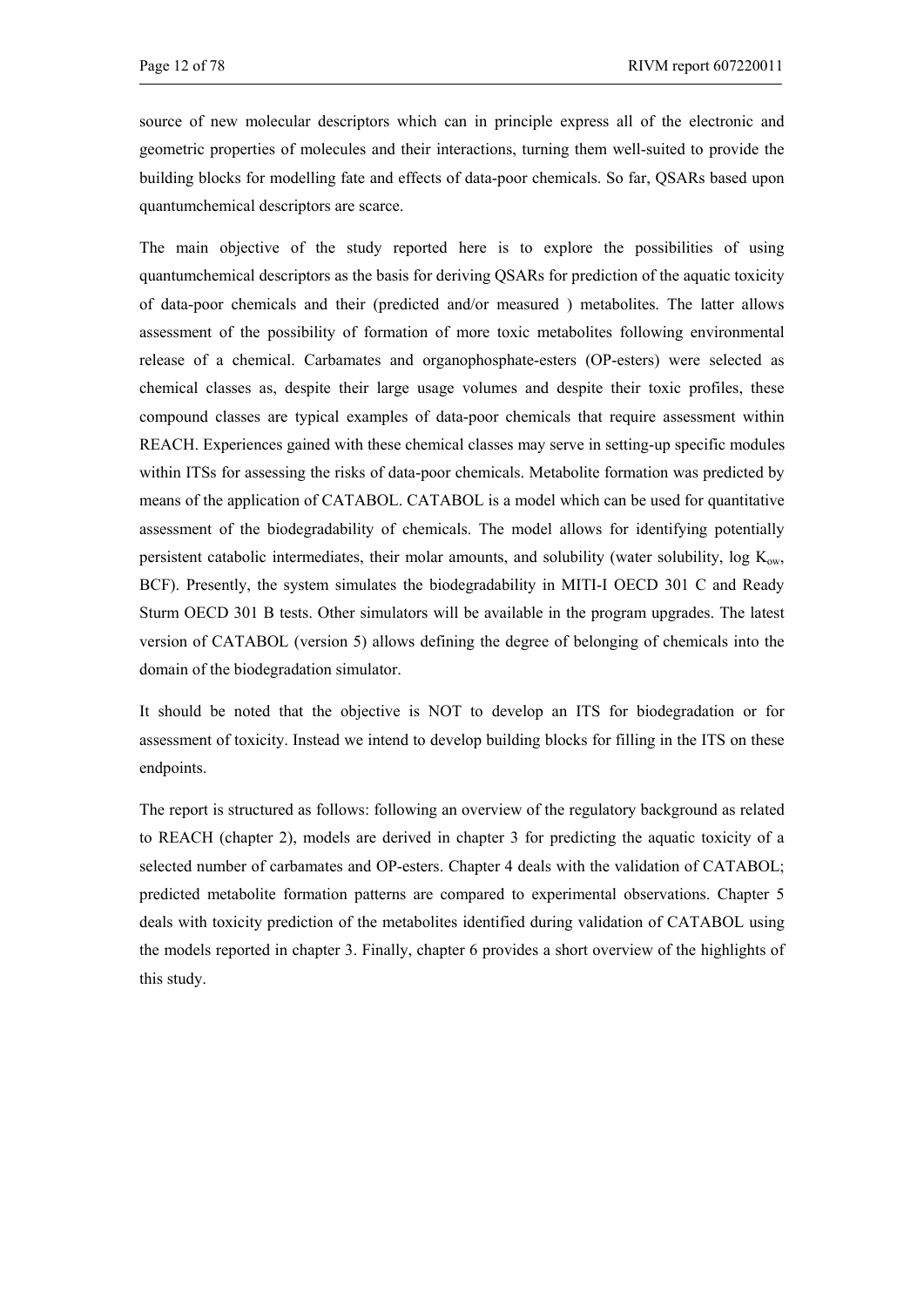## **2. Regulatory background**

### 2.1 REACH and the need for alternative testing

The implementation of REACH requires demonstration of the safe manufacture of chemicals and their safe use throughout the supply chain. REACH is based on the precautionary principle, but aims to achieve a proper balance between societal, economic and environmental objectives. Both new and existing chemicals will be evaluated within REACH, on the one hand aiming to speed up the slow process of risk assessment and risk management of existing substances whilst on the other hand attempting to efficiently use the scarce and scattered information available on the majority of new and existing substances. REACH thus aims at closing huge gaps of knowledge on physico-chemical properties and adverse effects of large numbers of chemicals. Thereupon REACH aims to reduce animal testing by optimized use of qualitative and quantitative information on related compounds. Detailed information on all aspects of the implementation of REACH can be found on the website: http://ec.europa.eu/enterprise/reach/prep\_guidance\_en.htm.

The basic elements of REACH are as follows:

**Registration** - In principle REACH covers all substances, but some classes of substances are exempted (e.g. radioactive substances, polymers and substances for research and development). The safety of substances is the responsibility of industry. Manufacturers and importers of chemicals are therefore required to obtain information on their substances in order to be able to manage them safely. The extent of the obligations depends upon the quantity of the substances manufactured or imported. For quantities of 1 tonne or more per year a complete registration has to be submitted. For substances of 10 tonnes or more per year, a Chemical Safety Report (CSR) has to be included. Since one of the goals of REACH is to limit vertebrate testing and reduce costs, sharing of data derived from *in vivo* testing is mandatory.

The information on hazards and risks and how to manage them is passed up and down the supply chain. The main tool for downstream information is the safety data sheet (SDS), for dangerous substances only. An SDS contains information which is consistent with the chemical safety assessment. Relevant exposure scenarios are annexed to the SDS. The downstream user is required to apply appropriate measures to control risks as identified in the SDS.

**Evaluation** - Evaluation will be performed on registration dossiers, to check the testing proposals and the compliance with the requirements of registration. In addition, substances which are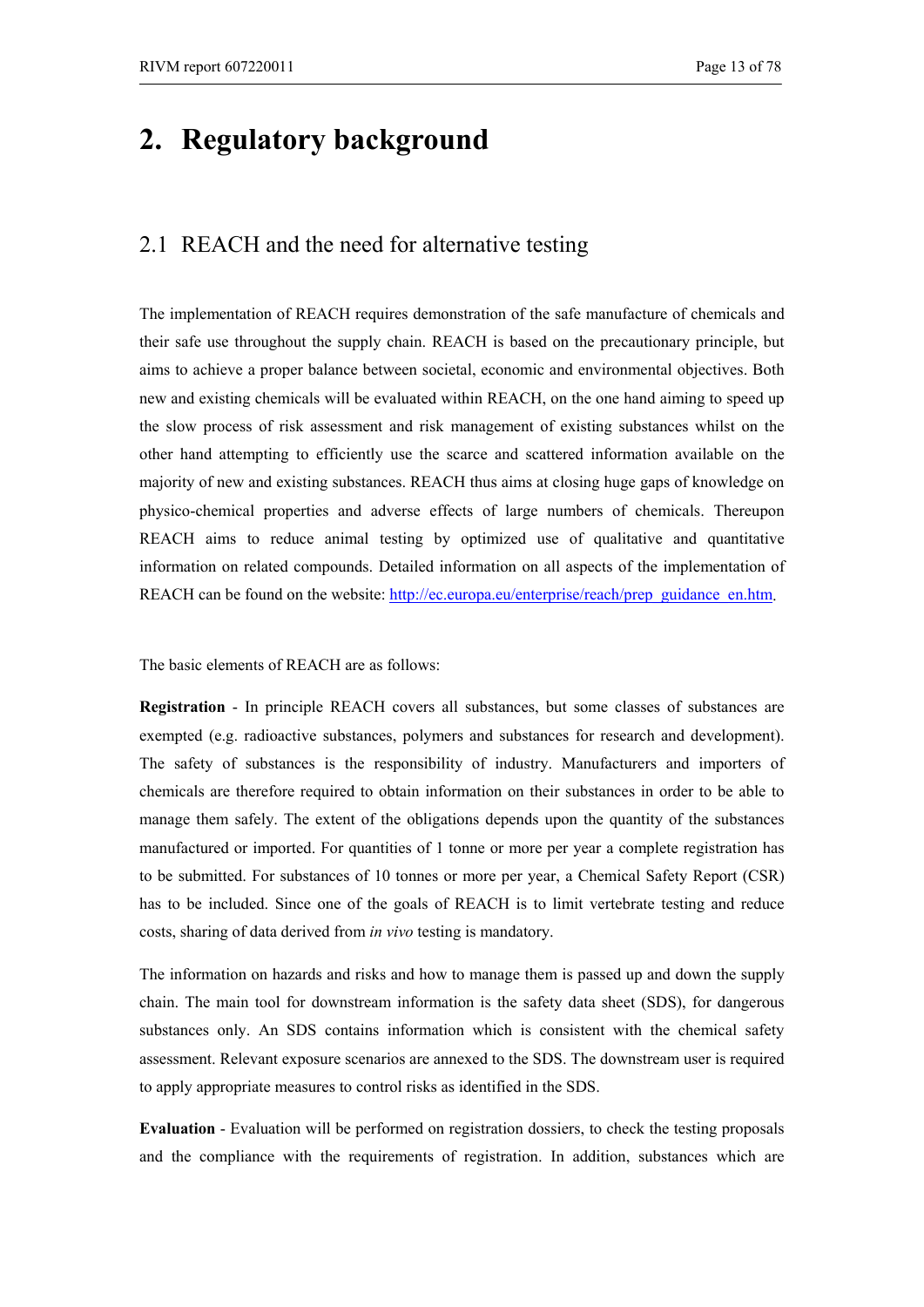suspicious of being a threat to human health or the environment can be evaluated by a Member State.

**Authorisation** - Authorisation of use and placing on the market is required for all substances of very high concern, regardless of tonnage level.

**Restrictions** - Restrictions may apply to all substances, regardless of tonnage level.

**Classification and labelling inventory** - Directives 67/548/EEC on classification and labelling of substances and 1999/45/EC on classification and labelling of preparations will be amended to align them with REACH.

Currently, around 100,000 different substances are registered in the EU, of which around 30,000 are manufactured or imported in quantities above 1 tonne. The existing regulatory system inherent in current EU policy for dealing with the majority of these chemicals - known as 'existing' substances - has been in place since 1993 and has prioritised 140 chemicals of high concern. Although a programme of work has been drawn up, the current EU legislation on chemicals has several drawbacks. Firstly, a substantial number of existing chemicals which are marketed have not been adequately tested. Information related to their hazard potential is minimal (less than baseset), and they may be harmful to human health or the environment. This contrasts sharply with new chemicals which have to be notified and tested starting from volumes as low as 10 kg per year, discouraging research and invention of new substances. Secondly, there is a lack of knowledge on use and exposure. Thirdly, the present process of risk assessment and chemical management in general is relatively slow, and certainly too ineffective and inefficient to take care of the problems raised by the huge data gap in the field of the existing chemicals. And last but not least, the current allocation of responsibilities is not appropriate: public authorities are responsible for the risk assessment of substances, rather than the enterprises that produce or import them (JRC, 2005).

The 30,000 existing substances manufactured or imported in quantities above 1 tonne are to be assessed through the REACH process within a proposed time-window of eleven years. A major topic within the assessments is the availability of data. On the basis of experiences within the US Challenge Program on regulation of High Production Volume Chemicals, it is expected that adequate data are available only for about 50 % of the endpoints to be assessed, various estimation methods and strategies to limit data needs will substitute for the majority of the lacking data, and about 6-7 % of the lacking data are expected to be derived by means of additional testing (Table 1).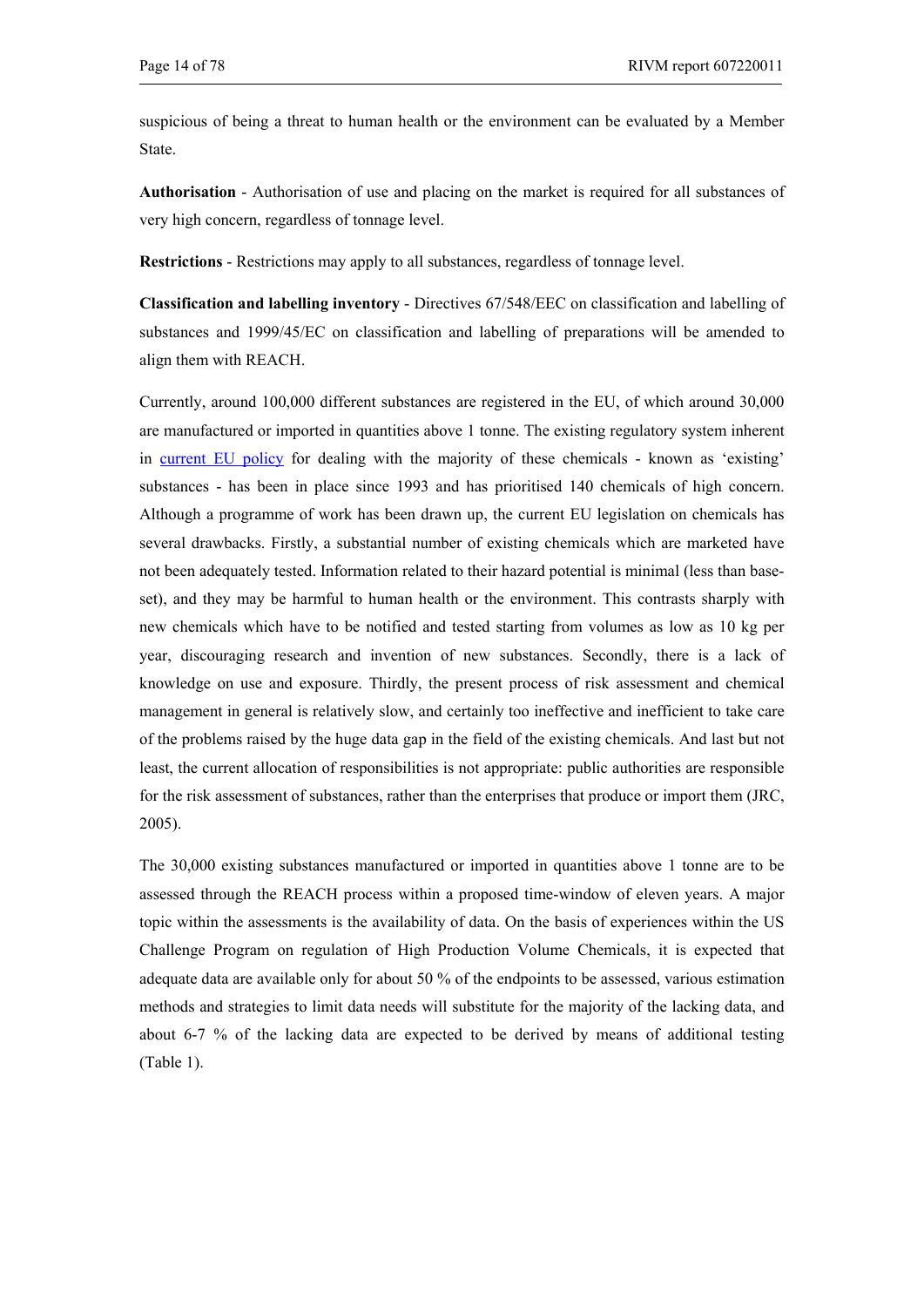|                         | Human health data | <b>Environmental effects</b> |
|-------------------------|-------------------|------------------------------|
| <b>Adequate studies</b> | 50%               | 58%                          |
| <b>Estimation</b>       | 44%               | 35%                          |
| <b>Testing</b>          | 6%                | $7\%$                        |

**Table 1: Experience from the US HPV Challenge Program**.

The REACH proposals advocate the use of non-animal testing methods for the generation of lacking data, but guidance is needed on how these methods should be used. As an example: the REACH system requires that non-animal methods should be used for the majority of tests in the 1- 10 tonne band, even though such methods are not yet available for most of the endpoints relevant at this tonnage.

In an attempt to resolve the issue of lack of guidance, the European Commission made suggestions on how reduction, refinement and replacement strategies could be applied to animal use in the REACH system:

1 – encouragement of the use of validated *in silico* techniques such as (Q)SAR models.

2 – encouragement of the development of new *in vitro* test methods.

3 – minimization of the actual numbers of animals used in the required tests, and replacement of animal tests wherever possible by alternative methods.

4 – formation of Substance Information Exchange Forums (SIEFs) for the obligatory provision of data and cost sharing.

5 - requirement of official sanctioning of proposals for tests for compounds with production volumes of above 100 tonnes to minimize animal testing.

The consequence of REACH is that in a relative short time period the risk of a large group of chemicals has to be assessed, which implies that also a large amount of information on the fate and effects of chemicals has to become available. In principle, this can be achieved by conducting a large number of human toxicity and ecotoxicity studies as well environmental fate and behaviour studies. However, not only in REACH but in OECD as well, there is understanding that for reasons of animal welfare, costs and logistics, it is important to limit the number of tests to be conducted. In line with ANNEX XI of the REACH proposal, the generation of a comprehensive test dataset for every chemical will not be needed if these test data can be replaced by the following methods: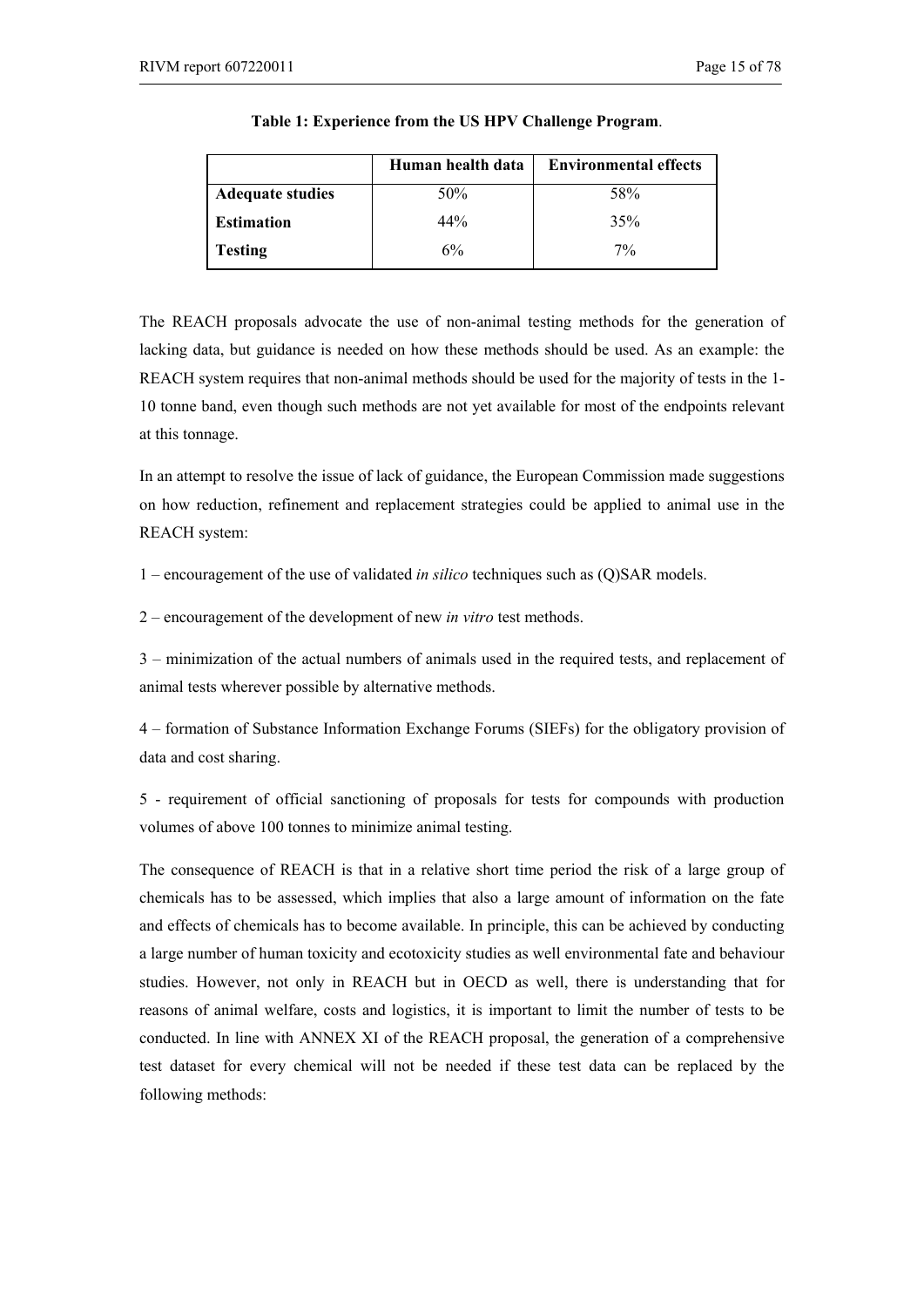- non testing methods:
	- 1 the application of grouping (categories) and read-across
	- 2 computational methods (SARs, QSARs and biokinetic models);
- in vitro tests;
- existing experimental and historical data;
- substance-tailored exposure driven testing;
- weight-of-evidence reasoning (WOE) based on several independent sources of information.

This means that alternative methods (non-testing methods or *in vitro* tests) have to be developed as well as weight-of-evidence schemes that allow regulatory decisions to be made. These have until now been used but to a varying degree and in different ways for risk assessment, classification  $\&$ labelling, and PBT assessment of chemicals (EC 2003, EC 2004). The benefits of using such nontesting methods have included:

• avoiding the need for (further) testing, i.e. information from non-testing methods has been used to replace test results;

• filling information gaps, also where no test would be required according to current legislation;

• improving the evaluation of existing test data as regards data quality and for choosing valid and representative test data for regulatory use. Furthermore, use of non-testing data in addition to test data employing weight of evidence could increase the confidence in the assessments;

Thus, the use of non-testing information has improved the basis for taking more appropriate regulatory decisions (as well as for voluntary non-regulatory decisions taken by industry). In effect, use of non-testing information has decreased uncertainty, or even made it possible to conclude on a classification or the need for more information in relation to hazard, risk and PBT assessment.

Alternative methods are in several stages of development, verification and validation, and they therefore cannot yet be used as stand alone. Other information gaps will exist. It is therefore necessary to integrate all available information into a so called integrated or intelligent testing strategy (ITS). In this way, all possible available information on a substance can be optimally used and further testing will only be required where essential information is lacking (Bradbury et al., 2004; Combes et al., 2003; Vermeire et al., 2006). Figure 1 schematically depicts the various approaches that may provide the building blocks for Intelligent Testing Strategies.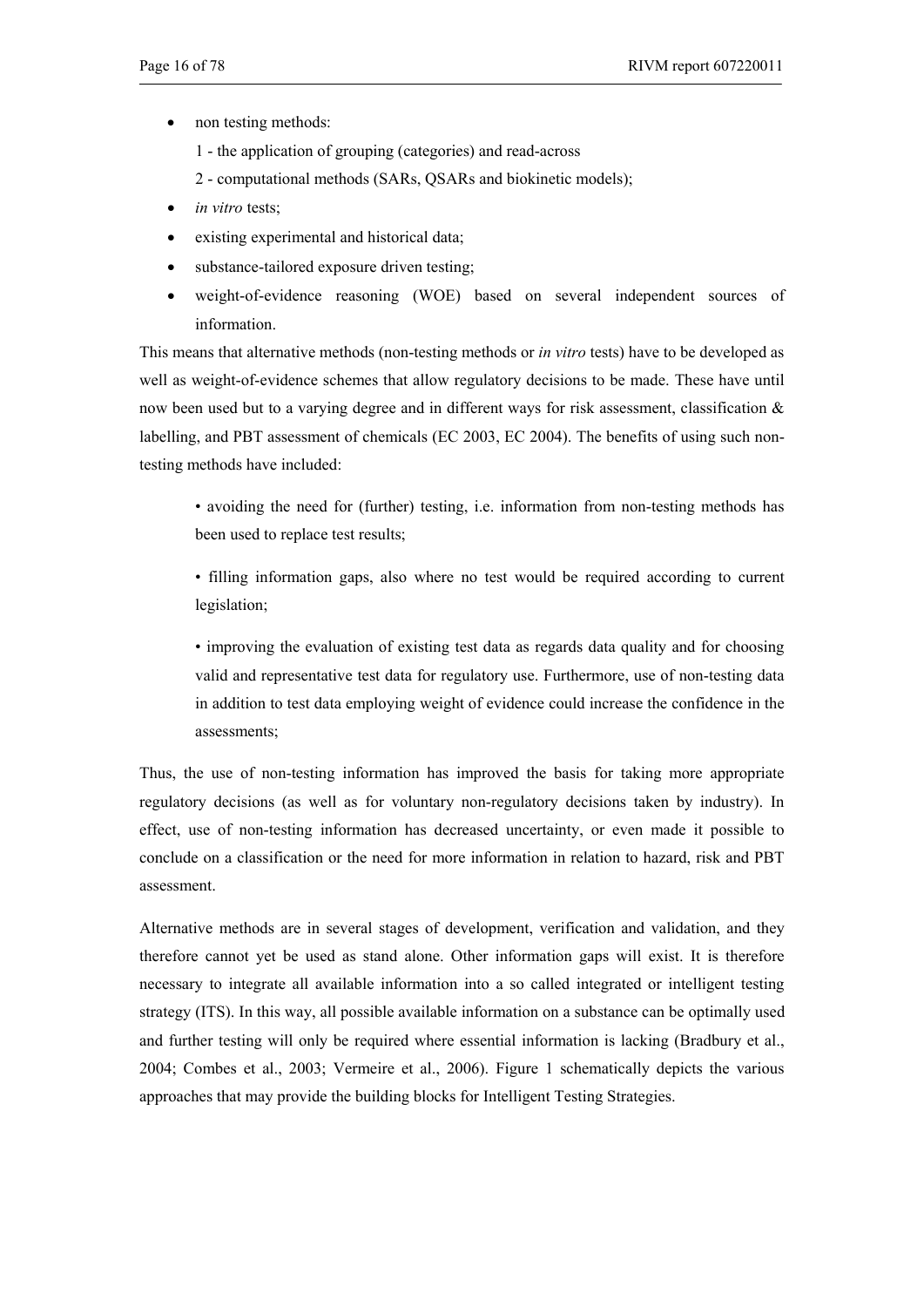

**Figure 1: Constituents of an Intelligent (or Integrated) Testing Strategy (ITS). Taken from a presentation of Van Leeuwen and Bradbury (2005)**.

Six components are currently proposed for inclusion in ITSs (IHCP, 2005):

**Exposure-based waiving**. In a tiered approach to evaluating the risk associated with chemical substances, derogation of testing requirements can be justified at an early stage if the exposure is known to be negligible in the environmental compartments of interest. To this end, increased realism in regulation-relevant exposure assessment is required. This will include refinement of exposure models targeted for triggering ITSs accordingly, elaboration and harmonization of the meaning of low exposure, and development of procedures for incorporating relevant use pattern information, taking into account the European diversity.

**Read-across and chemical categories**. Read-across has great potential to reduce animal testing, and contributes to achieve better-informed decisions through evaluating the chemistry-specific context. However, transparent extrapolation from information gained for chemically similar compounds requires specifying how to define chemical similarity covering both the structural domain and property profile, and to develop guidance for the qualitative and quantitative extrapolation of biological testing results in a regulatory context.

**Structure-activity relationships and computational chemistry**. Qualitative and quantitative structure-activity relationships (QSARs) are used to predict the toxicity and fate of chemicals from molecular structure information, employing different levels of computational chemistry. They are sometimes called '*in* silico' models because they can be applied by using a computer. Both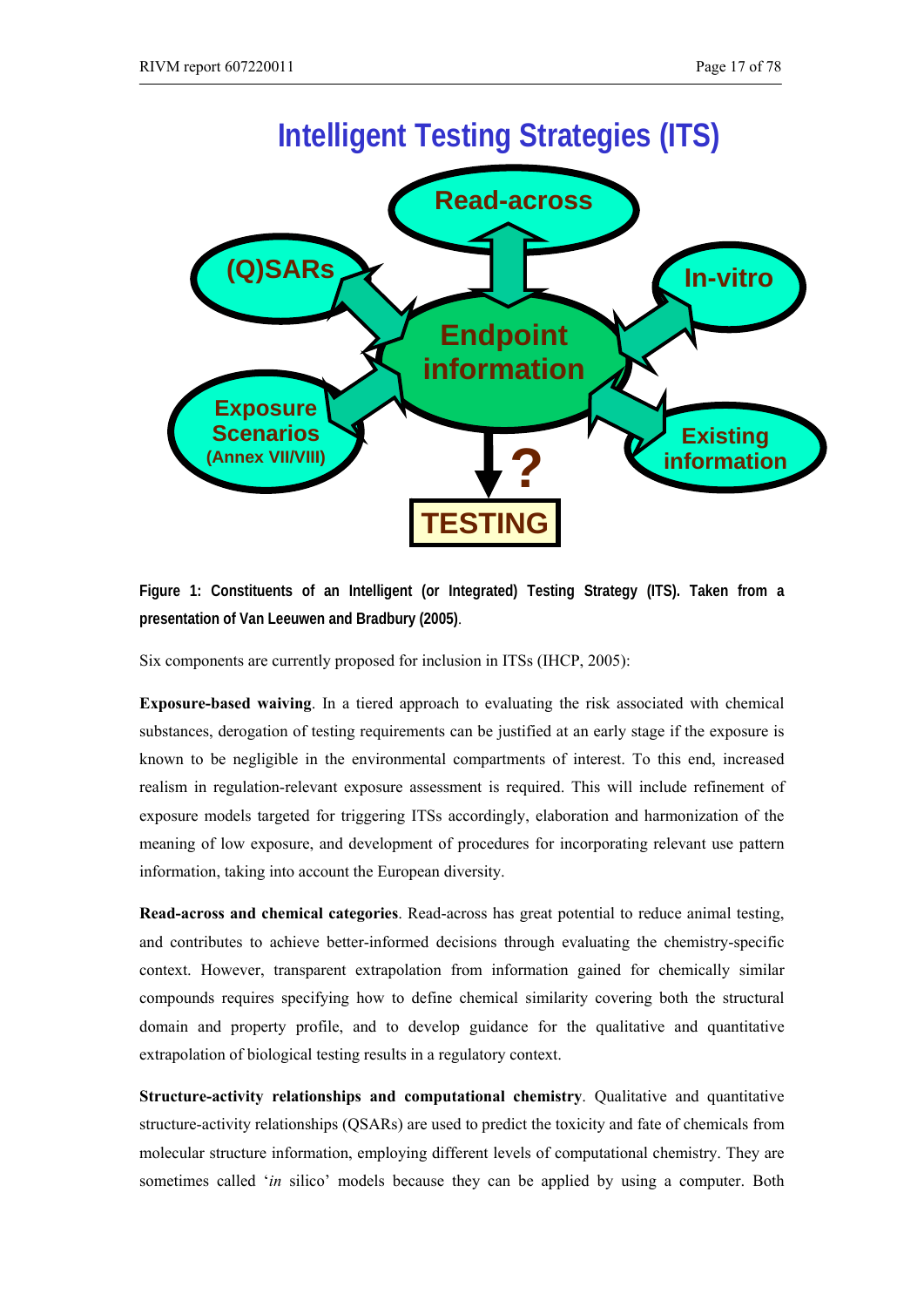categorical data and continuous data can be addressed. Besides regulatory endpoints for classification, labelling and hazard evaluation, *in silico* methods may also generate mechanistic knowledge that guides targeted testing and enables informed extrapolation across species as well as between human health and ecotoxicology. *In silico* methods need to be made fit for regulatory purpose, and should include technical issues such as applicability domain (one of the OECD principles for QSAR validation), prediction power, and also metabolism simulators.

**Thresholds of toxicological concern**. Thresholds of toxicological concern (TTCs) are exposure thresholds below which no significant risk is expected. The TTC concept relies on the assumption that one can identify a concentration threshold below which the risk of any chemical for any harm is acceptably low, as has been proposed for food additives by the FDA (1995).

*In vitro* **tests**. *In vitro* systems implicitly require the use of prediction models to extrapolate from *in vitro* data to *in vivo* information. Since one decade there is a focus on the development and validation of alternative test methods within ECVAM and OECD. So far, eight *in vitro* methods have been proposed as scientifically valid for the assessment of chemicals, and a full replacement of animal testing may not be possible for the majority of endpoints because of the reductionistic nature of *in vitro* cell cultures as compared to *in vivo* systems. The mechanistic basis of *in vitro* approaches needs further study. Focus should be on their great potential to contribute significantly to the reduction and refinement of animal tests, particularly when combined in an intelligent manner with other ITS components such as QSARs and genomics.

**Optimized** *in vivo* **tests**. Strategies to reduce the use of laboratory animals include elimination of redundant tests, use one sex whenever possible, greater use of screens, and threshold approaches instead of full dose-response. Another route of optimization concerns the refinement of animal testing through introduction of non-lethal endpoints. Procedures for the regulatory acceptability of the various optimization strategies need development, and new opportunities to refine and reduce animal testing through guidance from mechanistic non-testing information provided by QSARs, read-across and *in vitro* data as well as through species-species extrapolation (biological readacross) need further attention.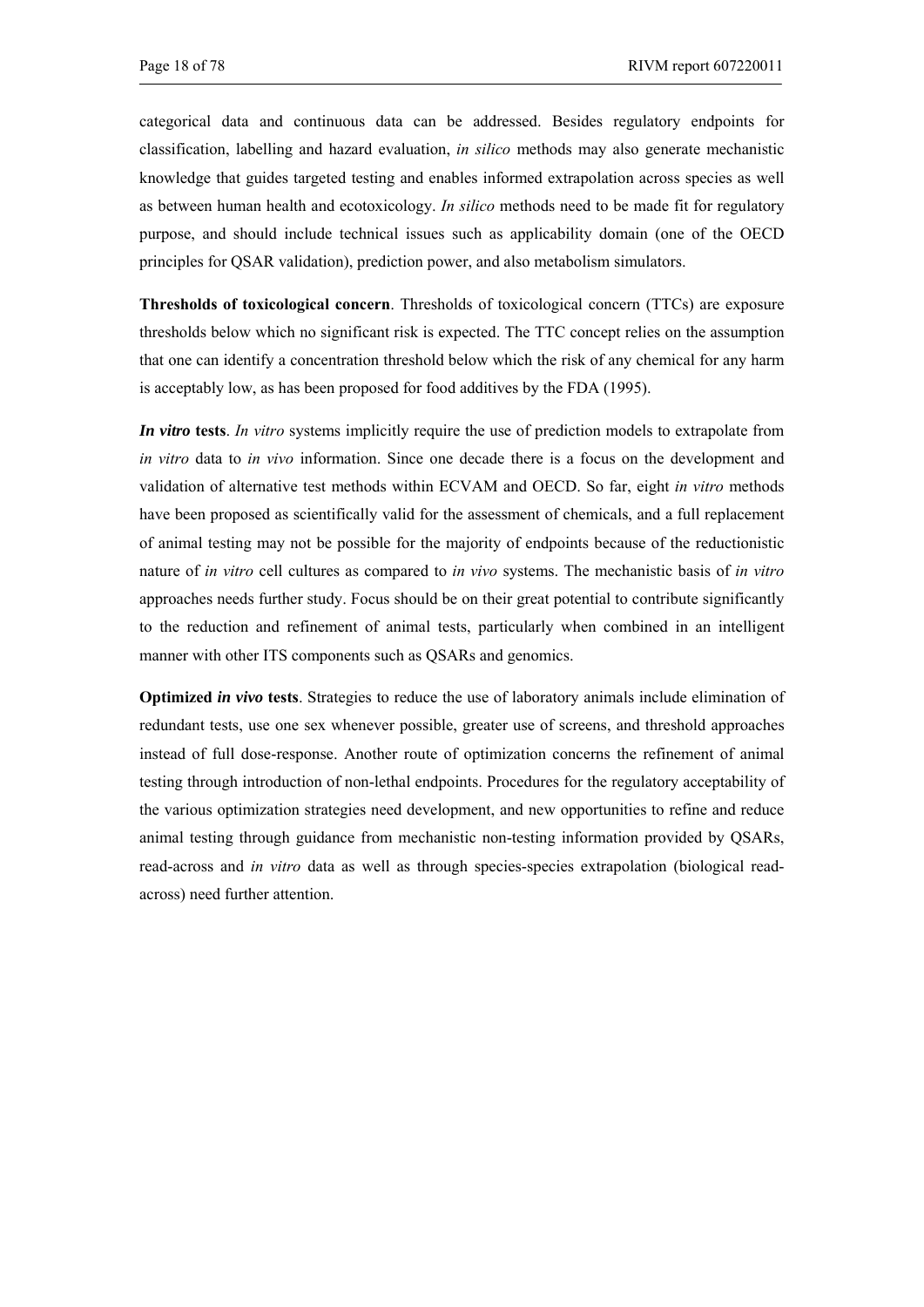## 2.2 Alternatives for testing within REACH

REACH implicitly requires that operational procedures are developed, tested, and disseminated that guide a transparent and scientifically sound evaluation of chemical substances in a riskdriven, context-specific and substance-tailored manner. The procedures include alternative methods such as chemical and biological read-across, *in vitro* results, *in vivo* information on analogues, qualitative and quantitative structure-activity relationships (SARs and QSARs, respectively), thresholds of toxicological concern, and exposure-based waiving. As stated in paragraph 1.1, the concept of 'Intelligent Testing Strategies' (ITSs) for regulatory endpoints has been outlined to facilitate the assessments. The basic idea is to obtain the information needed for carrying out hazard and risk assessments for large numbers of substances by integrating multiple methods and approaches with the aim to minimize testing, costs, and time. The goal is to feed regulatory decision making through a targeted exploitation of exposure, chemical and biological information with minimal additional testing. For example, (Q)SARs have been used in regulatory assessment of chemical safety in some OECD member countries for many years, but universal principles for their regulatory applicability were lacking. The OECD member countries agreed in November 2004 on the principles for validating (Q)SAR models for their use in regulatory assessment of chemical safety. In February 2007, the OECD published a 'Guidance Document on the Validation of (Q)SAR Models' with the aim of providing guidance on how specific (Q)SAR models can be evaluated with respect to the OECD principles (OECD/IPCS, 2005). An OECD Expert Group on (Q)SARs was established for this purpose and a (Q)SAR Application Toolbox is in development. Under the current EU legislation for new and existing chemicals, the regulatory use of estimation models or (Q)SARs is limited and varies considerably among the member states. This is probably due to the fact that there is no agreement in the scientific and regulatory communities over the application of (Q)SARs and the extent to which (Q)SARs estimates can be relied on. It is anticipated that these non-testing methods, in the interests of time- and costeffectiveness and animal welfare, will be used more extensively under the future REACH system, and especially ECVAM (the European Centre for the Validation of Alternative Methods) is playing an important role in the operationalization of (Q)SARs for regulatory endpoints.

As stated above, eight *in vitro* methods have been proposed so far as scientifically valid for the assessment of chemicals (for example: methods for skin absorption, skin corrositivity, genotoxicity and phototoxicity), but many more still need to be developed, validated and accepted for regulatory use. For environmental endpoints, a number of fish cell lines, primary fish cell cultures and fish embryos are currently being studied to assess acute toxicity, a new approach for testing prolonged exposure in fish cells is being developed as alternative for chronic toxicity testing, and metabolically competent fish cell lines and primary cell cultures as gill epithelial cell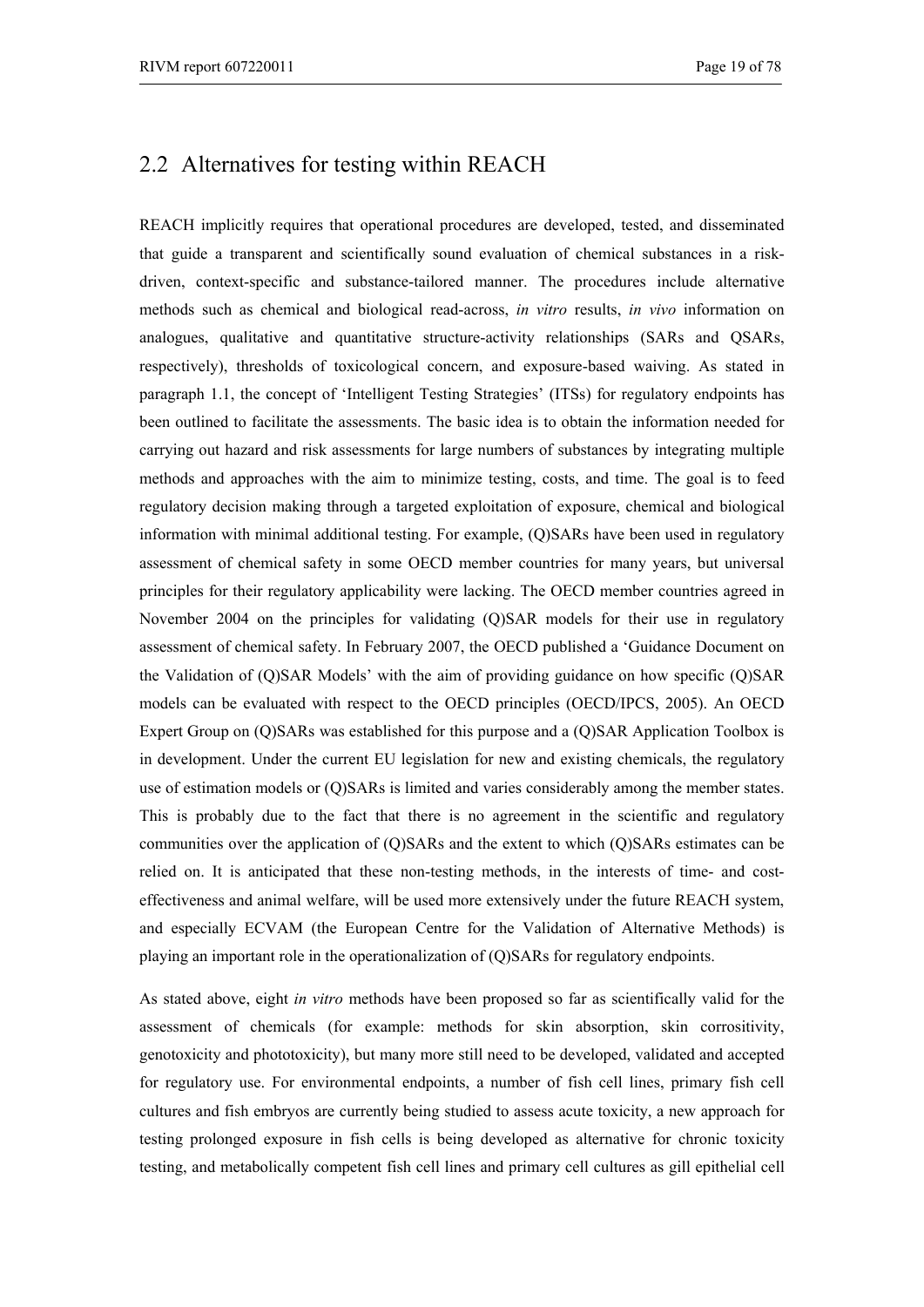cultures are being used to mimic bioaccumulation as fish gills are the first point of contact for water-borne toxicants. *In vitro* systems implicitly require the use of prediction models to extrapolate from *in vitro* data to *in vivo* information, amongst others taking account of the observation that further investigations are required to ascertain the reasons for the reduced sensitivity of fish and mammalian cell lines to aquatic toxicants, compared with *in vivo* fish systems. There is a focus on the development and validation of alternative test methods within ECVAM and OECD. A full replacement of animal testing may not be possible for the majority of endpoints because of the reductionistic nature of *in vitro* cell cultures as compared to *in vivo* systems. Despite all progress achieved and promising future prospects, scientific advisory committees of the Commission (Scientific Committee on Toxicity, Ecotoxicity and the Environment [CSTEE] and Scientific Committee on Cosmetic Products and Non-Food products intended for Consumers [SCCNFP]) raised serious doubts about the potential of *in vitro* methods to fully replace *in vivo* experiments in the near future.

Concerted action and intensive efforts are needed to translate the ITS concept into a workable, consensually acceptable, and scientifically sound strategy. Initial ITS work has been performed in the REACH Implementation Project (RIP) scoping studies, amongst others attempting to develop testing strategies on four specific endpoints (irritation, reproductive toxicity, biodegradation and aquatic toxicity). One of the main conclusions was that existing strategies should be developed further and that the concept of ITS has maximal applicability across the REACH regulatory endpoints. Furthermore, the production of guidance and (web-based) tools was considered essential, and the outcome of the strategies should be applicable for risk assessment, classification and labelling, and PBT assessment. Thereupon, within the sixth Framework Programme the Integrated Project OSIRIS (Optimized Strategies for Risk Assessment of Industrial Chemicals through Integration of Non-Test and Test Information) has been initiated. The goal of OSIRIS is to develop integrated testing strategies fit for REACH that enable to significantly increase the use of non-testing information for regulatory decision making, and thus to minimize the need for animal testing.

So far, the use of non-testing methods in the European regulatory context is quite limited and fragmented. Reasons include the lack of distinct application criteria and guidance, and the fact that uncertainty has not been addressed rigorously. Industry is primarily made responsible for carrying out the risk assessments, and practical guidance is therefore needed on how to apply the elements of the newly derived testing strategies in a consistent manner.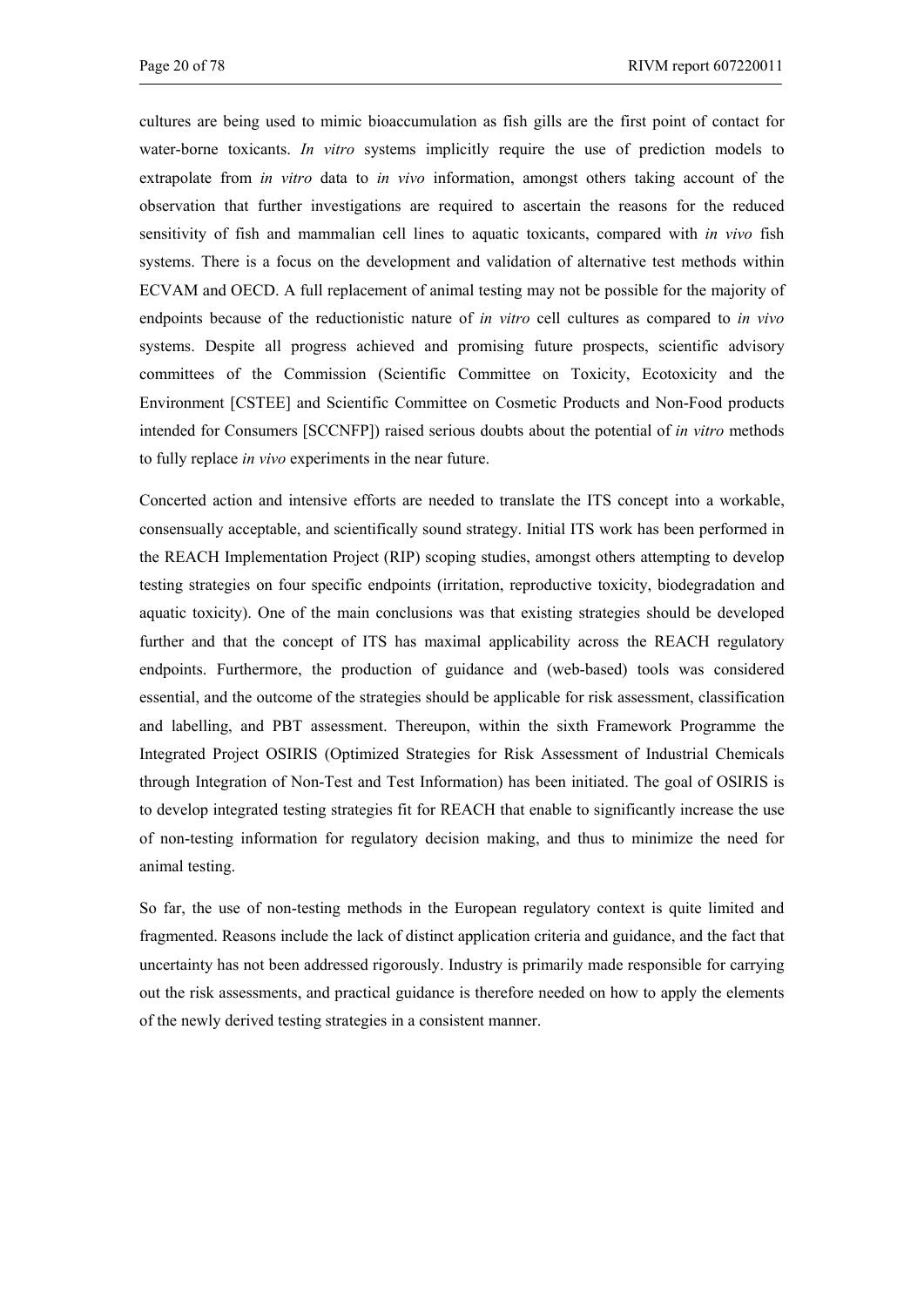## 2.3 *In silico* alternatives for application within REACH

### **2.3.1 General**

ITSs are guidelines for the effective testing of the hazards of chemical substances, showing which tests or mathematical methods should be used for a particular substance, and in what order. ITSs should be an answer to the ever increasing demand for testing in regulations for a great number of substances with limited databases. Key for ITSs is the development of strategies on the basis of test methods at cellular level (*in vitro*) and mathematical methods (*in silico*). The mathematical methods are needed for the assessment of exposure and of the relation between adverse effects and chemical structure. In addition, some tests with experimental animals (*in vivo*) will remain necessary. Knowledge on the effects of chemical substances with sufficient certainty should be derived by smart integration of these methods. In this way it is expected that chemical substances can be assessed cheaper and faster and with less experimental animals.

Validated QSARs are powerful tools within ITSs. QSARs are used to predict the toxicity and fate of chemicals from molecular structure information, employing different levels of computational chemistry. Both categorical data (y/n) and continuous data can be addressed. Besides regulatory endpoints for classification, labelling and hazard evaluation, *in silico* methods may also generate mechanistic knowledge that guides targeted testing and enables informed extrapolation across species as well as between human health and ecotoxicology. *In silico* methods need to be optimized for regulatory purposes, and should include technical issues such as applicability domain (one of the OECD principles for QSAR validation), prediction power, and also metabolism simulators.

At the 37th Joint Meeting of the Chemicals Committee and Working Party on Chemicals, Pesticides & Biotechnology, the OECD Member Countries adopted five principles for establishing the validity of (Q)SAR models for use in regulatory assessment of chemical safety. The OECD Principles for (Q)SAR Model Validation state that to facilitate the consideration of a (Q)SAR model for regulatory purposes, the model should be associated with the following information:

- 1 a defined endpoint
- 2 an unambiguous algorithm
- 3 a defined domain of applicability
- 4 appropriate measures of goodness-of-fit, robustness and predictivity
- 5 a mechanistic interpretation (if possible)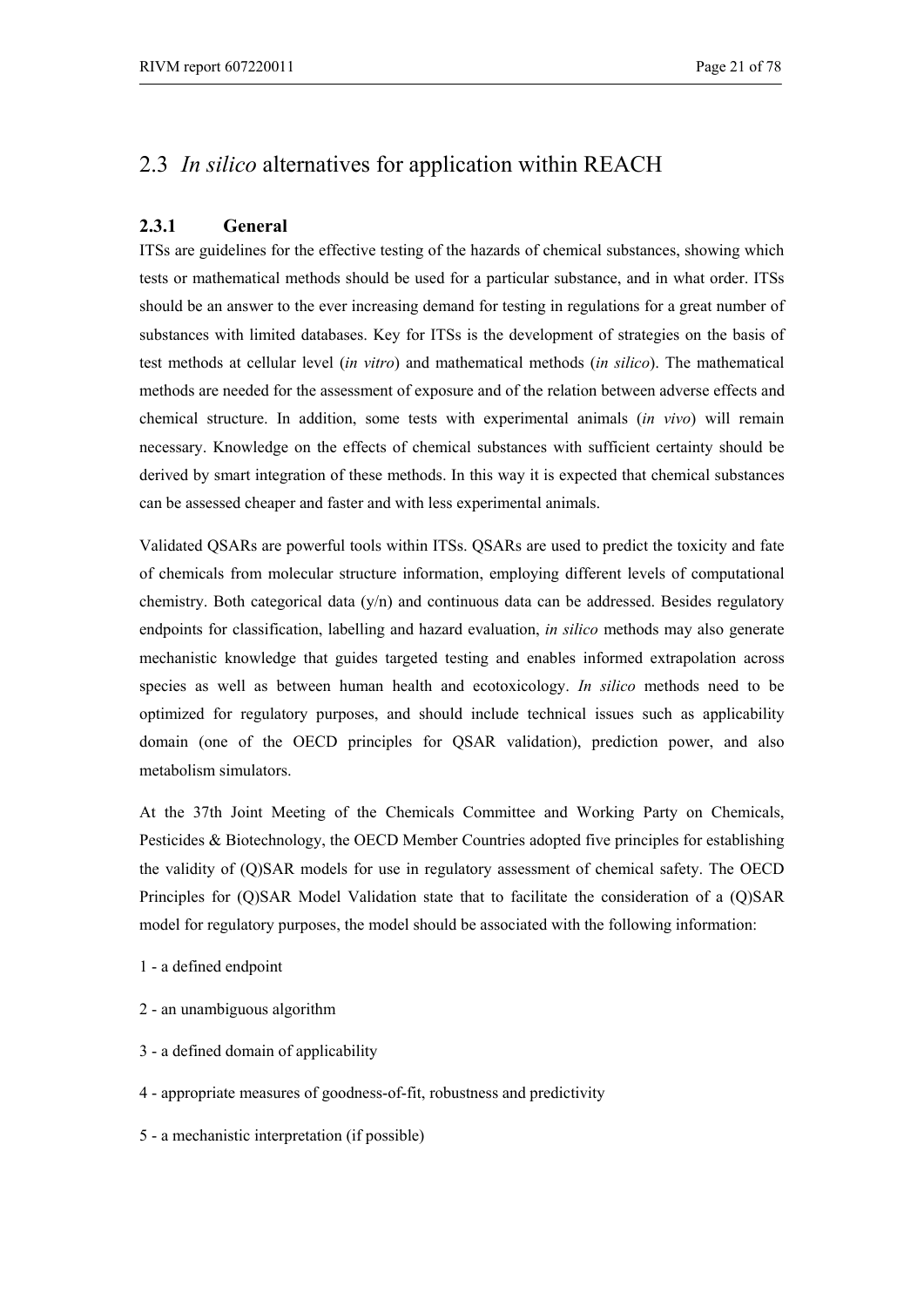Various QSARs are available and have been operationalized in (Q)SAR software tools like ECOSAR and DEREK, whereas tools like DRAGON, OpenEye (electrostatic descriptors), ChemAxon and many others, are available for calculation of descriptor values needed in the (Q)SAR software.

As risk assessment usually boils down to comparison of predicted environmental concentrations and no effect concentrations, predictive models are needed for both fate-related endpoint and effect-related endpoints. Mackay (2007) and Mackay and Boethling (2000) presented two handbooks which focus on environmental fate prediction and QSAR analysis. The Environmental Fate Data Base of Syracuse Research Corporation (SRC, 1999) comprises a number of models for prediction of fate-related endpoints.

Models for predicting ecological effects were reviewed by Cronin et al. (2003, and references cited therein). Hermens and Verhaar (1996) are among the pioneers in the area of QSAR modelling of aquatic toxicity, based upon assessing the mode of action. These authors developed a framework that is especially applicable for modelling aquatic toxicity of organic compounds acting primarily by the mechanism of apolar narcosis as the basic mechanism of toxicity. QSARs for predicting adverse effects of chemicals acting via different modes of action are scarce. With regard to computational toxicology, a major challenge is the identification of prevalent modes of action of chemical compounds through suitable descriptors encoding local molecular reactivity. Existing parameter motifs for identifying specifically acting compounds such as electrophiles, redox cyclers and endocrine disrupters are not sufficiently specific to apply across chemical classes, and little work has been devoted to parameterizing the bioreactivity of radical intermediates.

Hulzebos and Posthumus (2003), Hulzebos et al. (2005), and Posthumus et al. (2005) provide examples of the outcome of validation efforts of QSAR models and expert systems.

#### **2.3.2 Biodegradation and biodegradation prediction**

#### Introduction

During production and use, organic chemicals can be released into sewers, soil, surface water, sea, and air, dumped or incinerated after use. Their fate and potential environmental hazard is strongly determined by the potential of degradability. Substances that do not degrade rapidly have a higher potential for longer term exposures and may consequently have a higher potential for causing long term adverse effect on biota and human than degradable substances. Prediction and understanding of the fate of the chemicals are therefore essential so that measures can be taken to avoid effects on humans and the environment. For this reason information on the biodegradability is used for different regulatory purposes: (1) environmental hazard classification, (2) PBT and vPvB assessment and (3) exposure assessment for use in the risk characterization.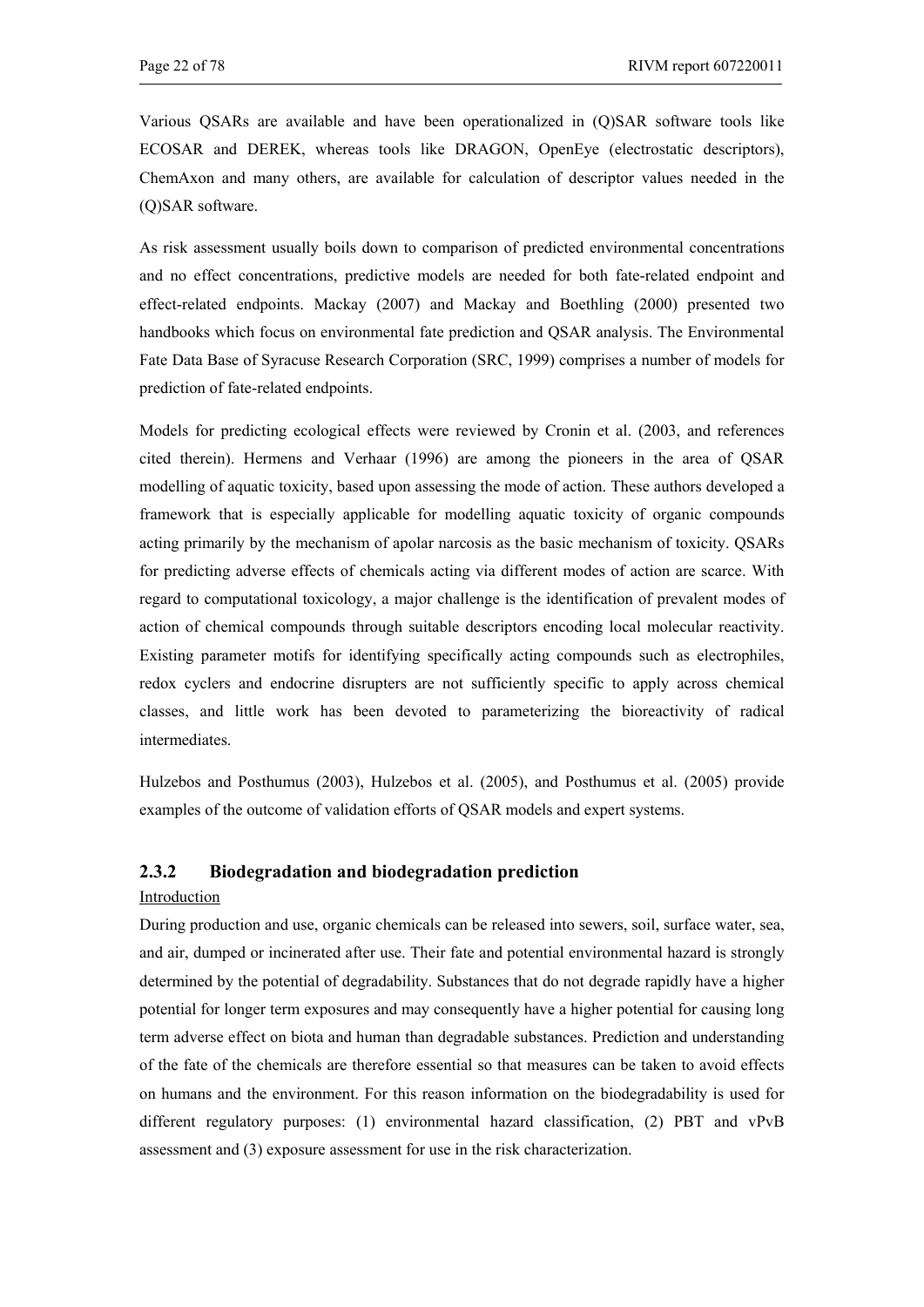Transformation of chemicals in the environment involves abiotic degradation and biodegradation. Abiotic degradation includes hydrolysis, oxidation, reduction, and photolysis. Biodegradation is defined as the transformation of substances caused by micro-organisms. Primary biodegradation of a molecule refers to any microbial process which leads to the formation of metabolites and thereby contributes to the degradation of the original substance. Ultimate biodegradation is known as the complete mineralization of a substance into carbon dioxide, water, and mineral salts.

#### Testing

In order to investigate biodegradation, standardized biodegradation tests have been developed by different organizations (amongst others: OECD, ISO, EU, US-EPA and STM), which can roughly be divided into three groups:

- screening (ready or ultimate biodegradation) tests
- intermediate (inherent or primary biodegradation) tests
- definitive (simulation) tests

#### *Screening studies*

A positive result in the screening studies can be considered as indicative of rapid ultimate degradation in most aerobic environments including biological sewage treatment plants (Struijs and Stoltenkamp, 1994) and may take away the necessity for further testing. A negative result in a test for ready biodegradability does not necessarily mean that the chemical will not be degraded under relevant environmental conditions, but it means that it should be considered to progress to the next level of testing, i.e. either an inherent biodegradability test or a simulation test.

#### *Inherent or primary biodegradation tests*

Using favourable conditions, the tests of inherent biodegradability have been designed to assess whether the chemical has any potential for biodegradation under aerobic conditions. Compared with the ready biodegradability tests, the inherent biodegradability tests are usually characterized by a high inoculum concentration and a high test substance concentration. A negative result will normally be taken as an indicator of that non-biodegradability (persistence) should be assumed for precautionary reasoning.

#### *Simulation studies*

Compared to ready and inherent biodegradability tests, simulation tests are higher tier tests that are more relevant to the real environment. These tests aim at assessing the rate and extent of biodegradation in a laboratory system designed to represent either the aerobic treatment stage of STPs or environmental compartments like surface water, sediment, and soil. They usually employ specific or semi-specific analytical techniques to assess the rate at which a substance undergoes degradation and to provide insight into subsequent metabolite formation and their decay. The fate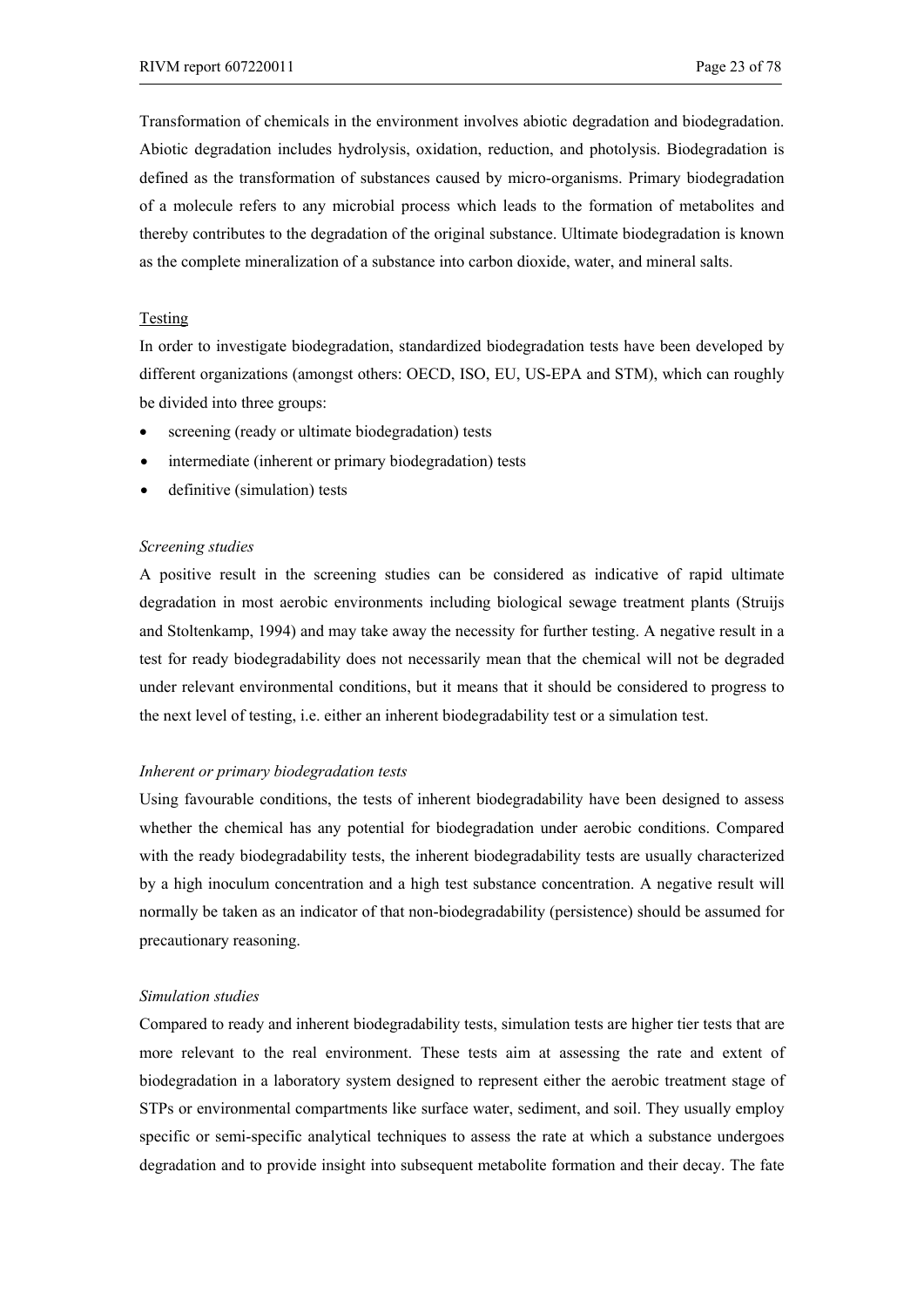of chemicals in STPs can be studied in the laboratory by using the simulation tests: activated sludge units (OECD 303) and biofilms (TG 303B). Simulation tests in soil (OECD 307), in aquatic sediment systems (OECD 308), and in surface water (OECD 309) have been also included in the guidelines of OECD (OECD, 1981-2006). No specific pass-levels have been defined for the simulation tests. Simulation tests are especially useful, if it is known from other tests that the test substance can be mineralized and that the degradation covers the rate determining process.

The tests complexity and the economic consequences bond to the tests increases from the simple screening test for ready biodegradability to the more complex simulation tests. For this reason, the standard information requirements within REACH are based on the tonnage of chemicals. The requirements for these tonnage-driven degradation tests are listed in Table 2.

| Table 2: REACH tonnage-driven degradation tests requirements |
|--------------------------------------------------------------|
|--------------------------------------------------------------|

| Tonnage (tpa) | <b>Degradation tests</b>                                                           |  |  |
|---------------|------------------------------------------------------------------------------------|--|--|
| $1 - 10$      | Ready biodegradation test                                                          |  |  |
| $10-100$      | Ready biodegradation test, hydrolysis test                                         |  |  |
| 100-1000      | Ready biodegradation test, hydrolysis test, and simulation test, identification of |  |  |
|               | the most relevant degradation products                                             |  |  |
| >1000         | Ready biodegradation test, hydrolysis test, and simulation test. Further           |  |  |
|               | confirmatory testing on rates of biodegradation with specific emphasis on the      |  |  |
|               | identification of the most relevant degradation products                           |  |  |

#### Biodegradation estimation

Under the current EU legislation for new and existing chemicals, the regulatory use of estimation models or (Q)SARs is limited and varies considerably among the member states, which is probably due to the fact that there is no agreement in the scientific and regulatory communities over the applications of (Q)SARs and the extent to which (Q)SARs estimates can be relied on. In contrast, it is anticipated that these non-testing methods like (Q)SARs and read-across, in the interests of time- and cost-effectiveness and animal welfare, will be used more extensively under the future REACH system. Below, we briefly review the current status of QSAR application for abiotic degradation and biodegradation.

(Q)SARs for biodegradation can potentially be used to supplement experimental data or to replace testing. The current generation of generally applicable biodegradation models focuses on the estimation of readily and non-readily biodegradability in screening tests. This is because most experimental data are from such tests. In the past decade, the development of QSAR modelling is mainly via three approaches: group contribution approaches, statistical/chemometric approaches, and expert system/Artificial Intelligence (AI) approaches. Table 3 summarizes the most often used QSAR models for biodegradation.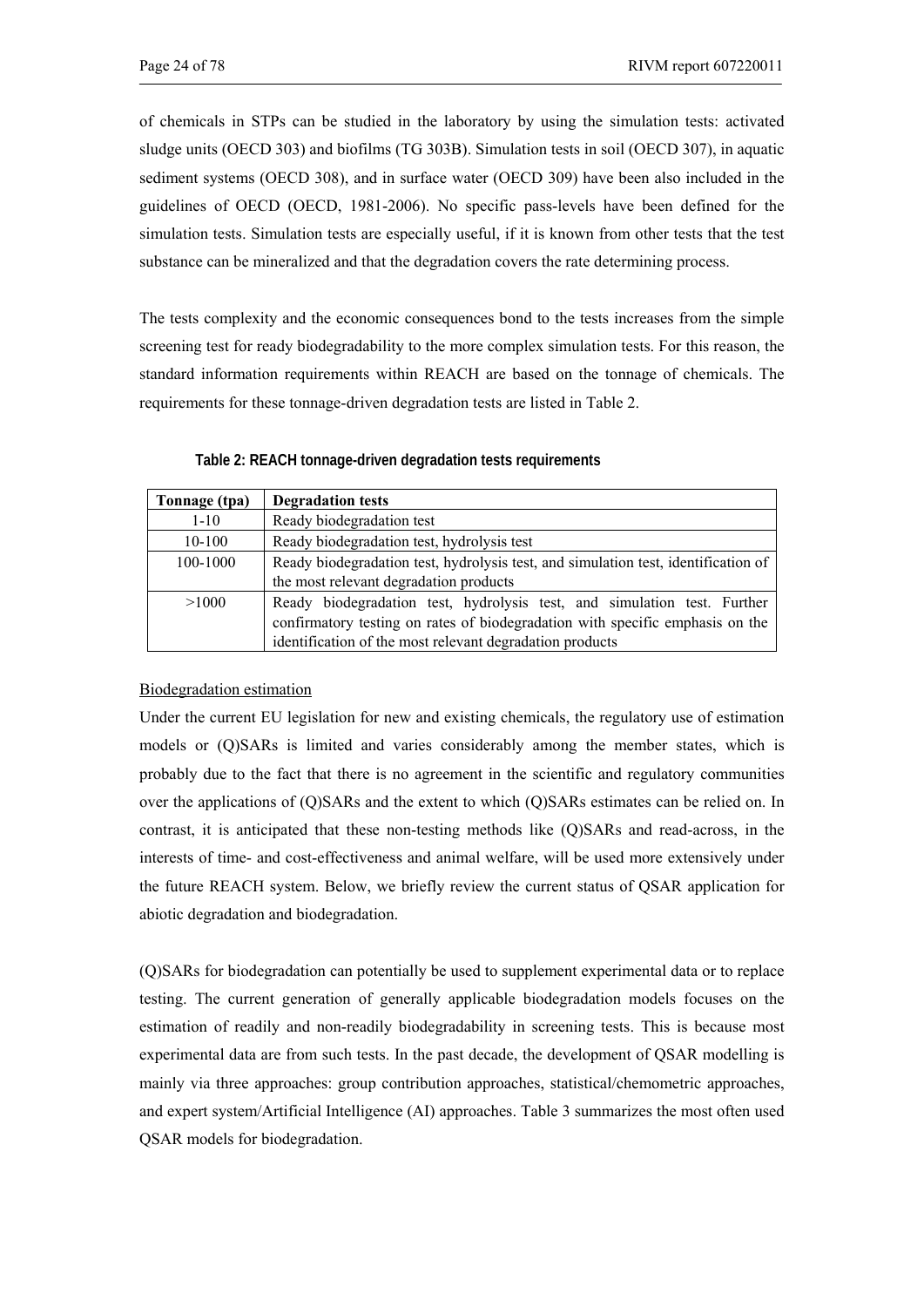There are six models in BIOWIN. A description of these six BIOWIN models and their application for biodegradation can be found in Posthumus et al. (2005), Hulzebos et al. (2005), and Hulzebos and Posthumus (2003). Briefly, BIOWIN probability models include the linear and non-linear BIODEG and MITI models for estimating the probability of rapid aerobic biodegradation and an expert survey model for primary and ultimate biodegradation estimation. Another model is MultiCASE, which combines a group-contribution model and an expert system to simulate aerobic biodegradation pathways (Klopman and Tu, 1997). This model has also been used by Rorije et al. (1998) to predict anaerobic biodegradation. A promising model which can be used for quantitative assessment of biodegradability in biodegradation pathways of chemicals is CATABOL. The model allows for identifying potentially persistent catabolic intermediates, their molar amounts, solubility (water solubility, log  $K_{ow}$ , BCF) and toxic properties (acute toxicity, phototoxicity, mutagenicity, ER/AR binding affinity). Presently, the system simulates the biodegradability in MITI-I OECD 301 C and Ready Sturm OECD 301 B tests. Other simulators will be available in the program upgrades. The latest version of CATABOL (version 5) allows defining the degree to which chemicals belong into the domain of the biodegradation simulator.

| Group<br>contribution                                        | Biodegradability<br>probability program                    | <b>BIODEG</b> models                                                                                  | <b>BIOWIN1</b>                                  |  |  |
|--------------------------------------------------------------|------------------------------------------------------------|-------------------------------------------------------------------------------------------------------|-------------------------------------------------|--|--|
| approaches                                                   | <b>BIOWIN</b>                                              |                                                                                                       | <b>BIOWIN2</b>                                  |  |  |
|                                                              |                                                            | Expert<br>survey<br>models                                                                            | <b>BIOWIN3</b>                                  |  |  |
|                                                              |                                                            |                                                                                                       | <b>BIOWIN4</b>                                  |  |  |
|                                                              |                                                            | MITI models                                                                                           | <b>BIOWIN5</b>                                  |  |  |
|                                                              |                                                            |                                                                                                       | <b>BIOWIN6</b>                                  |  |  |
|                                                              | <b>MULTICASE</b><br>anaerobic<br>biodegradation<br>program |                                                                                                       | To model anaerobic aquatic biodegradation rates |  |  |
| <b>Statistical</b><br><b>or</b><br>chemometric<br>approaches | biodegradability.                                          | Ready biodegradability is modelled more adequately than not-ready                                     |                                                 |  |  |
| <b>Expert</b><br>system/AI                                   | Biodegradability                                           | Qualitative, aerobic biodegradation pathways<br>evaluation<br>The model needs to be validated.<br>and |                                                 |  |  |
| approaches                                                   | simulation system                                          |                                                                                                       |                                                 |  |  |
|                                                              | MultiCASE/META<br>Aerobic biodegradation pathways          |                                                                                                       |                                                 |  |  |
|                                                              | <b>CATABOL</b>                                             | Quantitative assessment of biodegradability                                                           |                                                 |  |  |

**Table 3: QSAR models for biodegradability**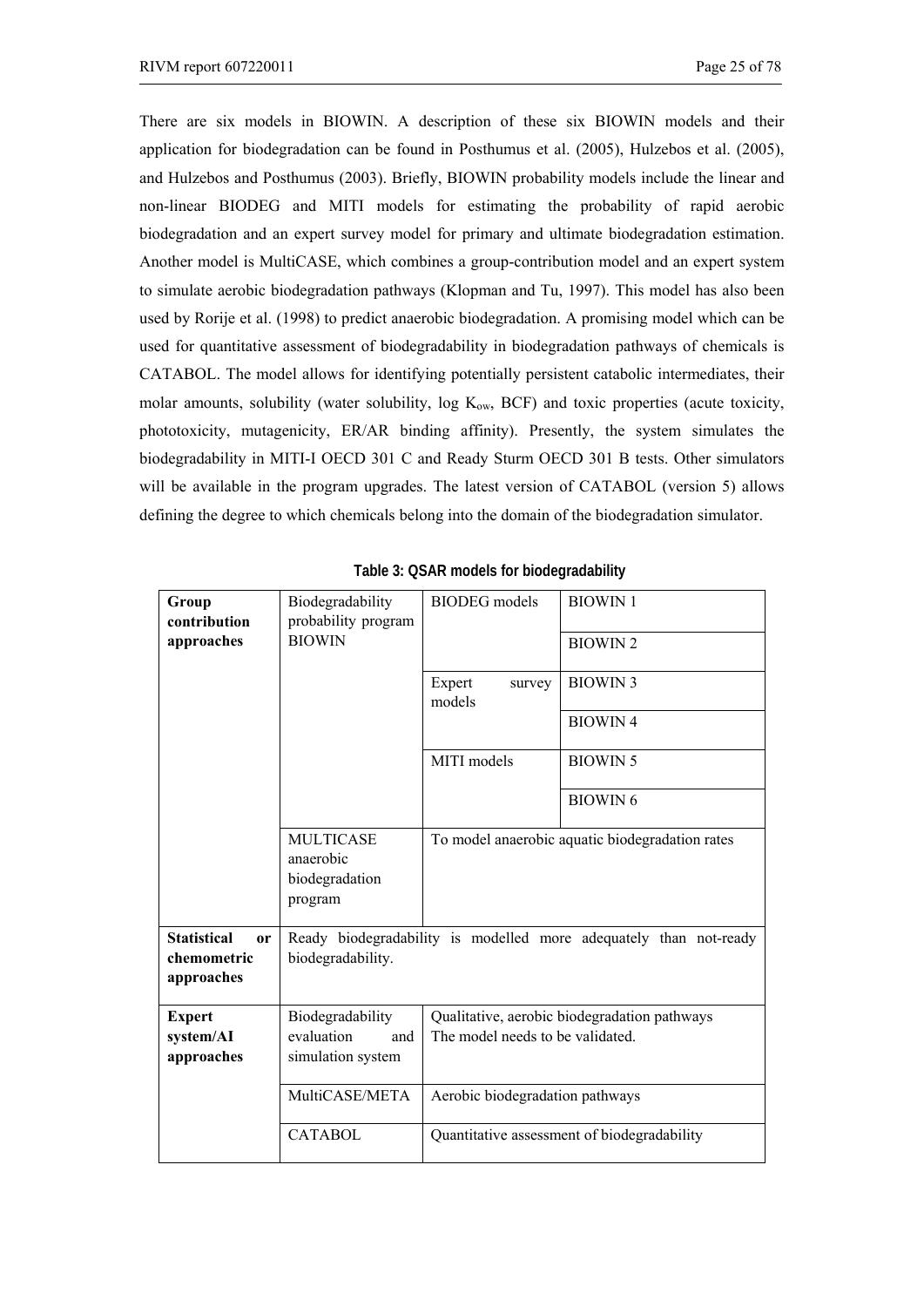An evaluation of the predictions of the models for the high production volume chemicals showed that all models are highly consistent in their prediction of not-ready biodegradability, but much less consistency is seen in the prediction of ready biodegradability. This complies with the observation that the models show better performance in their predictions of not-ready biodegradability (Rorije et al., 1999).

#### Degradation products - metabolites

When assessing the biodegradation of organic chemicals, it may also be needed to consider the fate and toxicity of the resulting biodegradation products, especially when they have the potency to persist in the environment. The concentration of these products in the different environmental compartments depends on numerous factors and processes, including how the parent compound is released to the environment; how fast it degrades; the half-lives of the degradation products; partitioning to sludge, soil, and sediment; and subsequent movement to air and water. In general, microbial degradation processes lead to the formation of more polar and more water soluble compounds. Hence, the resulting transport behaviour of degradation products may be different. The available data on pesticides demonstrate that in most cases degradation products are as toxic as or less toxic than the parent compounds. However, in some instances, degradation products can be more toxic. In general, the biggest increases in toxicity from parent to degradation products were observed for parent compounds that had a low toxicity. Possible explanations for an increase in toxicity are: (1) the active moiety of the parent compound is still present in the degradation product; (2) the degradation product is the active component of a pro-compound; (3) the bioaccumulation potential of the degradation product is greater than that of the parent; (4) the transformation pathway results in a compound with a different and more potent mode of action than that of the parent (Boxall et al., 2004).

Although the EU TGD (EC, 2003) highlights that, where degradation occurs, consideration should be given to the properties (including toxic effects) of the products that might arise, that information does not exist for many compounds. REACH will introduce a range of required tests which could lead to metabolite investigations, e.g. hydrolysis is required for substances produced in quantities above 10 ten tonnes per year and biodegradation simulation tests in surface water, sediment and soil are required at production volumes above 100 tonnes per year. There might be some concern that such a requirement will lead to an over emphasis on the behaviour of metabolites and that e.g. for such low production volumes, or in the case of inherently degradable substances such investigations will not be cost effective. As  $>100,000$  chemicals are commonly used worldwide every day, pragmatic approaches are needed to identify the primary degradation products and those that are toxic, persistent, or bioaccumulative and/or which pose a risk to the environment. For this purpose guidance is needed to establish the criteria upon which metabolites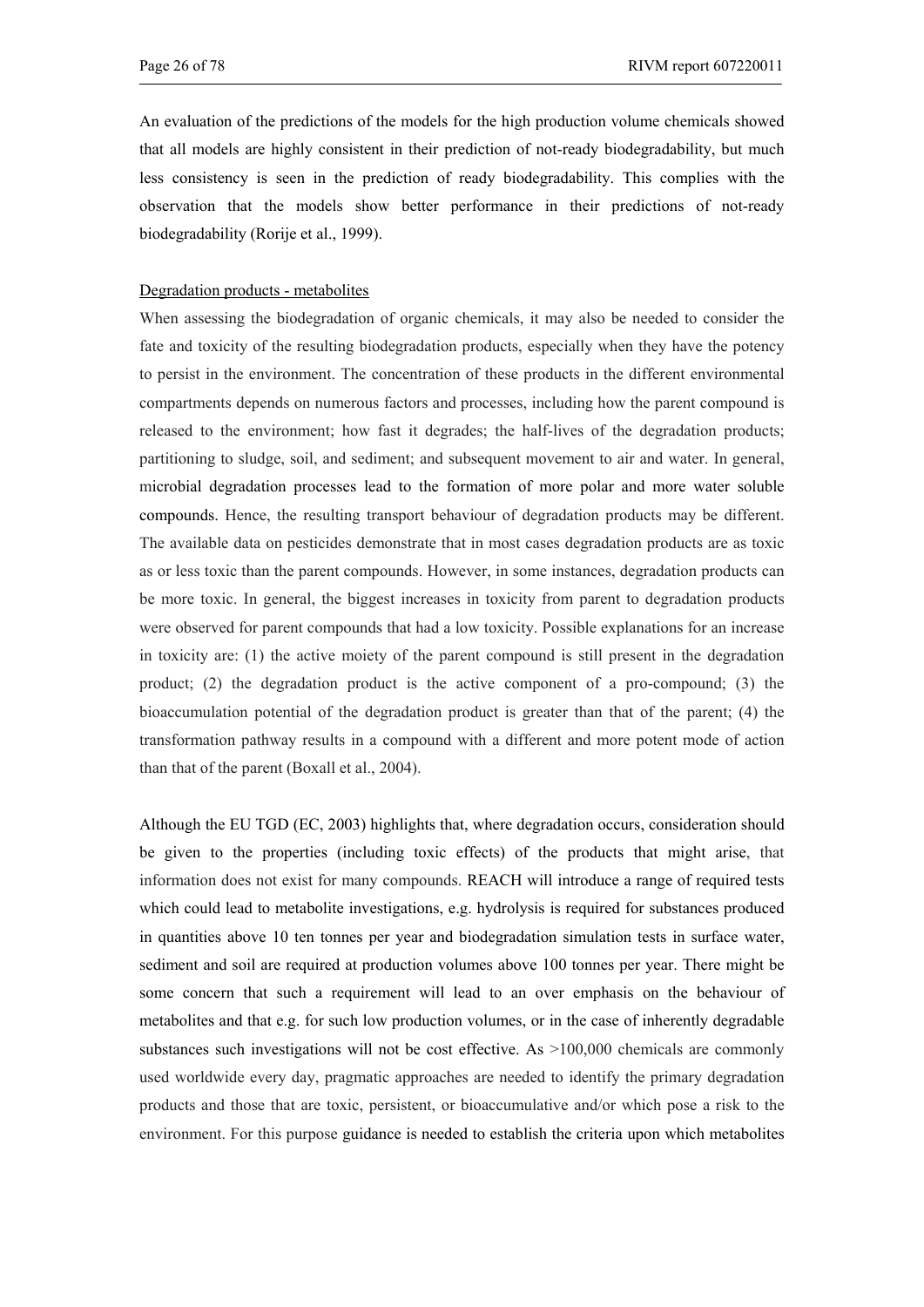of concern may be identified and to determine when a metabolite would not be of concern (see also Vermeire et al., 2006).

### 2.4 CATABOL

A promising model which can be used for quantitative assessment of biodegradability in biodegradation pathways of chemicals is CATABOL. This system generates most plausible biodegradation products and provides quantitative assessment for their physicochemical properties and toxic endpoints. The possibilities of QSARs in a framework of intelligent testing strategy have been described in the previous paragraphs.

CATABOL was created to predict the most probable biodegradation pathway, the distribution of stable metabolites and the extent of biological oxygen demand or  $CO<sub>2</sub>$  production compared to theoretical limits. It can be considered as a hybrid system, containing a knowledge-based expert system for predicting biotransformation pathway combined with a probabilistic model that calculates probabilities of the individual transformation and overall BOD and/or extent of  $CO<sub>2</sub>$ production. The CATABOL system is trained to predict biodegradation within 28 days on the basis of 743 chemicals from MITI database and another training set of 109 proprietary chemicals from Procter & Gamble (P&G) obtained with the OECD 301C and OECD 301B tests, respectively. In the first database biodegradation is expressed as the oxygen uptake relative to theoretical uptake, while in the P&G database biodegradation is measured by  $CO<sub>2</sub>$  production. Version 5.097 used in this study only contains information of the MITI dataset.

#### CATABOL is based on two sources of information:

1 - a training set containing 743 substances with measured BOD values in a MITI test.

2 - a library with transformations of chemicals fragments and their degradation products. Each transformation has a corresponding probability, which is the likelihood that a particular reaction step will be initiated.

For substances in the training set a measured BOD (*y*) is available, their transformation steps are based on an observed transformation scheme (for approximately 90 out of 743 substances) or on a pathway estimated by experts.

Probabilities of particular transformation steps have been derived from the training set (e.g. for a sequential pathway):

$$
y = \frac{\Delta k_1}{k_{TOD}} P_1 + \frac{\Delta k_2}{k_{TOD}} P_1 P_2 + \frac{\Delta k_3}{k_{TOD}} P_1 P_2 P_3 + \dots + \frac{\Delta k_I}{k_{TOD}} P_1 P_2 P_3 \dots P_I
$$

The TOD is defined as  $k_{\text{TOP}} = \sum_{i=1}^{I} \Delta k_i$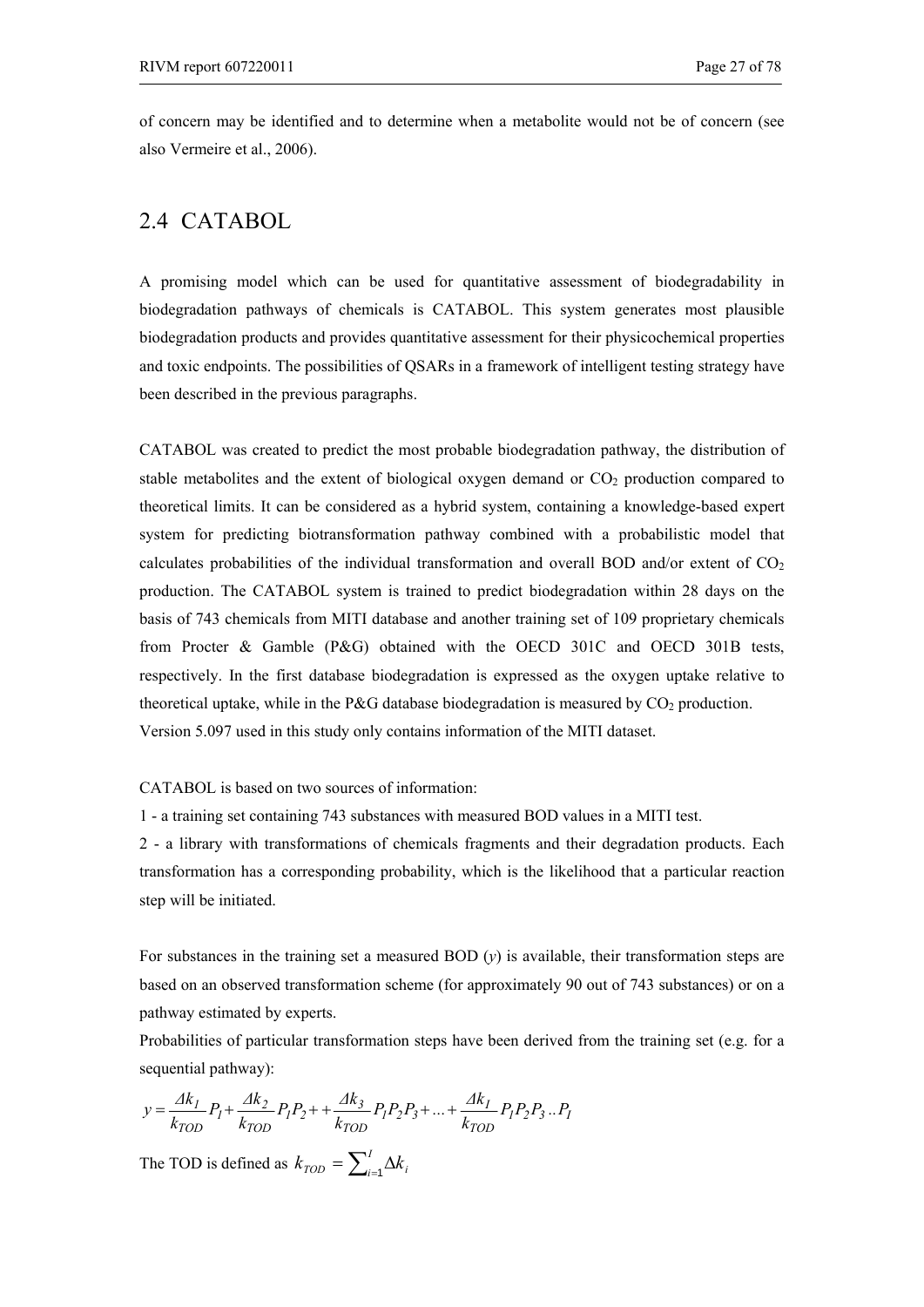For a branched pathway:

$$
y = \frac{\Delta k_1}{k_{TOD}} P_I + \frac{\Delta k_2}{k_{TOD}} P_I P_2 ... + \frac{\Delta k_I}{k_{TOD}} P_I P_2 P_3 ... P_I + \frac{\Delta k'_3}{k_{TOD}} P_I P_2' P_3' + ... + \frac{\Delta k_j}{k_{TOD}} P_I P_2 P_3' .... P_j'
$$

The TOD is defined for a branched pathway as:

 $k_{TOD} = \Delta k_1 + \Delta k_2 + \Delta k_3 + \dots + \Delta k_l + \Delta k_3 + \Delta k_l$ , where  $P_i$  is the probability of the *i*<sup>th</sup> transformation to be initiated.

The probabilities are subsequently used to create a hierarchy of most probable pathways and to predict BOD values for the training set. However, some transformations can be grouped because they have the same BOD and the same probability. Within these groups the hierarchy is established by expert judgement, were the effect of neighbouring groups is taken into account. For some transformations, fragments called 'masks' are attached to a source fragment. These inactivating fragments prevent the performance of a specific transformation. With the fitted probabilities it was possible to compute 'predicted BOD' for the training set. The correlation between these predicted BODs and the observed BODs was 0.9.

For some of the substances in the training set the predicted BOD did not agree with the observed BOD. These structures are 'out of domain'. The criteria for a good prediction have been connected to the reliability for a correct prediction of readily or not readily biodegradable. The areas for false positives (wrongly predicted as 'readily biodegradable') and false negatives (wrongly predicted as 'not readily biodegradable') represent the limitations of the applicability domain.

The properties of substances in the training set are crucial in the determination of the applicability domain. The applicability domain is defined as the group of chemicals for which the model is valid.

CATABOL distinguishes three types of domains:

- 1 the general parametric requirements domain
- 2 the structure domain
- 3 the metabolisation domain

The general parametric requirements restrict the applicability domain based upon variation of log Kow and the molecular weight of the training set.

The structure domain defines the structural similarity with chemicals that are correctly predicted by the model. It is based upon the principle that the properties of a substance depend on the nature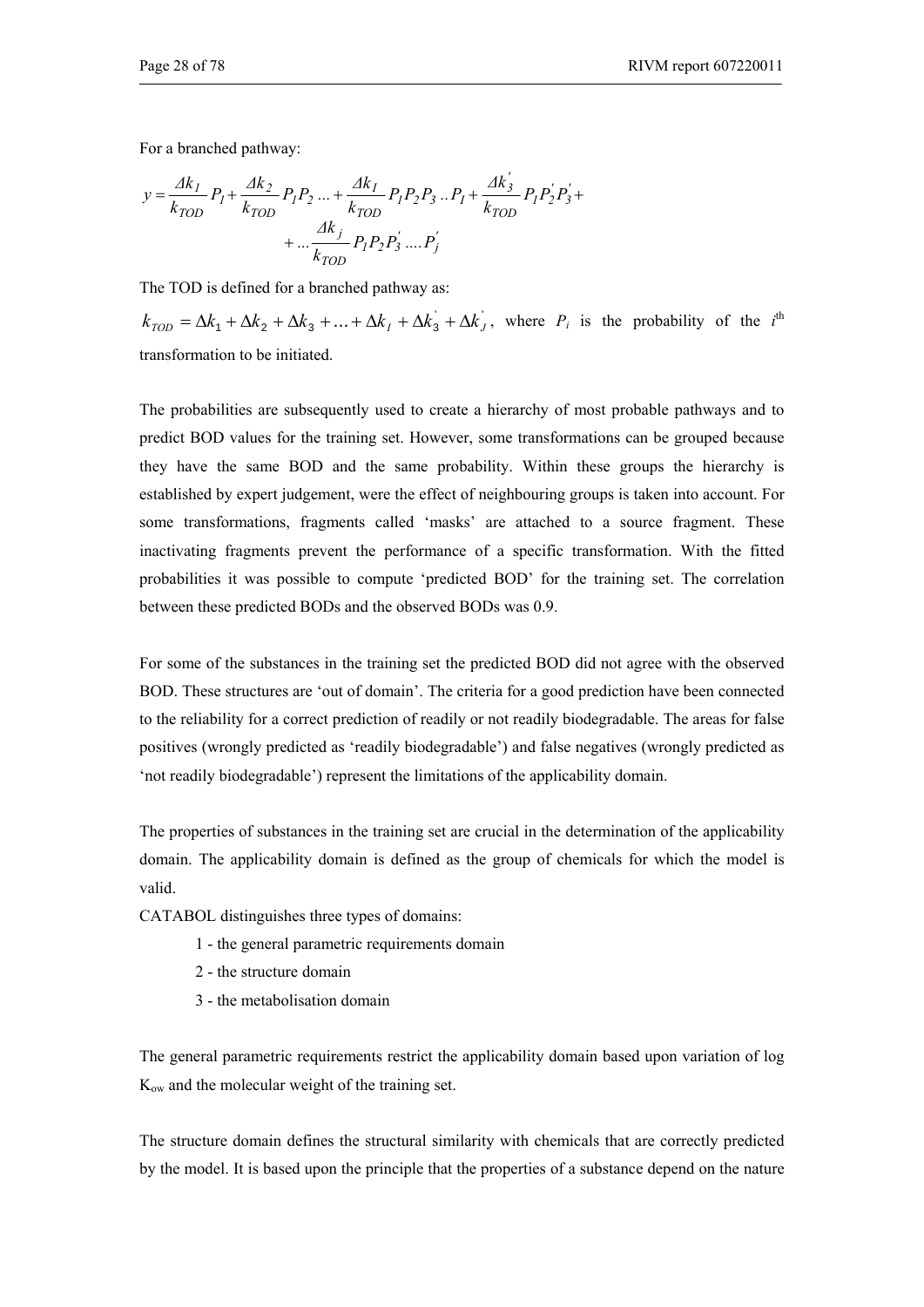of their atoms as well as of their arrangement. In order to check whether a new substance is in the structure domain its fragments are compared with those substances in the training set that had good BOD predictions. When the fragments of the substance of interest are not found in this group within the training set, the substance is considered 'out of domain'. The limitations in the structure domain are very dependent upon the variety of structures in the training set; substances with unknown structural fragments are by definition 'out of domain'. A technical description about how these molecular fragments are determined is described by Dimitrov et al. (2004). For substances that are 'out of structure domain' this does not mean that the structure is unknown to transformation library. A new substance, although 'out of structure domain' will be degraded according to the hierarchy and probabilities in the transformation library. However, the predicted BOD should be considered less reliable, because 'out of structure domain' only refers to the dissimilarity with substances in the training set that had a good BOD prediction.

A third domain is the 'metabolisation domain'. A list of reactions included in the library is given in Table 4. The BOD is based on those pathways that can happen on familiar fragments of the molecule and unknown fragments will remain as recalcitrant residues. Spontaneous reactions obtain a probability of 1, the probabilities of microbial reactions have been derived statistically from the training set. When a substance is 'out of the metabolisation domain', then there is no pathway (and no probability) available for a particular (sub)structure. Structures that are unknown to the library are ignored and do not contribute to the result. Consequently, CATABOL is unable to mineralize the target substance - part of degradation pathway is not generated and predicted BOD could be very wrong.

The most severe violation of the applicability domain is Metabolism Domain, followed by Structural Domain and finally the General Requirements.

Another measure of the quality of generated pathways is the reliability which is expressed in a value between 0 and 1. It is determined by making use of the reliability of transformations (their successive use versus their total use within the training chemicals). Reliability close to 1 means that all transformations used to generate a certain pathway were used correctly within the training set. The Reliability is close to 0 should be interpreted as a warning message that some of the used transformations may generate not realistic (not documented within the training set) pathways.

The interpretation of the combinations of 'high reliability and out of domain' or 'low reliability and in domain' needs some expert knowledge and should be solved case by case analysing causality for such a combination. Generally for BOD prediction: 'high reliability and out of domain (General or Structural)' is an indication that the prediction could be correct if the target chemical does not contain very 'strange' functionalities. Substances with a 'low reliability and in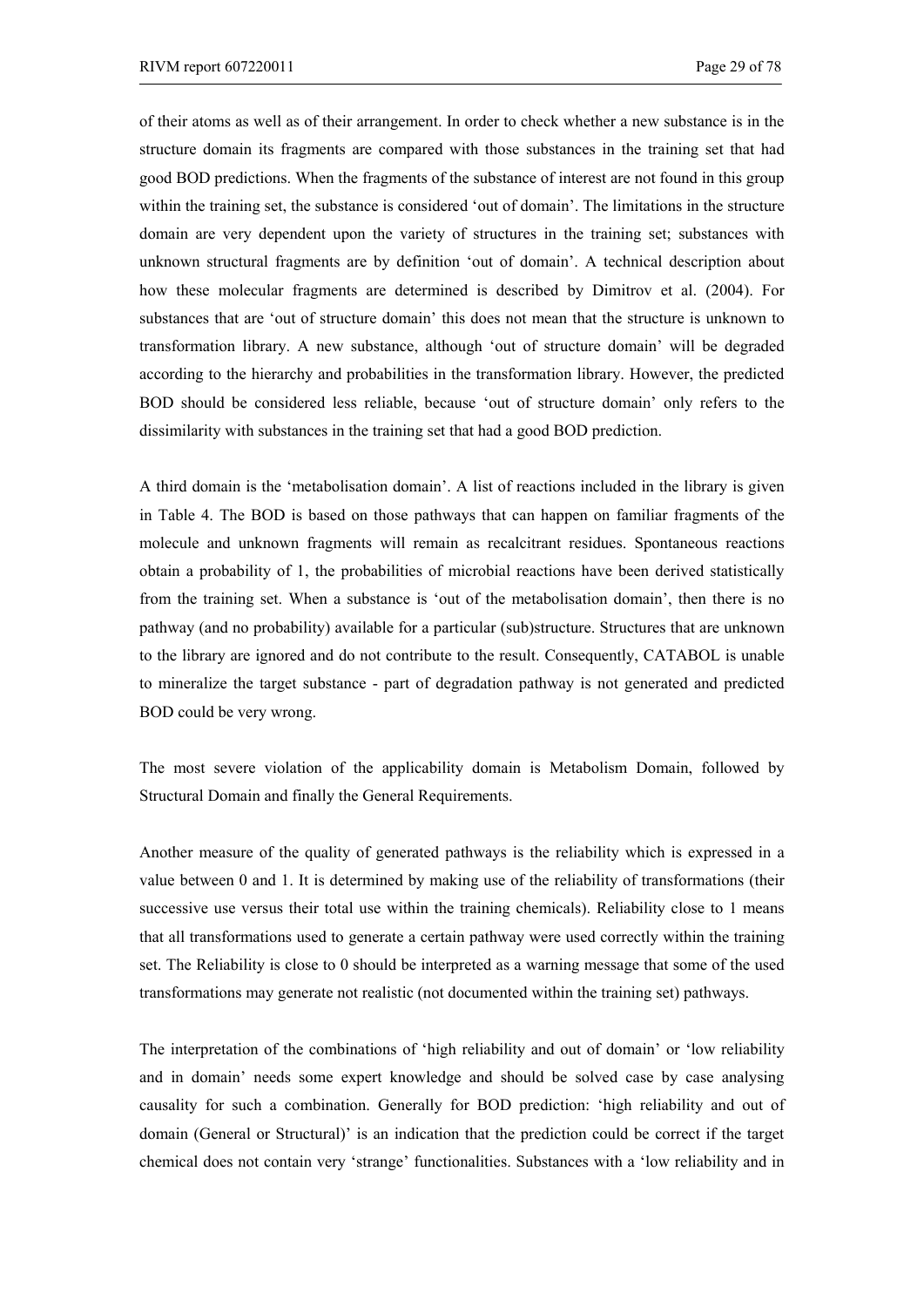domain' requires an analysis of the effect of the used transformations with low reliability on the predicted BOD.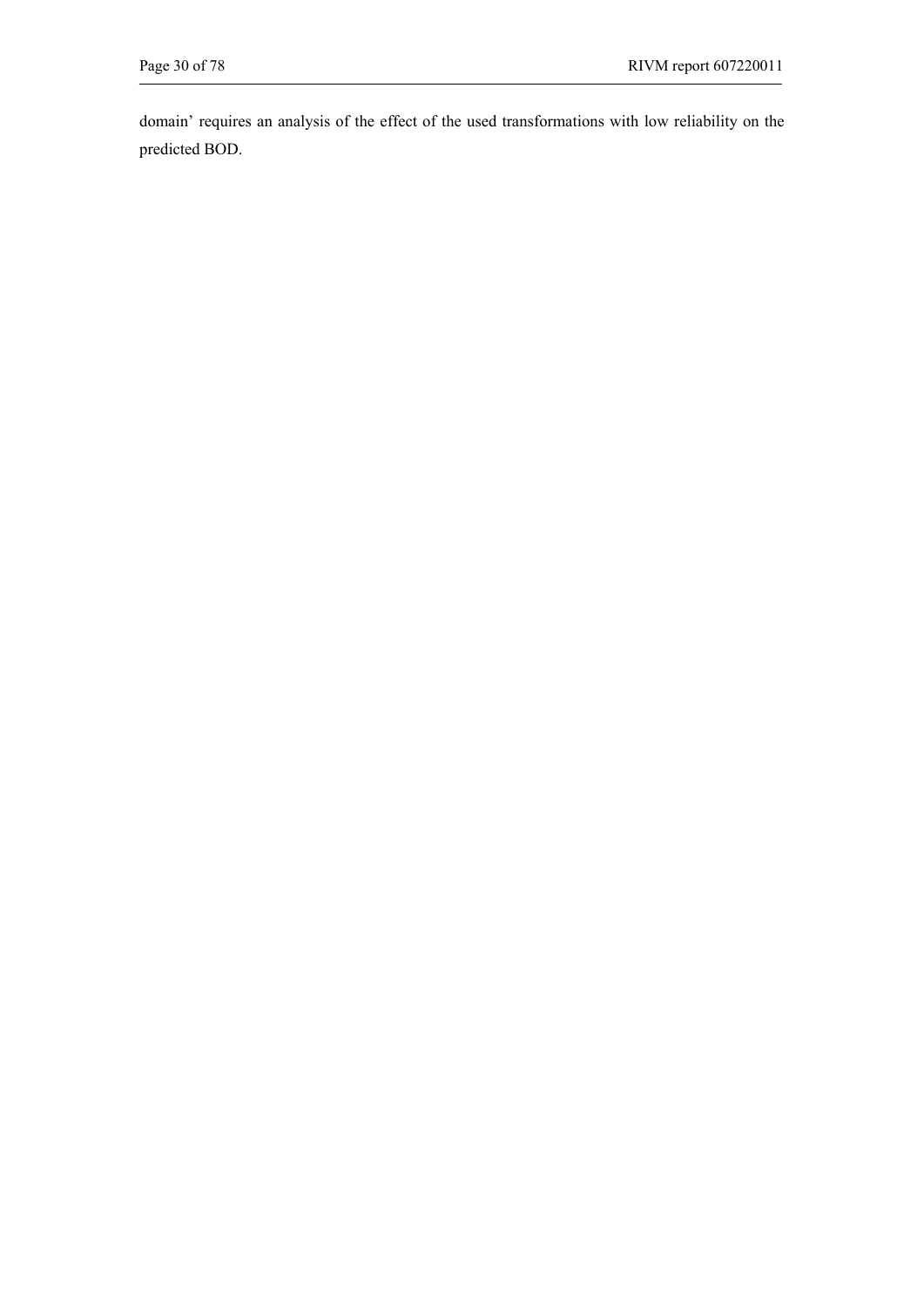## **Table 4: List of metabolic steps in the CATABOL library**

| 1.   | <b>Spontaneous reactions</b>            | 2. | Microbially catalyzed reaction         |
|------|-----------------------------------------|----|----------------------------------------|
| 3.   | Addition to ketenes and isocyanates     | 4. | Alkyne hydrogenation                   |
| 5.   | Alkaline salt hydrolysis                | 6. | Aromatic ring cleavage                 |
| 7.   | Aldehyde oxidation                      | 8. | Acetone degradation                    |
| 9.   | Acyl halide hydrolysis                  |    | 10. Aromatic ring oxidation            |
|      | 11. Alpha-pinene oxidation              |    | 12. Ammonium and iminium salt          |
|      | 13. Anhydride hydrolysis                |    | 14. Alkylammonium<br>salt              |
|      | 15. Ammonium and iminium salt           |    | 17. Alkoxysilane hydrolysis            |
|      | 18. Alkoxide hydrolysis                 |    | 19. Alkylphosphinite hydrolysis        |
|      | 20. Aromatic ring cleavage              |    | 21. Azo compounds reduction            |
|      | 22. Aziridine hydrolysis                |    | 23. Oxidative deamination and N-       |
|      | 24. Benzotriazole tautomerism           |    | 25. Beta-oxidation                     |
|      | 26. Carbamate hydrolysis                |    | 27. Baeyer-Villiger oxidation          |
|      | 28. Cyclopropane oxidative              |    | 30. Beckmann rearrangement             |
|      | 31. Cyanuric acid isomerization         |    | 32. Bisphenol A cleavage               |
|      | 33. Diketone and unsaturated ketone     |    | 34. Carboxylation                      |
|      | 35. Geminal derivatives decomposition   |    | 36. Carbodiimide hydrolytic            |
|      | 38. Hydrazine oxidation                 |    | 39. Cycloalkadiene oxidative ring      |
|      | 41. Hydroxylation of substituted        |    | 43. Diketone and unsaturated           |
|      | 45. Hydroperoxide decomposition         |    | 46. Decarboxylation                    |
|      | 47. Keto-enol tautomerism               |    | 48. Dehalogenation                     |
|      | 49. Lactone hydrolysis and formation    |    | 50. Diarylketone oxidation             |
|      | 51. N-nitrosoamine hydrolysis           |    | 53. Dibenzofuran oxidative             |
|      | 55. Nitrate ester denitration           |    | 56. Epoxidation                        |
|      | 57. Oxidative denitrification of azides |    | 59. Ester hydrolysis                   |
|      | 60. Oxirane hydration                   |    | 61. Furans oxidation                   |
|      | 62. Primary hydroxyl group oxidation    |    | 63. Hexahydrotriazine hydrolytic       |
|      | 65. Phosphine oxidation                 |    | 66. Imine reduction                    |
|      | 67. Polyphosphate decomposition         |    | 68. Imidazole<br>triazole<br>and<br>C- |
|      | 69. Quinone reduction                   |    | 70. Lactone hydrolysis                 |
|      | 72. Reductive deamination               |    | 73. Methyl group oxidation             |
|      | 74. Thiophosphate oxidative             |    | 76. Nitrogroup reduction and nitrite   |
|      | 77. Thiol-thion tautomerism             |    | 78. Nitrile and amide hydrolysis       |
|      | 79. Tetrahydrofuran oxidation           |    | 80. Omega oxidation                    |
|      | 81. Thiol oxidation and reduction       |    | 82. Organotin compound oxidation       |
|      | 83. Thiolic acid and thioester          |    | 85. Oxidative desulfonation            |
| 86.  |                                         |    | 87. Oxidative thion desulfuration      |
| 88.  |                                         |    | 89. Oxidative S-dealkylation           |
| 90.  |                                         |    | 91. Organic sulfide S-oxidation        |
| 92.  |                                         |    | 93. Oxidative desulfuration            |
| 94.  |                                         |    | 95. Oxidative O-dealkylation           |
| 96.  |                                         |    | 97. Perfluoroketone degradation        |
| 98.  |                                         |    | 99. Pyridinium salt decomposition      |
| 100. |                                         |    | 101. Phosphate hydrolysis              |
| 102. |                                         |    | 103. Pyridine and azine ring           |
| 105. |                                         |    | 106. Reductive deamination             |
| 107. |                                         |    | 108. Sulfate hydrolysis                |
| 109. |                                         |    | 110. Subterminal oxidation             |
| 111. |                                         |    | 112. Sulfoxide reduction               |
| 113. |                                         |    | 114. Sulfonyl derivative hydrolysis    |
| 115. |                                         |    | 116. Thiol oxidation and reduction     |
| 117. |                                         |    | 118. Tin and lead carboxylate          |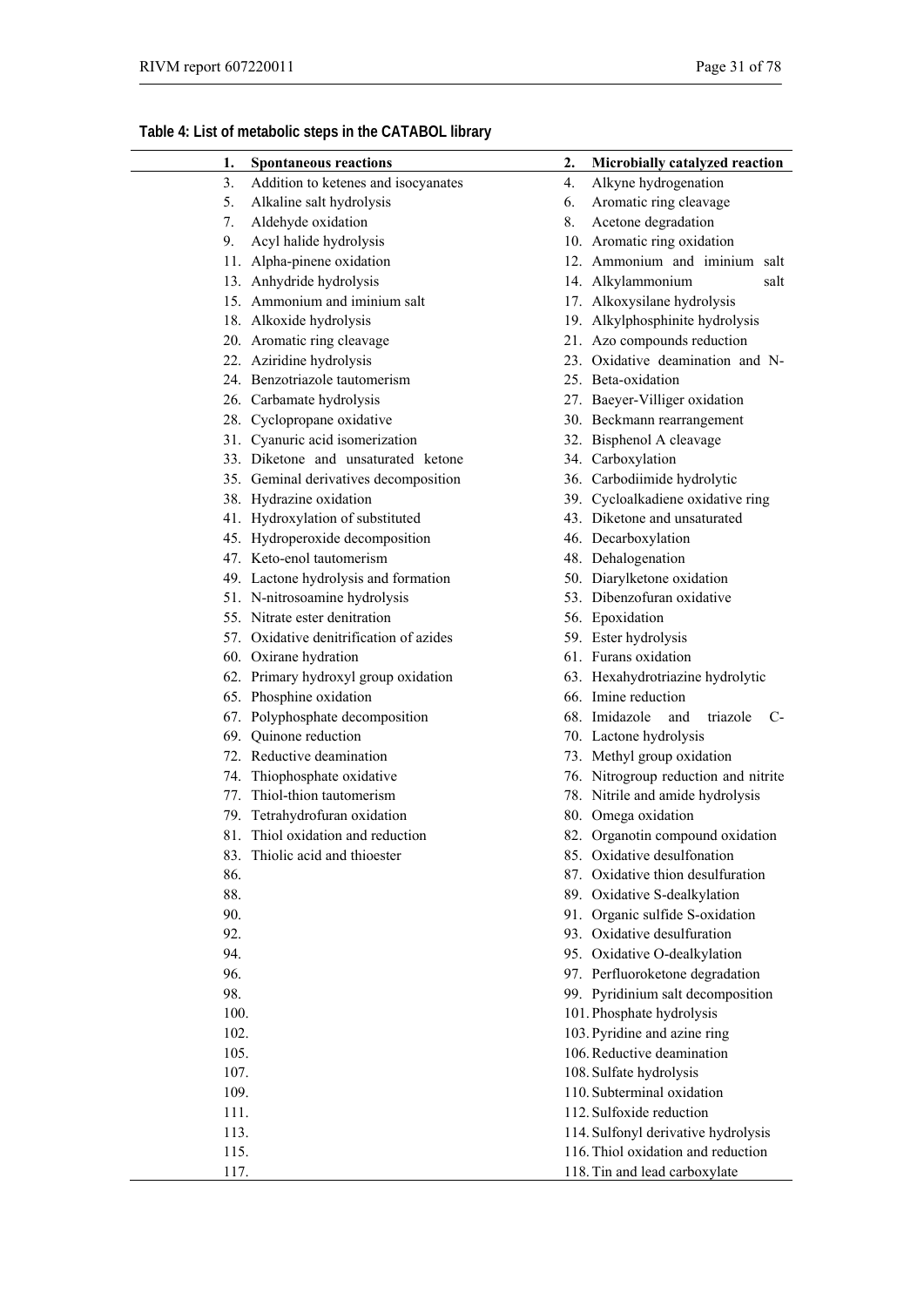## 2.5 Data-poor chemicals and ITSs

Data-poor chemicals cannot only be defined in a literal sense as chemicals for which few experimental fate and effect data are available, but subsequently also as chemicals for which inherently also no or only very few predictive models have been developed. As a matter of course, data-poorness hinders proper risk assessment of chemicals and necessitates the optimum use of the scarce data available by means of the tools exemplified in Figure 1. ITSs for data-poor chemicals are not existent yet but the contents of the building blocks of ITSs for data-poor substances start to surface. An example of an assessment strategy is given in Figure 2. The example deals with a framework used by Health Canada to evaluate whether metabolites are 'a cause for concern'. Metabolites are a special class of compounds as they are not the primary substances of focus, which implies that in general even fewer data are available for metabolites as for the parent compounds. The framework given in Figure 2 integrates QSAR models, read-across and testing for both the parent compound and the metabolites to end up with an assessment of the properties of the metabolite in terms of Persistence, Bioaccumulation and Toxicity.

(QSAR) models require as input one or more chemical-structure related properties. In numerous cases, this information is not available for data-poor substances. Data-poor chemicals do however share one communality, this being the availability of the chemical structure. Quantumchemical descriptors (i.e. descriptors based upon the basic properties of a chemical, like the charge of atoms in the molecule, the energy of molecular orbitals, dipole moment, polarity, the total energy of the chemical, the heat of formation, etc.) are currently made available in an increasing user-friendly mode via, amongst others, the internet. Basically, information on the chemical structure is the sole requirement for the derivation of quantumchemical descriptors. Recent progress in computational hardware and the development of efficient algorithms has assisted the routine development of molecular quantum mechanical calculations. Novel semi-empirical methods supply realistic quantum-chemical molecular quantities in a relatively short computational time frame. Quantum chemical calculations are thus an attractive source of new molecular descriptors, which can in principle express all of the electronic and geometric properties of molecules and their interactions. Indeed, many recent QSAR/QSPR studies have employed quantum chemical descriptors alone or in combination with conventional descriptors. Quantum chemistry provides a more accurate and detailed description of electronic effects than empirical methods, turning them well-suited to provide the building blocks for modelling fate and effects of data-poor chemicals.

Amongst various other chemical classes, carbamates and organophosphates are typical examples of chemicals that are widely used in a variety of applications ranging from pesticides/herbicides to flame retardants. Nevertheless, data on the fate and effects of carbamates and organophosphates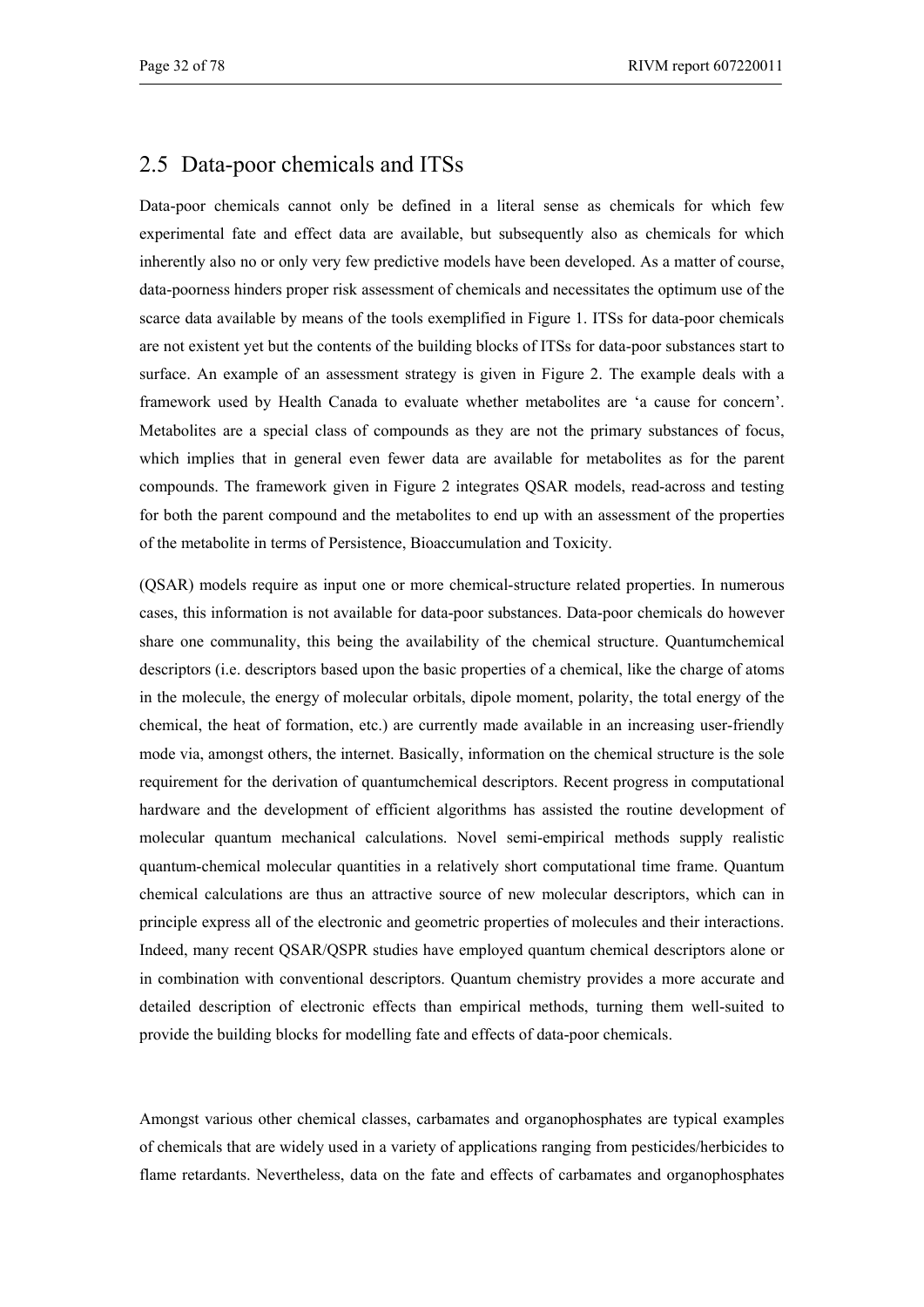are scarce, despite their large number of applications. With regard to their aquatic toxicity, carbamates and organophosphates are known to act by a specific mode of action. No QSARs have been developed to predict their toxicity to aquatic species, let alone that estimation methods are available based on quantumchemical structure properties.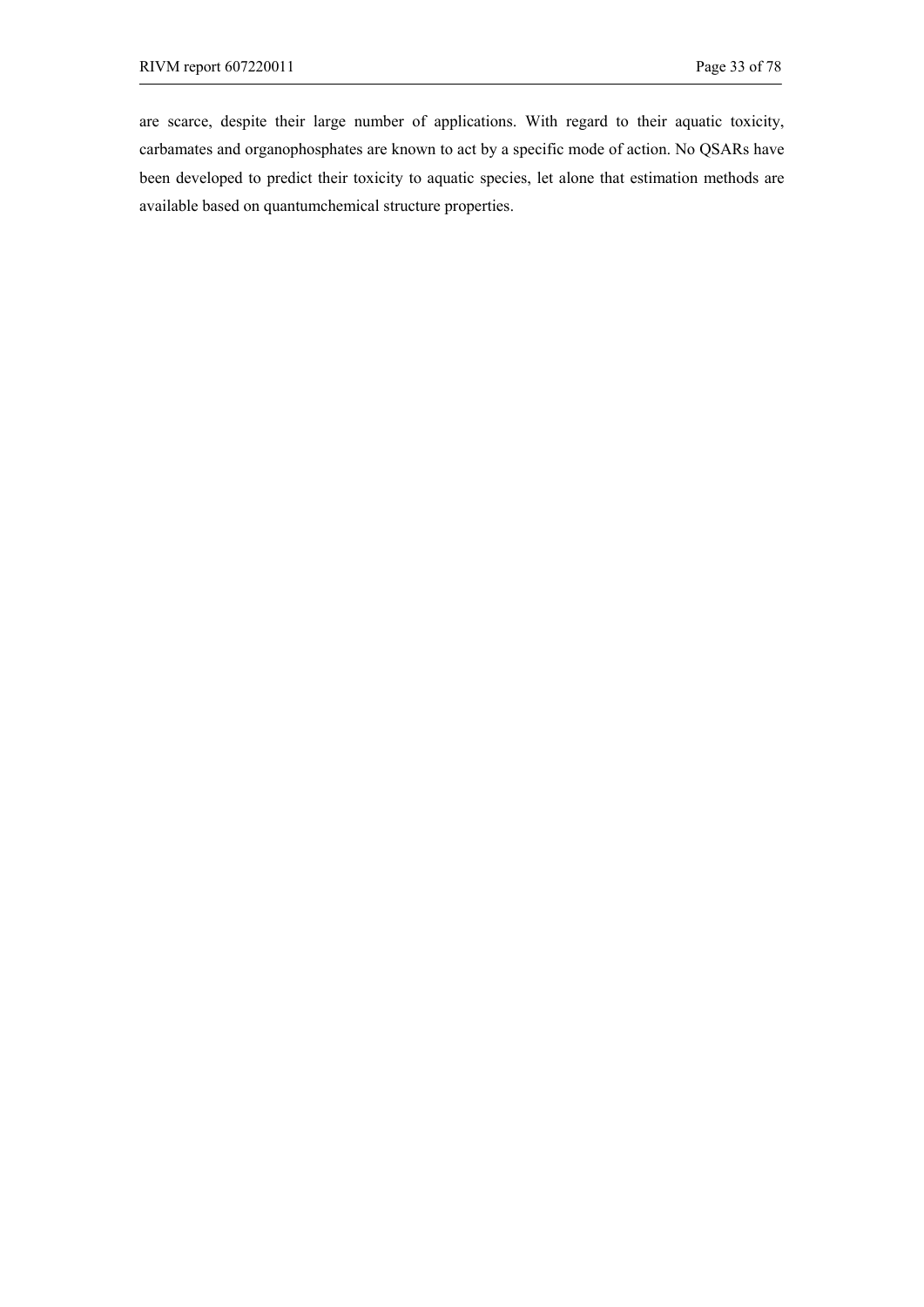

**Figure 2: A framework used by Health Canada for evaluating whether metabolites are a cause for concern (slightly modified from Vermeire et al., 2006)**.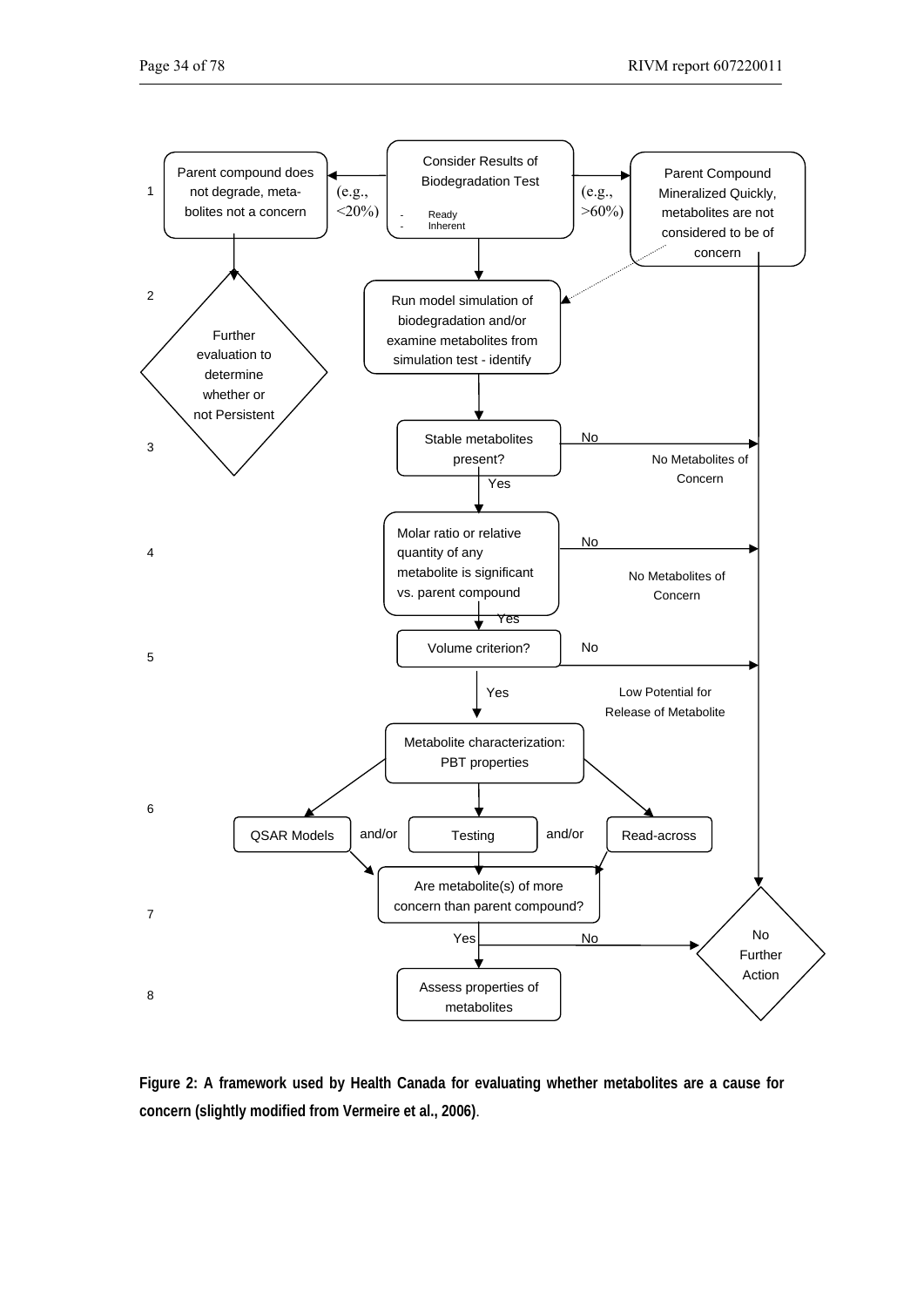**Carbamates** or urethanes are a group of organic compounds sharing a common functional group with the general structure -NH(CO)O-. Carbamates are esters of carbamic acid,  $NH<sub>2</sub>COOH$ , an unstable compound. Since carbamic acid contains a nitrogen atom attached to a carboxyl group it is also an amide. Therefore, carbamate esters may have alkyl or aryl groups substituted on the nitrogen, or the amide function. For example, urethane or ethyl carbamate is unsubstituted, while ethyl N–methylcarbamate has a methyl group attached to the nitrogen.

A group of insecticides also contain the carbamate functional group: for example Aldicarb, Carbofuran, Furadan, Fenoxycarb, Carbaryl, Sevin, Ethienocarb and 2-(1-Methylpropyl)phenyl Nmethylcarbamate. These insecticides can cause cholinesterase inhibition poisoning by reversibly inactivating the enzyme acetylcholinesterase. The organophosphate pesticides also inhibit this enzyme, though irreversibly, and cause a more severe form of cholinergic poisoning.

**Organophosphate** (sometimes abbreviated OP) is the general name for esters of phosphoric acid. Phosphates are probably the most pervasive organophosphorus compounds. Many of the most important biochemicals are organophosphates, including DNA and RNA as well as many cofactors that are essential for life. Organophosphates are also the basis of many insecticides, herbicides, and nerve gases. Organophosphates are widely used as solvents, plasticizers, and EP additives. Organophosphates are widely employed both in natural and synthetic applications because of the ease with which organic groups can be linked together. In health, agriculture, and government, the word 'organophosphates' refers to a group of insecticides or nerve agents acting on the enzyme acetylcholinesterase (the pesticide group Carbamates also act on this enzyme, but through a different mechanism). The term is used often to describe virtually any organic phosphorus(V)-containing compound, especially when dealing with neurotoxins. Many of the so called organophosphates contain C-P bonds. For instance, sarin is O-isopropyl methylphosphonofluoridate, which is formally derived from HP(O)(OH)2, not phosphoric acid. Also many compounds which are derivatives of phosphinic acid are used as organic phosphorus containing neurotoxin.

Organophosphate pesticides (as well as Sarin and VX nerve gas) irreversibly inactivate acetylcholinesterase, which is essential to nerve function in insects, humans, and many other animals. Organophosphate pesticides affect this enzyme in varied ways, and thus in their potential for poisoning. For instance, parathion, one of the first OPs commercialized, is many times more potent than malathion, an insecticide used in combating the Mediterranean fruit fly (Med-fly) and West Nile Virus-transmitting mosquitoes.

The carbamates and OP esters used in this study are given in Table 5.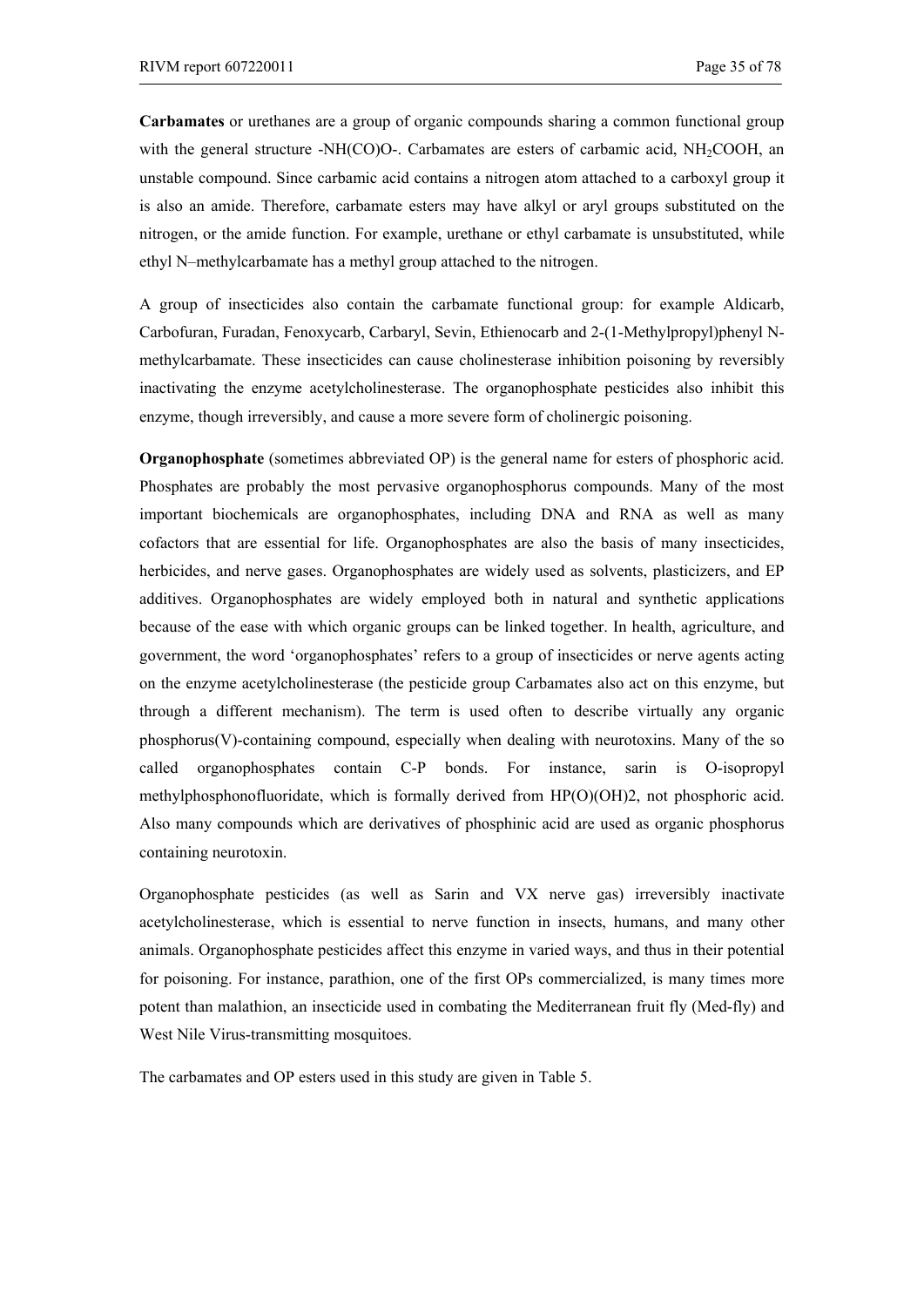**Table 5: Selected carbamates and O-P and S-P esters. Pesticides not registered in the Netherlands are indicated in bold**.

| <b>O-P</b> and S-P esters                      | <b>Carbamates</b>                  |  |  |  |
|------------------------------------------------|------------------------------------|--|--|--|
| Chlorfenvinphos                                | Aldicarb                           |  |  |  |
| <b>Diazinon</b>                                | <b>Propoxur</b>                    |  |  |  |
| Parathion, methyl                              | 1-Naphthalenol, methylcarbamate    |  |  |  |
| <b>Fenitrothion</b>                            | <b>Nabam</b>                       |  |  |  |
| Malathion                                      | Carbofuran                         |  |  |  |
| <b>Methylazinphos</b>                          | Methiocarb                         |  |  |  |
| Phosphoric acid, 2,2-dichloroethenyl, dimethyl | Phenol, 2-(1-methylethyl)-         |  |  |  |
| Dimethoate                                     | <b>Trimethacarb</b>                |  |  |  |
| <b>Parathion</b>                               | 2-(1-methylpropyl)-,<br>Phenol,    |  |  |  |
| <b>Fenthion</b>                                | Methomyl                           |  |  |  |
| <b>Dipterex</b>                                | 1,3-Benzodioxol-4-ol,2,2-dimethyl- |  |  |  |
| Ethoprophos                                    | Pirimicarb                         |  |  |  |
| <b>Profenofos</b>                              | Oxamyl                             |  |  |  |
| Phosphamidon                                   | <b>Butoxycarboxim</b>              |  |  |  |
| <b>Methamidphos</b>                            | Thiodicarb - symmetrical carbamate |  |  |  |
| <b>Demeton</b>                                 | <b>Benfuracarb</b>                 |  |  |  |
| <b>Fonophos</b>                                |                                    |  |  |  |
| <b>Phosmet</b>                                 |                                    |  |  |  |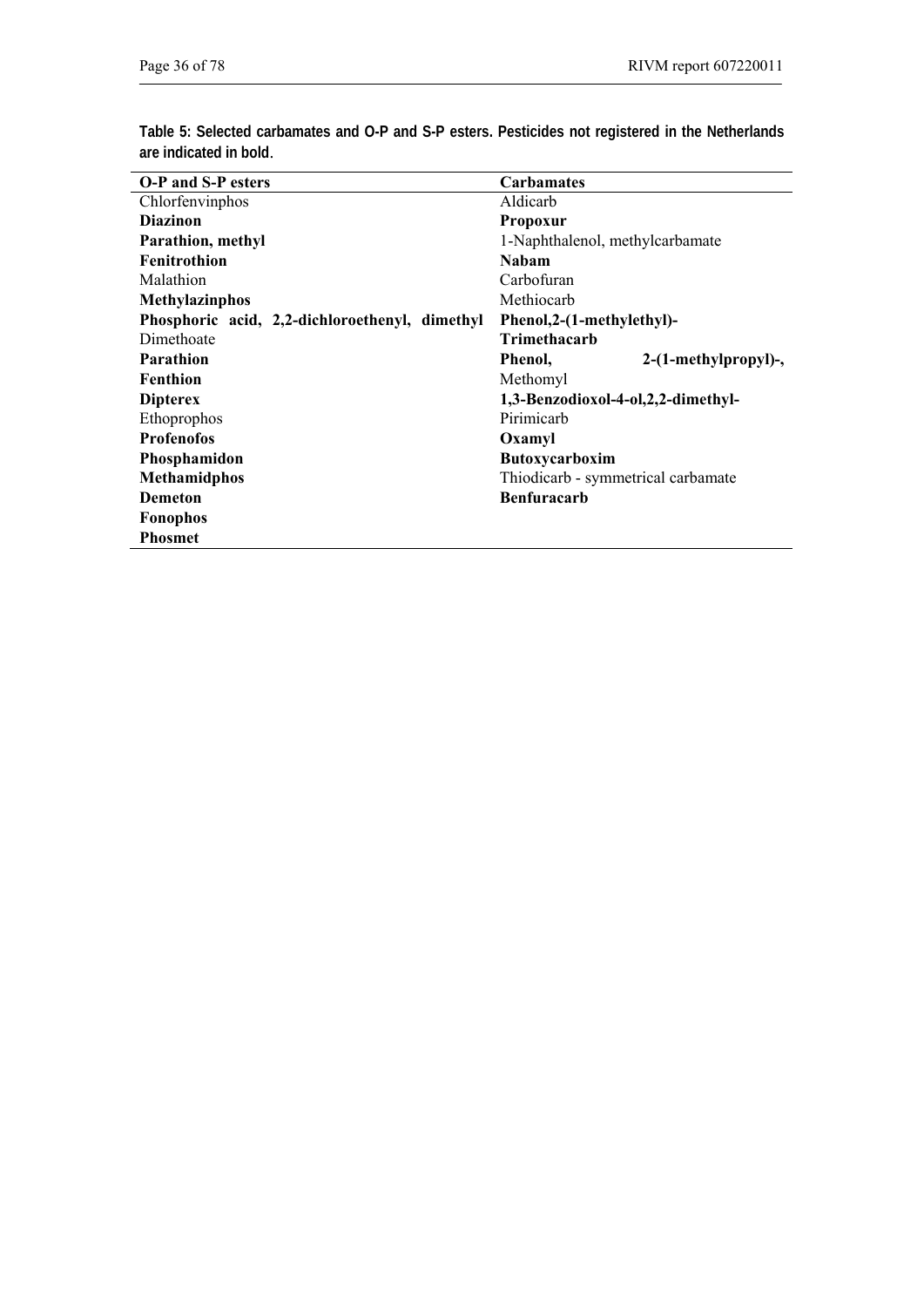# **3. Prediction of aquatic toxicity**

## 3.1 General

QSAR-models were derived for predicting the aquatic toxicity of carbamates and OP-esters. The models are based on quantumchemical structure descriptors and use the molecular structure as the sole input, taking advantage of the premises that the molecular structure is the minimum amount of information always available on a chemical. Quantumchemical descriptors are calculated on the basis of the optimized geometry (i.e. energy-minimized three-dimensional structure) of the chemical. Actually, the numerical values of quantumchemical descriptors are strongly dependent on this energy-minimized three-dimensional structure. Software-packages are freely available on the internet to optimize the geometrical structure of the chemical of interest and to actually calculate descriptor values. To gain experience with this software and to make sure that the software used is indeed capable of reproducing the optimal 3-D structure, first of all an initial study was carried out in which a QSAR (based on quantumchemical descriptors) was reproduced, that has already been reported in literature. Subsequently, QSARs were developed for predicting acetyl cholinesterase inhibition of a test set of carbamates and OP-esters in fish. The basic assumption is that variances in the toxic interactions between the chemical and the fish species tested are proportional to variations in the chemical structure of the tested carbamate or OP-ester.

# 3.2 Operationalization of software

#### 3.2.1 – Methods used

Before performing quantumchemical calculations, a geometry optimization was carried out with the aid of CHEMFINDER. The optimized geometry was subsequently used as input for the software package MOPAC (version 6.0: JJP Stewart, Frank J. Seiler Research Laboratory, US Air Force Academy, Co 80840) used to calculate descriptor values. MOPAC further optimizes the geometry. Chen et al. (2001) report on a QSAR based on quantumchemical descriptors. These descriptors were selected for this part of the project. The publication of Chen et al. is on a study on quantumchemical parameters to predict the rate of photolysis of dioxins and furans.

### 3.2.2 – Results

The results of the calculations following structure-optimization were compared to the results reported by Chen et al. (2001).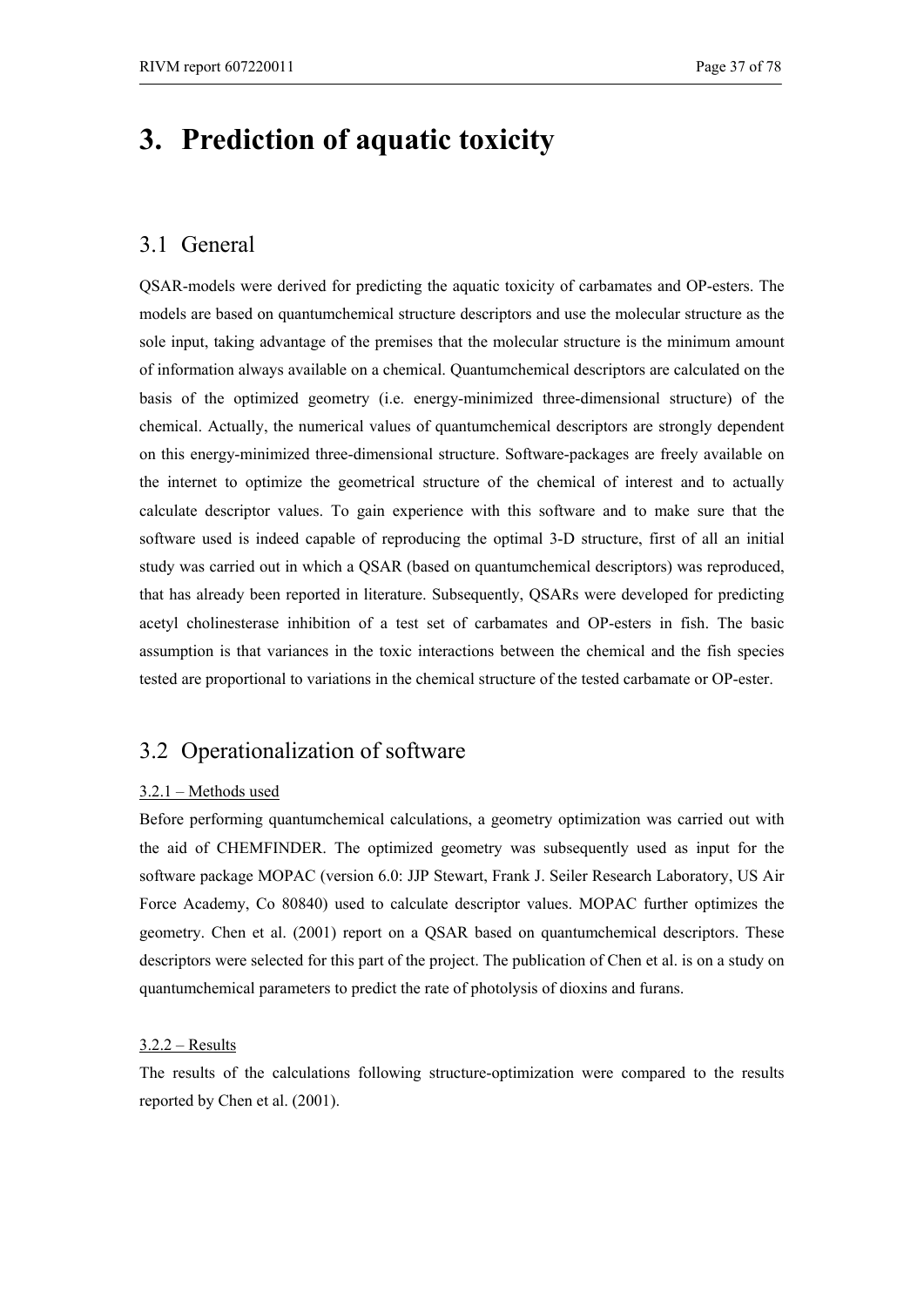Table 6 provides an overview of the results of the calculations as carried out within this project (referred to as 'RIVM') and the results reported by Chen et al. in 2001. The following parameters were calculated for this purpose:

- 1 heat of formation of the chemical (HOF Heat of Formation)
- 2 total energy of the chemical (TE Total Energy)
- 3 electronic energy (EE)
- 4 the energy level of the occupied molecular orbital (Ehomo)
- 5 the energy level of the lowest unoccupied molecular orbital (Elumo)
- 6 the highest positive charge on a chlorine-atom  $(Q<sub>Cl</sub>)$

7 – the most negative charge on the carbon atom to which the chlorine-atom indicated under 6 is connected  $(Q<sub>Cl-C</sub>)$ 

- 8 the most positive charge on a H-atom  $(Q_{H^+})$
- 9 the most negative charge on a carbon atom  $(Q_C)$
- 10 the most negative charge on an O-atom  $(O_0)$
- 11 the average polarisability of the molecule  $(\alpha)$

These 11 parameters jointly give a good description of the impact of molecular structure on rates of photolysis of dioxins and furans. It is, however, evident that for the purpose of modelling the toxicity of carbamates and OP-esters, other descriptors are to be used, especially to better reflect the specific interactions between these chemicals and the receptors for acetyl-cholinesterase inhibition.

Table 6 shows that the results published by Chen et al. are well reproducible using the approach described above. The average deviation between calculated descriptor values and the values reported by Chen et al. is no more than 0.6 %. It may thus be concluded that it is not to be expected that large deviations will pop up between calculated descriptor values and their 'real value' in case of carbamates and OP-esters.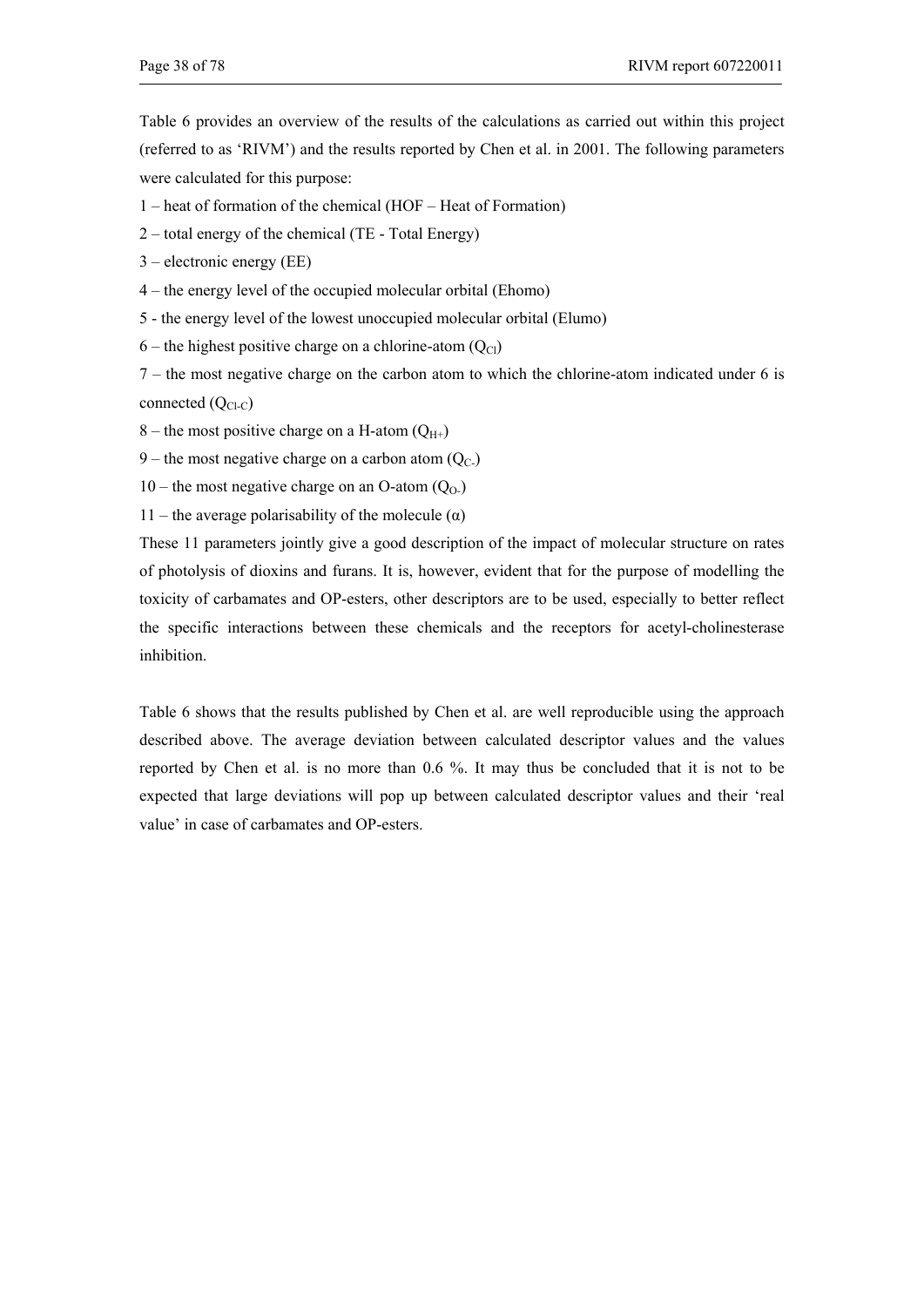| <b>Chemical</b> | HOF (KJ)    |         |        | TE (eV)     |        |     | $EE$ (eV)   |         |         | $E_{\text{homo}}(eV)$ |          |         | $E_{lumo}(eV)$          |          |        | $Q_{Cl}$    |       |        |
|-----------------|-------------|---------|--------|-------------|--------|-----|-------------|---------|---------|-----------------------|----------|---------|-------------------------|----------|--------|-------------|-------|--------|
|                 |             |         | Δ      |             |        | Δ   |             |         | Δ       |                       |          | Δ       |                         |          | Δ      |             |       | Δ      |
|                 | <b>RIVM</b> | Chen    | (%)    | <b>RIVM</b> | Chen   | (%) | <b>RIVM</b> | Chen    | (%)     | <b>RIVM</b>           | Chen     | (%)     | <b>RIVM</b>             | Chen     | (%)    | <b>RIVM</b> | Chen  | (%)    |
|                 |             |         |        |             |        |     |             |         |         |                       |          |         |                         |          |        |             |       |        |
| <b>2378TCDD</b> | $-32.8$     | $-32.6$ | $-0.7$ | $-3336.1$   | 3336.1 | 0.0 | 18441.7     | 18441.7 | 0.00    | $-8.799$              | $-8.800$ | 0.01    | $-0.784$                | $-0.785$ | 0.1    | 0.105       | 0.106 | 1.2    |
|                 |             |         |        |             |        |     |             |         |         |                       |          |         |                         |          |        |             |       |        |
| <b>OCDD</b>     | $-47.9$     | $-47.7$ | $-0.5$ | $-4541.2$   | 4541.2 | 0.0 | 27151.7     | 27151.5 | 0.00    | $-9.005$              | $-9.009$ | 0.04    | $-1.037$                | $-1.037$ | 0.0    | 0.146       | 0.146 | $-0.1$ |
|                 |             |         |        |             |        |     |             |         |         |                       |          |         |                         |          |        |             |       |        |
| <b>2378TCDF</b> | 1.6         | 1.8     | 9.7    | $-3042.7$   | 3042.7 | 0.0 | 16417.6     | 16417.1 | 0.00    | $-9.035$              | $-9.033$ | $-0.02$ | $-1.074$                | $-1.076$ | 0.2    | 0.103       | 0.104 | 1.0    |
|                 |             |         |        |             |        |     |             |         |         |                       |          |         |                         |          |        |             |       |        |
| 123678HCDF      | $-6.8$      | $-6.6$  | $-2.7$ | $-3645.3$   | 3645.3 | 0.0 | 20439.6     | 20438.5 | $-0.01$ | $-9.099$              | $-9.099$ | 0.00    | $-1.262$                | $-1.262$ | 0.0    | 0.137       | 0.136 | $-0.7$ |
|                 |             |         |        |             |        |     |             |         |         |                       |          |         |                         |          |        |             |       |        |
| 12347PCDD       | $-35.2$     | $-35.0$ | $-0.6$ | $-3637.3$   | 3637.3 | 0.0 | 20734.3     | 20736.4 | 0.01    | $-8.895$              | $-8.898$ | 0.03    | $-0.823$                | $-0.822$ | $-0.1$ | 0.141       | 0.141 | 0.3    |
|                 |             |         |        |             |        |     |             |         |         |                       |          |         |                         |          |        |             |       |        |
| 27DCDD          | $-22.4$     | $-22.2$ | $-0.9$ | $-2733.4$   | 2733.4 | 0.0 | 14957.2     | 14957.4 | 0.00    | $-8.764$              | $-8.768$ | 0.05    | $-0.523$                | $-0.522$ | $-0.2$ | 0.076       | 0.076 | 0.6    |
|                 |             |         |        |             |        |     |             |         |         |                       |          |         |                         |          |        |             |       |        |
| Chemical        | $Q_{CLC}$   |         |        | $Q_{H^+}$   |        |     | $Q_{C}$     |         |         | Q <sub>0</sub>        |          |         | $\alpha$ (atomic units) |          |        |             |       |        |

**Table 6: Overview of the differences between quantumchemical descriptors for the photolysis of six dioxins and furans, as calculated by Chen et al., and as calculated in the study reported here. See body text for explanation of the symbols used. RIVM = this study, Chen = results of Chen et al., 2001**.

| <b>Chemical</b>  | $Q_{CLC}$   |             |               | $Q_{\rm H^+}$ |       |               | $\mathbf{Q}_{\mathbf{C}}$ |          |        | $Q_{0}$     |          |        |             | $\alpha$ (atomic units) |         |
|------------------|-------------|-------------|---------------|---------------|-------|---------------|---------------------------|----------|--------|-------------|----------|--------|-------------|-------------------------|---------|
|                  |             |             | Δ             |               |       | Δ             |                           |          | Δ      |             |          |        |             |                         |         |
|                  | <b>RIVM</b> | <b>Chen</b> | $\frac{1}{2}$ | <b>RIVM</b>   | Chen  | $\frac{6}{6}$ | <b>RIVM</b>               | Chen     | $(\%)$ | <b>RIVM</b> | Chen     | (%)    | <b>RIVM</b> | <b>Chen</b>             | $(\%)$  |
| <b>2378TCDD</b>  | $-0.136$    | $-0.136$    | 0.1           | 0.138         | 0.138 | 0.3           | $-0.136$                  | $-0.136$ | 0.1    | $-0.092$    | $-0.094$ | 1.9    | 159.6       | 159.5                   | $-0.01$ |
| <b>OCDD</b>      | $-0.138$    | $-0.138$    | $-0.2$        |               |       |               | $-0.140$                  | $-0.140$ | $-0.1$ | $-0.075$    | $-0.075$ | 0.2    | 200.7       | 200.6                   | $-0.02$ |
| <b>2378TCDF</b>  | $-0.112$    | $-0.112$    | 0.0           | 0.138         | 0.138 | 0.2           | $-0.161$                  | $-0.161$ | 0.1    | $-0.073$    | $-0.074$ | 1.2    | 157.2       | 157.2                   | 0.02    |
| 123678HCDF       | $-0.143$    | $-0.142$    | $-0.4$        | 0.140         | 0.140 | $-0.2$        | $-0.174$                  | $-0.174$ | $-0.2$ | $-0.061$    | $-0.061$ | $-0.4$ | 177.3       | 177.3                   | 0.01    |
| <b>12347PCDD</b> | $-0.140$    | $-0.140$    | 0.2           | 0.138         | 0.127 | $-8.5$        | $-0.141$                  | $-0.141$ | 0.1    | $-0.085$    | $-0.085$ | 0.3    | 167.9       | 167.9                   | $-0.02$ |
| 27DCDD           | $-0.124$    | $-0.124$    | $-0.3$        | 0.136         | 0.136 | 0.2           | $-0.124$                  | $-0.124$ | $-0.3$ | $-0.095$    | $-0.095$ | $-0.3$ | 135.0       | 134.9                   | $-0.04$ |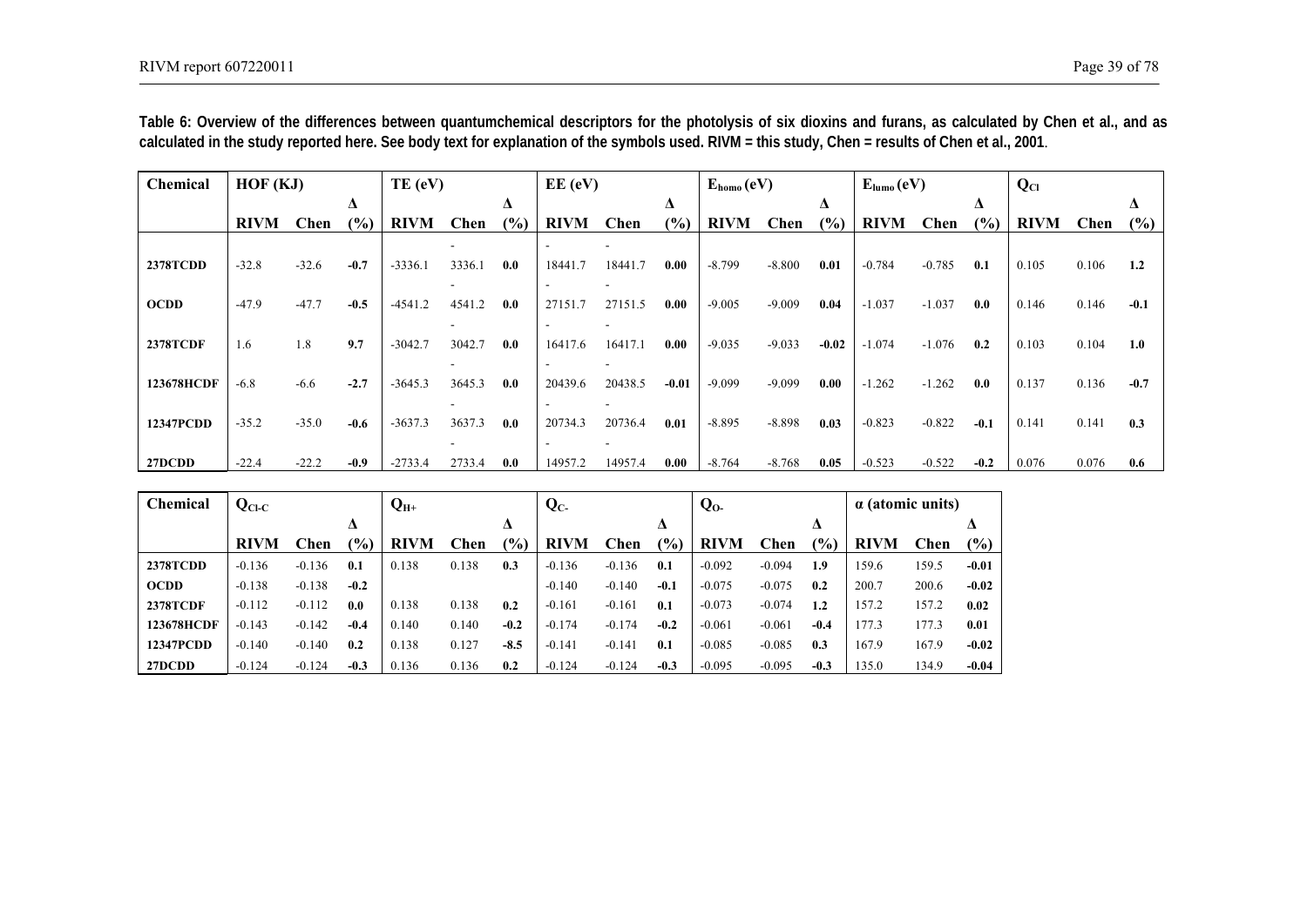# 3.3 Development of QSARs for acetylcholinesterase inhibition of carbamates and organophosphate esters

### 1 - Introduction

Carbamates and OP-esters are classes of chemicals for which the toxicity stems from their acetylcholinesterase-inhibiting mode of action. Acetylcholinesterase is an enzyme that makes sure that stimules of the central nerves caused by any stress factor and that are passed on to the brain, is stopped following termination of the stress. Acetylcholinesterase inhibitors like carbamates and OP-esters limit the functioning of the enzyme, causing the nerves to remain stimulated. Adverse effects are observable at low doses. Interactions between the receptors for acetylcholinesterase inhibition and the carbamates and OP-esters result from specific polar, hydrophobic and steric interactions. Thus, the acetylcholinesterase inhibiting action of carbamates and OP-esters is more specific than the general mechanism of polar narcosis. It is to be expected that molecular descriptors that are directly or indirectly related to the interactions between the active substance and the receptor, are adequate to model experimentally observed differences in toxicity between the various substances tested, i.e. descriptors that provide information on the charge distribution in the toxicant and differences in the energy content of the test compound. In this study it was investigated to which extent these types of descriptors can be used to predict the toxicity of carbamates and OP-esters. Sterical descriptors were not taken into account, but these could provide additional possibilities of increasing the predictive capabilities of the QSARs reported here.

The research was split up in three steps:

1 – Selection of toxicity data. The main source used was the database collected within the Laboratory for Ecological Risk assessment RIVM on aquatic toxicity data. The database contains a total of 595 toxicity data on carbamates and 2369 data on OP-esters. The toxicity of both chemical classes was assessed for a large number of species but the number of chemicals tested per species, is limited. This limits the possibility of selecting a sufficiently large test set of uniformly determined toxicity data, suited for QSAR-modelling. For four species, relatively many data are available in the database: *Crassostrea virginica* (Oyster), *Aedes aegypti* (midge larvae), *Cyprinus carpio* (carp) and the fish *Brachydanio rerio*. This implies that toxicity data are available for three trophic levels.

2 – For all carbamates and OP-esters for which one or more toxicity data were available, the quantumchemical properties explained above were calculated using the methods described in this paragraph.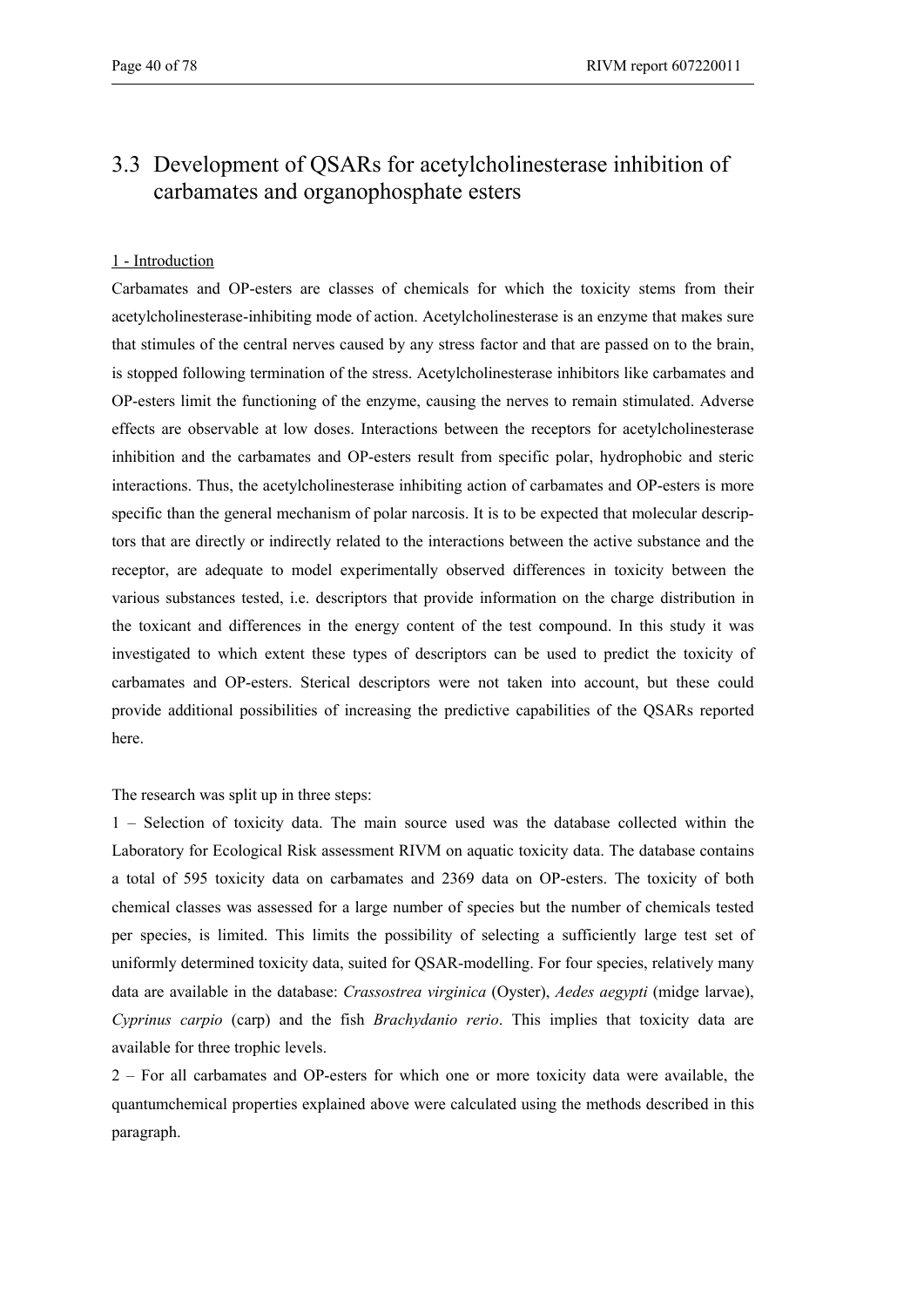3 – For each organism, the experimental toxicity data were correlated to the calculated quantumchemical descriptors. This was done by means of linear regression, using the statistical software package SYSTAT. Principle Component Analysis (PCA) was used apart from linear regression. PCA is a more advanced data processing technique, capable of visualizing non linear (multivariate) links between datasets. The number of toxicity data for each organism was however too small to retrieve statistically significant relationships by means of PCA. Multivariate data processing will therefore not be discussed any further in this report. Please note that this does not mean that multivariate techniques do not have an added value over regression analysis.

#### Note ad 1 and 2:

The procedure commonly employed in developing QSARs, involves a reverse order of the steps 1 and 2, i.e. first a suited test set of chemicals to be tested is selected, and subsequently the toxicity data (or data related to other endpoints of interest) are collected or generated. The main advantage of this latter procedure is that the final QSAR to be developed is applicable to a larger range of structurally well-defined chemicals (the so-called chemical domain). The chemical domain is limited in this study due to the initial approach taken here as the domain is determined by the properties of the carbamates and OP-esters for which experimental toxicity data were available. The lack of toxicity data for these important classes of chemicals was the main limitation in this respect. This limitation on the other hand clearly shows the need of applying predictive methods to enable proper estimation of the risk of chemicals within these classes of chemicals.

Appendix 1 contains an overview of the toxicity data used. Thereupon, this appendix contains the numerical values of the quantumchemical descriptors calculated. Appendix 1 shows that the set of toxicity data for each chemical differs for each organism considered, both with regard to the number of chemicals as with regard to the variance in structure properties. Appendix 1 shows that in case of OP-esters, toxicity data are available for both O-substituted and S-substituted phosphate esters. It is to be expected that separate models are to be developed for both substance classes with clearly distinct properties.

#### 2 – Results

#### **Available toxicity data**

Appendix 1 shows that toxicity data are available for a limited number of chemicals. Apart from the obvious necessity of having available a sufficient test set of toxicity, derivation of predictive models also requires variance in the observed effect data.

Most data are available for *Cyprinus carpio*: for 8 carbamates and 18 (7 O-P esters, 10 S-P esters, while 1 compound was both an O-P and an S-P ester ). EC50-values range in between  $0.5 - 3.5$ mg  $L^{-1}$  for the carbamates, from 0.0015 tot 69.01 mg  $L^{-1}$  for the O-P esters and from 0.002 - 4.65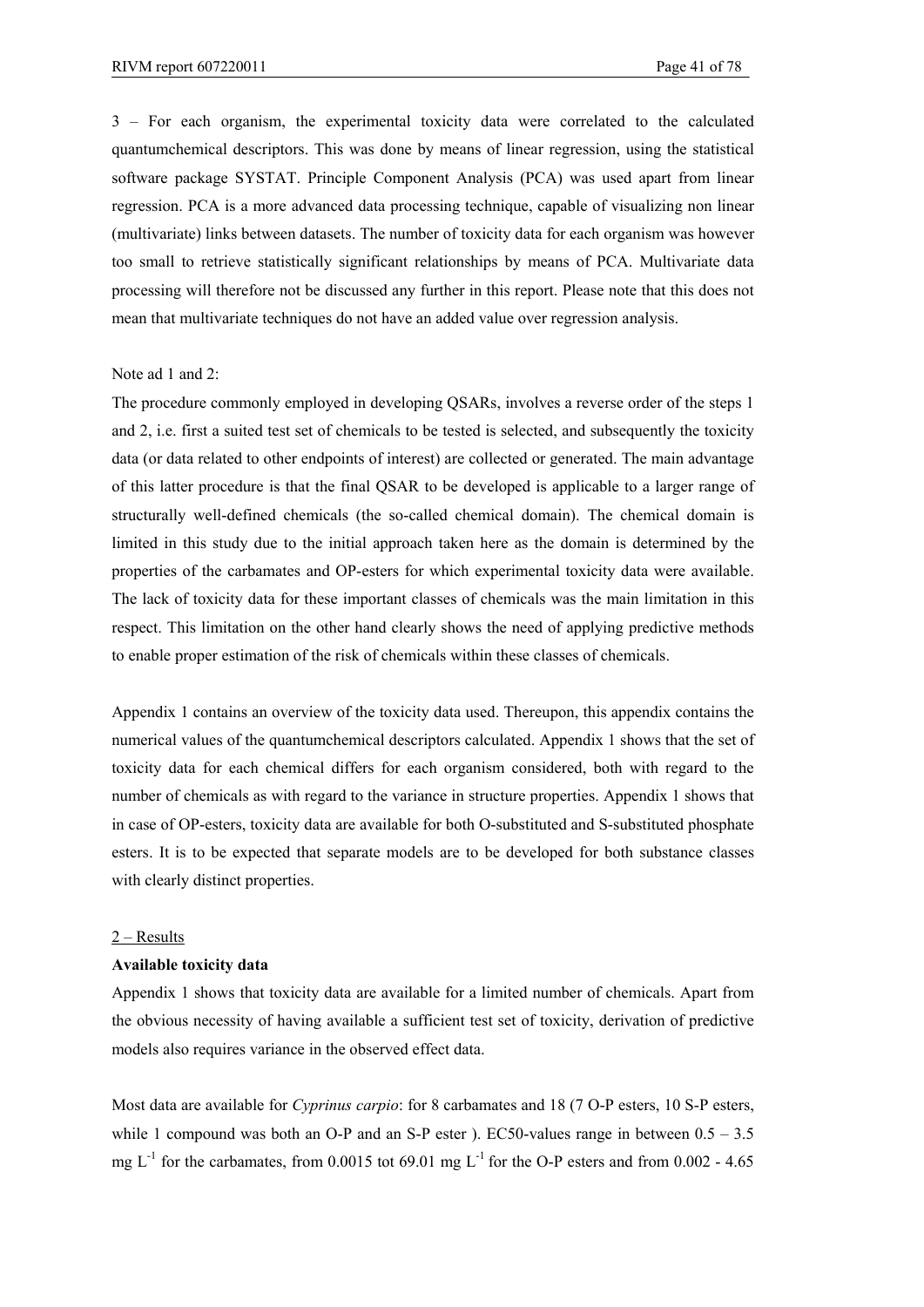mg  $L^{-1}$  for the S-P esters. This implies a range of EC50-values of a factor of 7, 46007 and 2325 respectively, which in turn implies *a priori* that the impact of chemical structure on the aquatic toxicity of carbamates is limited.

EC50-data for the larvae of the midge *Aedes aegypti* are available for only 4 carbamates and 5 organophosphate esters (all S-P esters). Apart from the limited number of toxicity data, also the variance in measured toxicity is limited for the carbamates tested  $(0.09 - 0.38 \text{ mg L}^{-1})$ . The toxicity of the S-P esters varies in between 0.00265 and 5.35 mg  $L^{-1}$  (factor 2019), which implies a clear impact of molecular structure on toxicity.

No data on carbamate toxicity are available for the oyster *Crassostrea virginica.* The toxicity of 10 OP-esters (3 O-P esters and 7 S-P-esters) varied in between 0.33 and 9.07 mg L-1 (factor 27).

Finally, also for the fish *Brachydanio rerio* no data were found on carbamate toxicity. EC50 values of 6 OP-esters (5 of which were S-P-esters) vary in between 0.0012 and 100 mg  $L^{-1}$  (factor 83333).

It may be concluded from these data that the number of toxicity data is limited for especially carbamates. Also, the variance in toxicity is limited for this class of chemicals. Although the number of toxicity data is limited for OP-esters, there is a clear impact of molecular structure on the toxicity of these compounds.

#### **Modelling of toxicity**

Log transformed values of the toxicity data collected and log-transformed values of the quantumchemical descriptors were used as the basis for obtaining relationships between the structure of the carbamates and the OP-esters, and the measured toxicity. Log-transformation is needed to meet one of the primary requirements of linear regression, i.e. a linear distribution of the datasets used.

#### **A -** *Cyprinus carpio*

#### **A1 - Carbamates**

Toxicity data are available for 8 carbamates. As indicated in the previous paragraph, EC50 values range in between 0.5 and 3.5 mg  $L^{-1}$ . In part related to this limited variance in cholinesterase inhibition, no statistically significant relationship was found between individual quantumchemical descriptors and carbamate-toxicity. A closer analysis reveals a significant relationship between (log-transformed) toxicity and a combination of two descriptors: the (log-transformed) dipole moment of the toxicant and the (log-transformed) sum of the electronic charges on the atoms of the carbamate-moiety. Jointly, these descriptors explain about 55 % of the variance in the measured toxicity. As a rule of thumb it has been postulated that a QSAR is suited for risk assessment when the QSAR is capable of explaining over 50 % of the variance in the data. The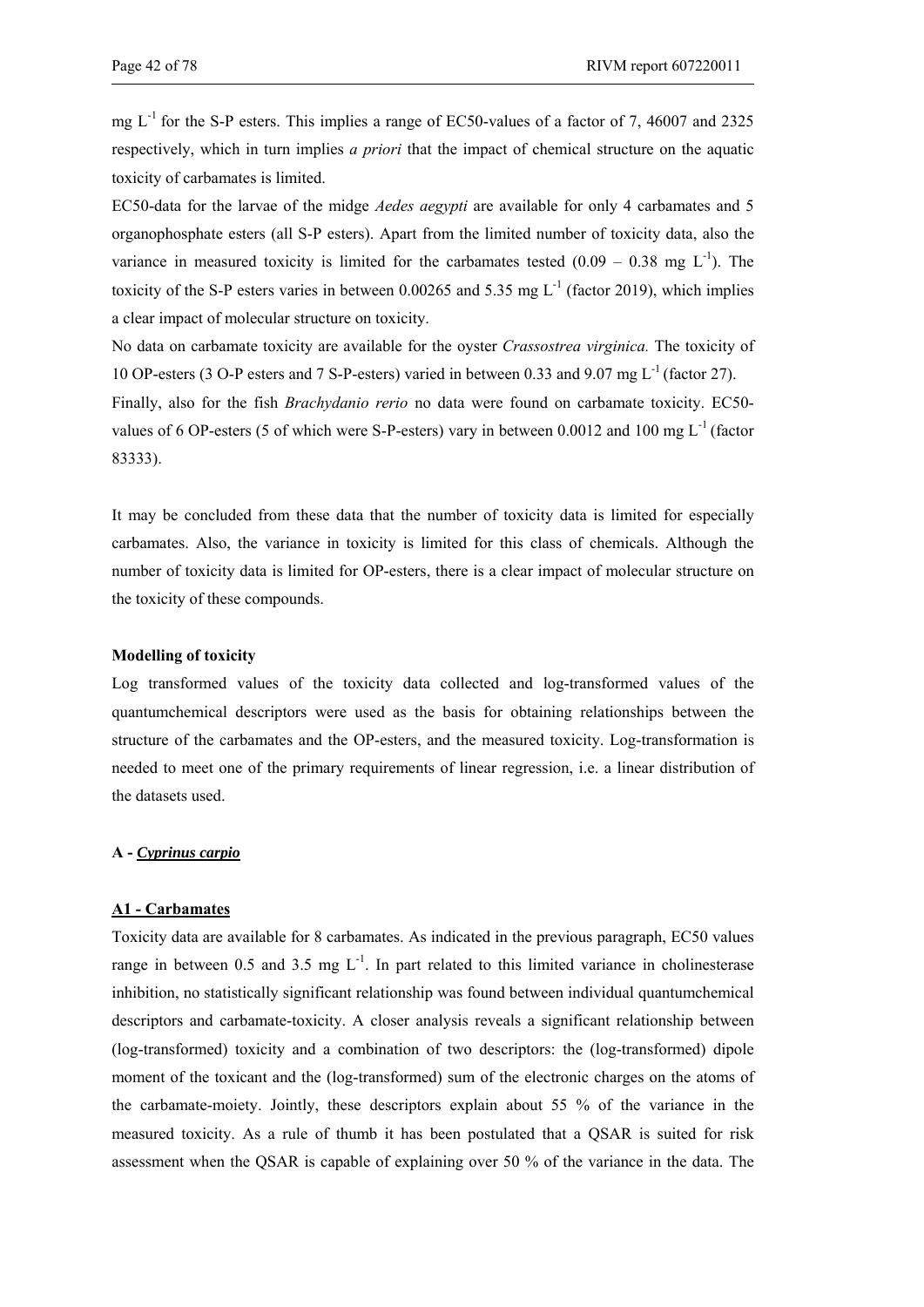correlation between on the one hand the measured toxicity of eight carbamates and on the other hand the dipole moment of the toxicant and the sum of the electronic charges of the carbamate moiety, thus satisfies this requirement. The observation of dipole moment and charge distribution being of dominant importance in explaining toxicity, confirms previous findings that electronic interactions play an important role in the mechanisms of toxicity of carbamates for *Cyprinus carpio*.

Equation 1 gives both the multiple regression equation obtained as well as the most relevant statistical parameters. Figure 3 graphically displays the relationship between observed and predicted toxicity for *Cyprinus carpio* for the eight carbamates investigated.

Log EC50 (mg  $L^{-1}$ ) = 3.56 – 0.16  $*$  Log Dipole moment (Debeye) + 8.2  $*$  Log (Sum of the charges of the atoms of the carbamate functionality) (1)  $R^2 = 0.55$ , p-value = 0.08, F-value = 2.41



**Figure 3: Relationship between measured cholinesterase inhibition in** *Cyprinus carpio* **by carbamates (x-axis: log-transformed EC50-values) and predicted log-transformed EC50-values (yaxis), using equation 1.** 

### **A2 – Organophosphate esters**

Again, following log-transformation of the data no statistically significant linear relationship was found between any of the individual descriptors and the experimental toxicity data for the whole dataset of organophosphate esters. As it is to be expected that due to intrinsic differences between the properties of S-P and O-P esters, there is an intrinsic difference in the impact of structure on toxicity, the whole set of toxicity data was split up in data for these two categories.

The best prediction of toxicity in case of O-P esters is obtained by a combination of the (logtransformed) heat of formation and the (log-transformed) electronic energy of the O-P esters as descriptors. Equation 2 shows the relationship observed as well as the relevant statistical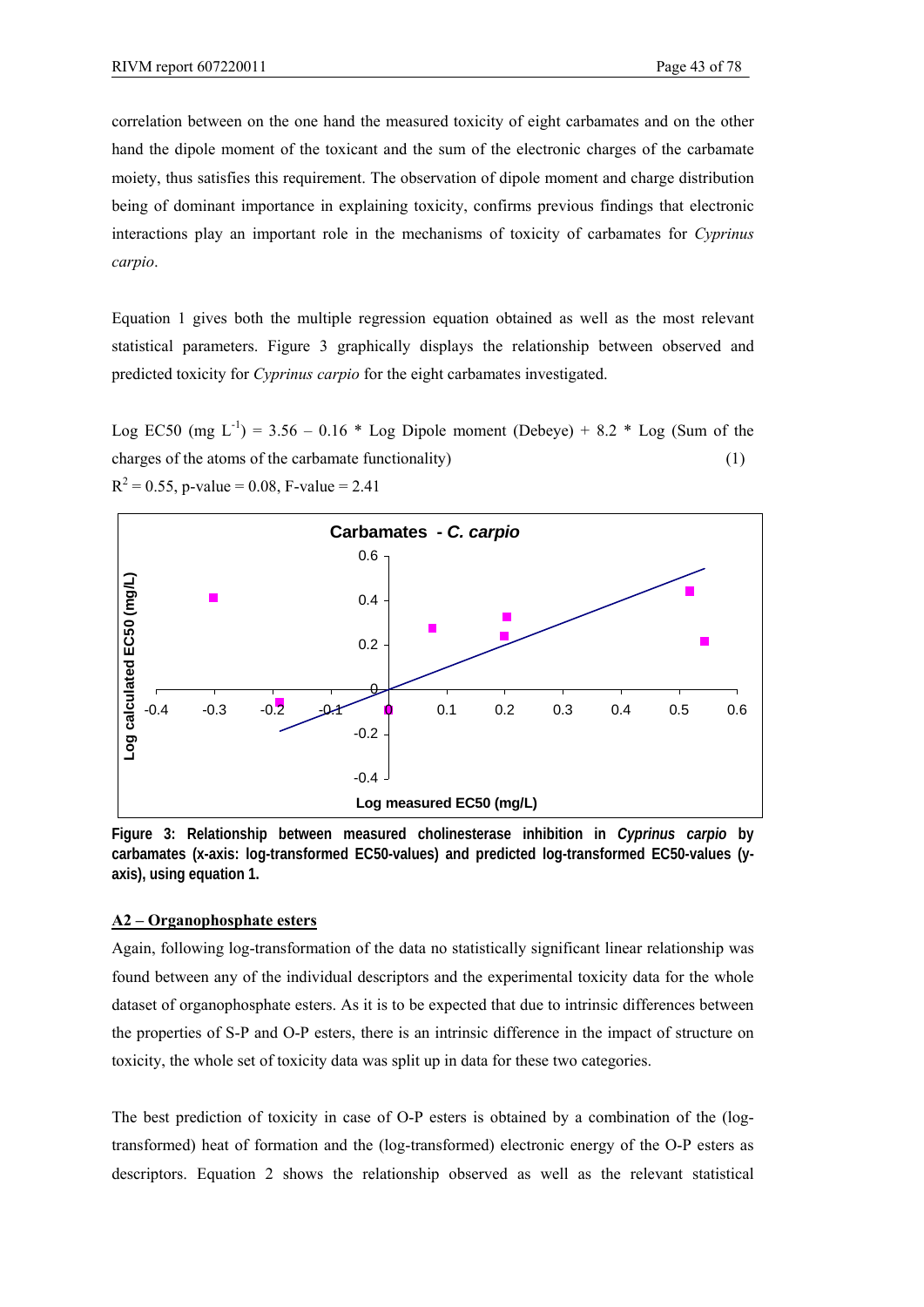parameters, figure 4 provides a graphical representation of the relationship between measured and calculated toxicity when using equation 2.

Log EC50 (mg L<sup>-1</sup>) = 23.95 – 1.22 \* Log Heat of Formation (KJoule) –  
4.93 \* Log electronic energy (eV)  

$$
R^2 = 0.79
$$
, p-value = 0.02, F-value = 7.38 (2)



**Figure 4: Relationship between measured cholinesterase inhibition in** *Cyprinus carpio* **by O-P esters (x-axis: log-transformed EC50-values) and predicted log-transformed EC50-values (y-axis), using equation 2.** 

The descriptors that best describe toxicity of S-P esters are electronic energy and the sum of the atomic charges at the S- and P-atoms of the esters. Equation 3 provides the relationship found as well as the relevant statistical parameters, figure 5 graphically displays this relationship by comparing observed and predicted toxicity.

Log EC50 (mg L<sup>-1</sup>) = 29.71 – 7.34  $*$  Log electronic energy (eV) + 8.98  $*$  Log (sum of the charges of the atoms at the S-P moiety)  $(3)$  $R^2 = 0.55$ , p-value = 0.04, F-value = 4.26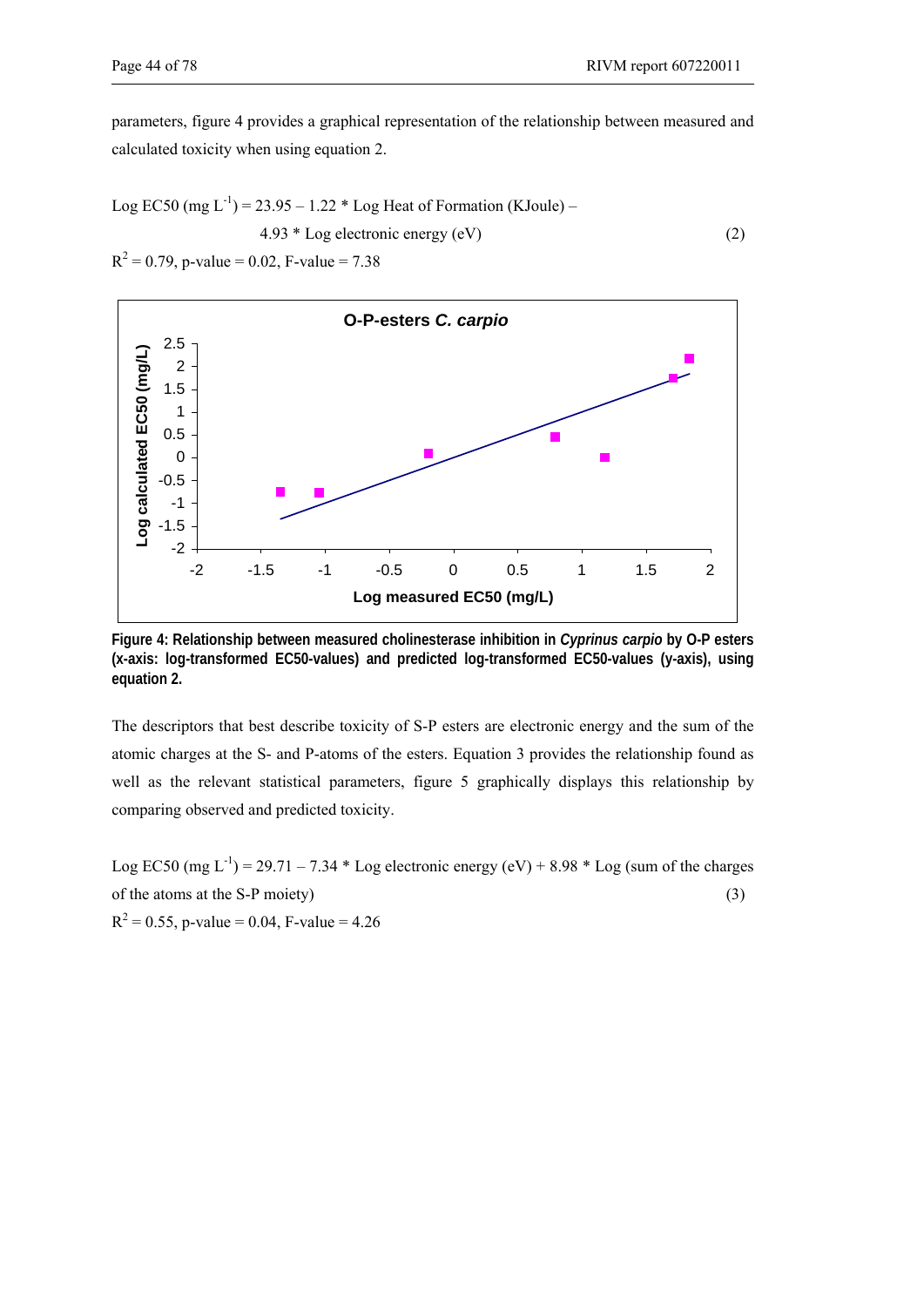

**Figure 5: Relationship between measured cholinesterase inhibition in** *Cyprinus carpio* **by S-P-esters (x-axis: log-transformed EC50-values) and predicted log-transformed EC50-values (y-axis), using equation 3.** 

## **B -** *Aedes aegypti*

#### **B1 - Carbamates**

Toxicity data are available for four compounds. These data correlate quite well ( $R^2 > 0.8$ ) with various descriptors. It should be noted however that the significance of relationships is strongly reduced by the limited number of data. Equation 4 illustrates the relationships between individual descriptors and toxicity, in this case exemplified using the log-transformed Heat of Formation of the carbamates as molecular descriptor. Figure 6 shows the predictive capability of this descriptor, by comparing measured and predicted toxicity on the basis of this descriptor. Given the limited number of data, no significant relationships were found when applying multiple linear regression.

Log EC50 (mg L<sup>-1</sup>) = 29.71 – 7.34  $*$  Log Heat of Formation (kJ) (4)  $R^2 = 0.88$ , p-value = 0.06, F-value = 15.0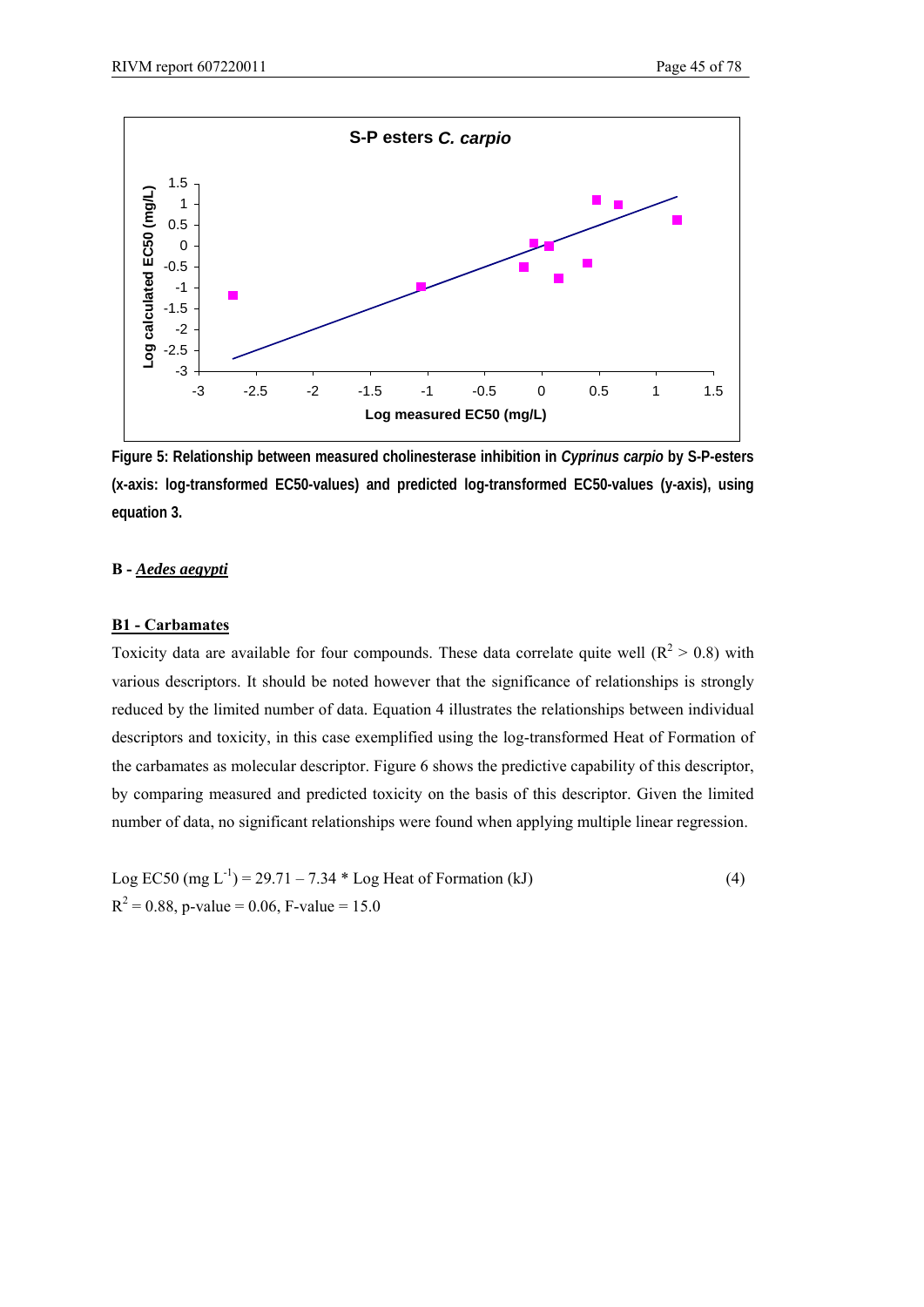

**Figure 6: Relationship between measured cholinesterase inhibition in** *Aedes aegypti* **by carbamates (x-axis: log-transformed EC50-values) and predicted log-transformed EC50-values (y-axis), using equation 4.** 

## **B2 – Organophosphate esters**

Toxicity data are available for five S-P esters. Similar to the carbamates, these data correlate well with various individual descriptors. Equation 5 illustrates the relationship for the example of Dipole moment as predictive molecular property. Figure 7 shows the predictive capability of this descriptor.

Log EC50 (mg L<sup>-1</sup>) = 8.00 – 9.27 \* Log Dipole moment (Debye)  
\n
$$
R^2 = 0.83
$$
, p-value = 0.03, F-value = 14.3 (5)



**Figure 7: Relationship between measured cholinesterase inhibition in** *Aedes aegypti* **by organophosphate esters (x-axis: log-transformed EC50-values) and predicted log-transformed EC50 values (y-axis), using equation 5.**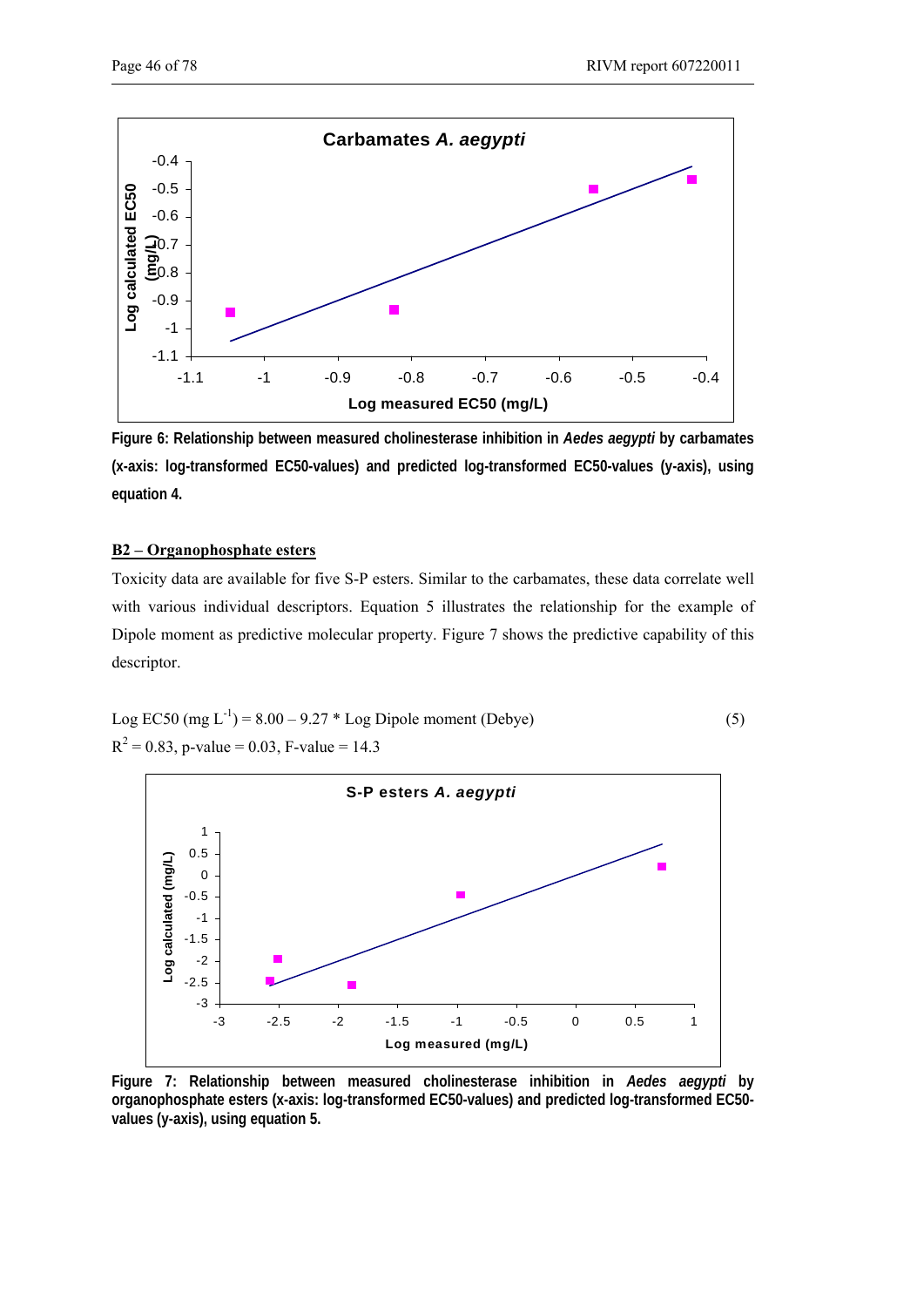## **C -** *Crassostrea virginica*

## **C1 – Carbamates**

No toxicity data are available in the database.

## **C2 – Organophosphate esters**

Toxicity data are available for 3 O-P-esters and 7 S-P-esters. The toxicity data for the whole dataset are not significantly correlated to any single molecular descriptor. A combination of three descriptors yields the most significant relationship:

Log EC50 (mg  $L^{-1}$ ) = -50.16 + 14.7 \* Log Ionisation potential – 3.21 \* Log Dipole moment + 8.34 \* Log Electronic energy (6)  $R^2 = 0.66$ , p-value = 0.12, F-value = 3.2

Figure 8 shows the relationship between measured and calculated toxicity when using equation 6 for the whole dataset of organophosphate esters.



**Figure 8: Relationship between measured cholinesterase inhibition in** *Crassostrea virginica* **by organophosphate esters (x-axis: log-transformed EC50-values) and predicted log-transformed EC50 values (y-axis), using equation 6.** 

Splitting of the dataset yields a subset of three O-P esters, which is too small for the derivation of QSARs. On the other hand, the toxicity of the seven S-P esters is well correlated to the dipole moment of the esters and their electronic energy (equation 7 and figure 9):

Log EC50 (mg  $L^{-1}$ ) = -25.85 – 1.07 \* Log Dipole moment + 6.25 \* Log Electronic energy (7)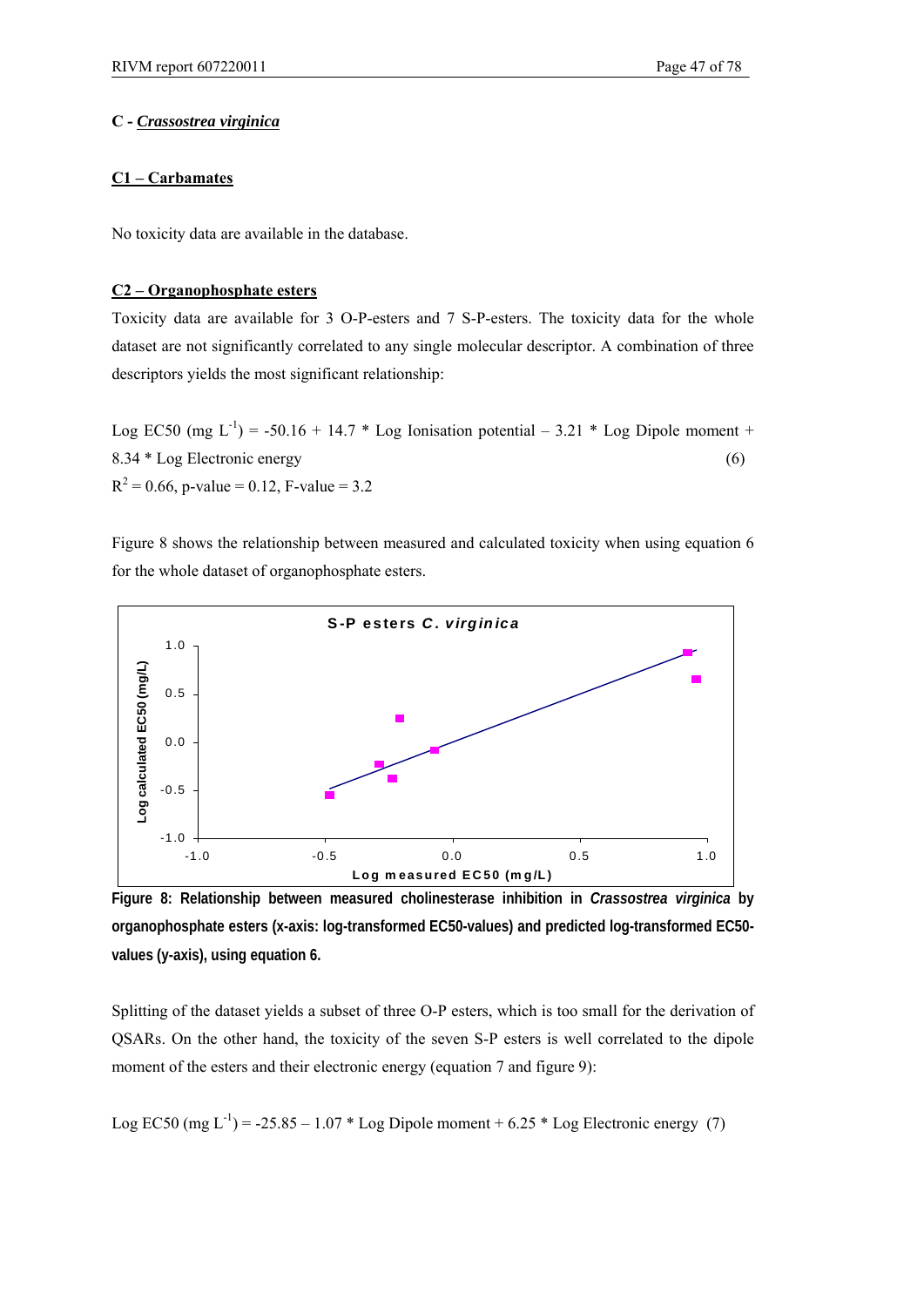$R^2 = 0.85$ , p-value = 0.02, F-value = 11.1



**Figure 9: Relationship between measured cholinesterase inhibition in** *Crassostrea virginica* **by S-P esters (x-axis: log-transformed EC50-values) and predicted log-transformed EC50-values (y-axis), using equation 7.** 

#### **D -** *Brachydanio rerio*

#### **D1 – Carbamates**

No toxicity data are available in the database.

#### **D2 – Organophosphate esters**

A limited dataset of six data was found. The descriptors calculated in this study correlate to a varying extent of statistical significance with the observed toxicity of the chemicals in the dataset. The energy level of the highest occupied molecular orbital, heat of formation and dipole moment are examples of descriptors that are capable of explaining the variance in the toxicity data for *Brachydanio rerio* to a large extent. The most significant relationship is obtained by a combination of the energy level of the highest occupied molecular orbital (Ehomo) and the difference in electronic charges between the P- and either the O- or the S-atoms of the organophosphate ester (equation 8 and figure 10):

Log EC50 (mg  $L^{-1}$ ) = 124.7 + 11.7 \* Log Ehomo –  $14.4 * Log (\Delta$  electronic charges at P and O/S-atoms) (8)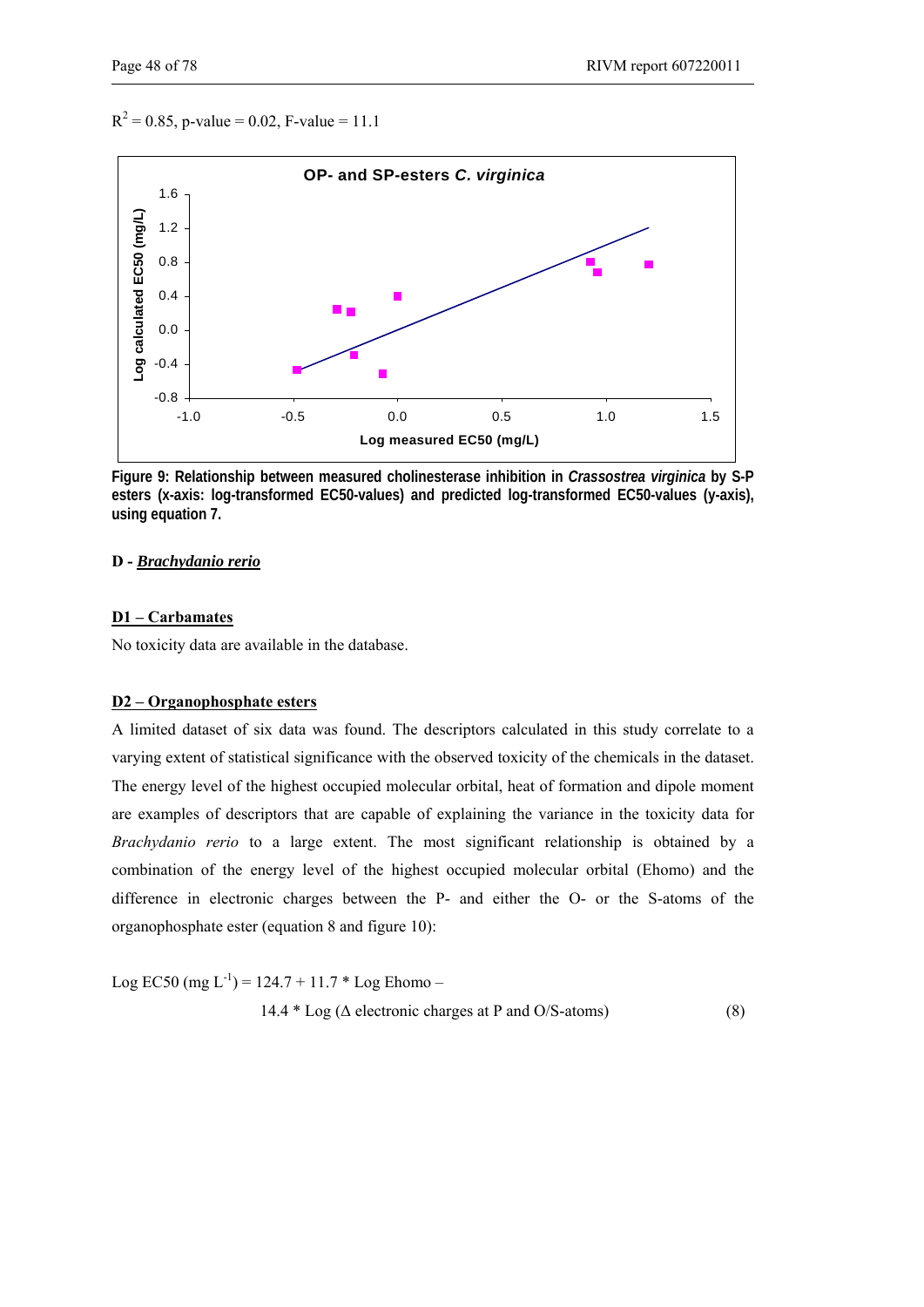$R^2 = 0.95$ , p-value = 0.01, F-value = 30.9



**Figure 10: Relationship between measured cholinesterase inhibition in** *Crassostrea virginica* **by six organophosphate esters (x-axis: log-transformed EC50-values) and predicted log-transformed EC50 values (y-axis), using equation 8.** 

#### 3 – Conclusions and recommendations

### **Conclusions**

The database containing toxicity data that is used as the basis for this study, is to be considered as being representative for the number of aquatic toxicity data reported in literature up till now. This is despite the obvious fact that the database does not contain 'all' toxicity that have ever been measured. The inventory does show, however, that the number of toxicity data available for both carbamates and organophosphate esters, is quite limited. This is worrisome given the fact that we are dealing here with two classes of specifically acting compounds that are toxic to large numbers of aquatic species.

Within REACH the necessity is proclaimed of assessing the risk associated with the production and use of large numbers of chemicals, given the pre-condition of minimizing the use of test animals and optimizing the testing strategies. The lack of sufficient toxicity data for chemicals like carbamates and OP-esters clearly shows the necessity within the REACH-legislation of having methods available for estimating toxicity. Preferably, these estimation routines are based on easily deducible descriptors. Quantumchemical parameters in this respect have the advantage of being easy retrievable without any additional experimental effort: the software needed is increasingly getting more user-friendly, it is freely available on the internet, the precision and robustness of the parameter values calculated is increasing, and the number of parameters that is to be calculated, is increasing. Potentially, quantumchemical descriptors are thus suited to quickly and reliably estimate the toxicity of large numbers of chemicals.

The number of predictive methods based upon quantumchemical descriptors is currently still limited. It is shown in this study that it is well feasible to generate predictive routines for substances belonging to the chemical classes of carbamates and OP-esters. These QSARs are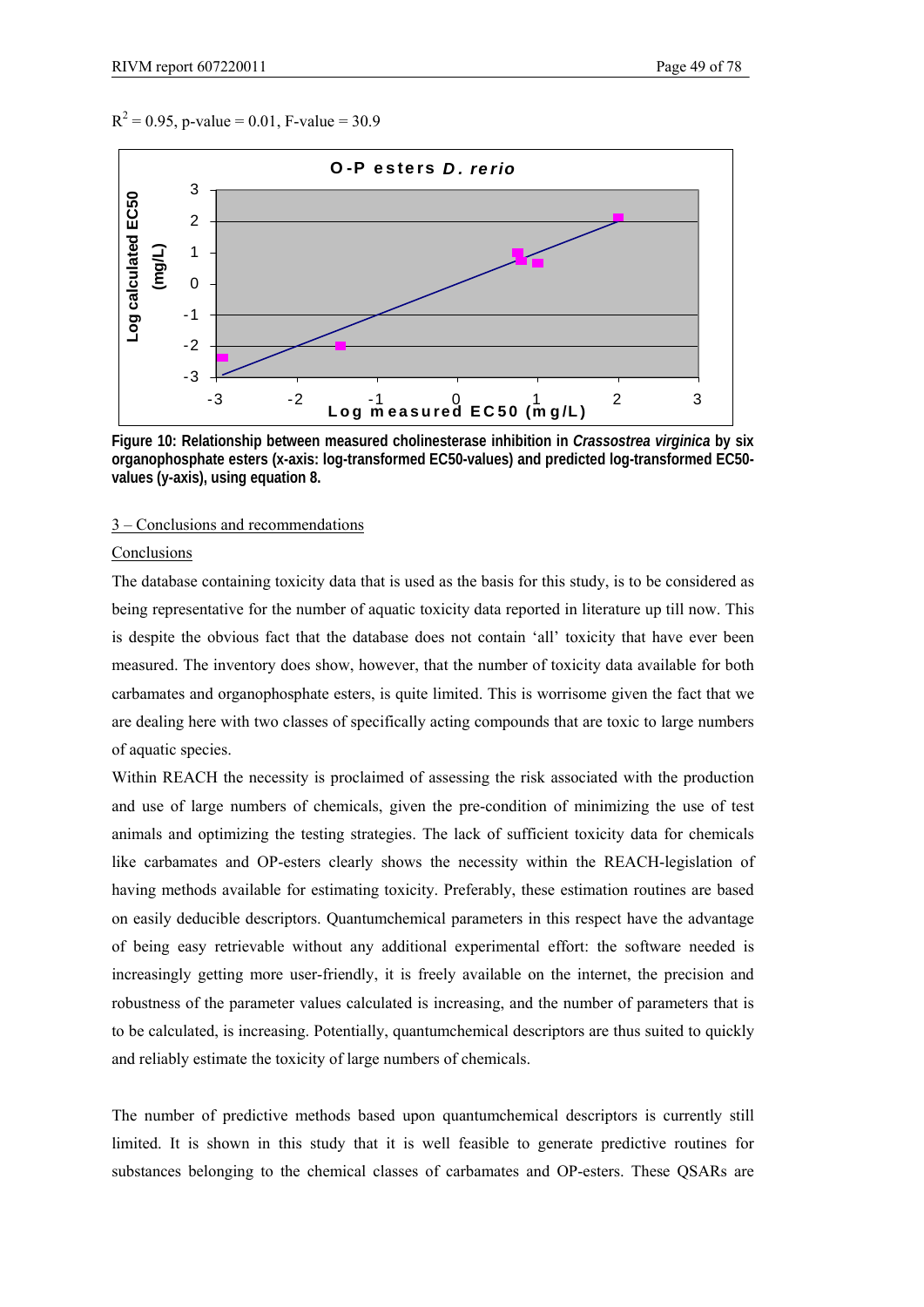aquatic species-specific, whilst their robustness and predictive capabilities are strongly dependent on the number of toxicity data available. The relationships are also chemical class-specific, albeit that descriptors based upon the energy-content of the toxicants and descriptors related to the charge distribution within the functional moiety in general are determining toxicity for both chemical classes investigated. This finding confirms the general similarity (specific interactions with the receptors of toxicity) of carbamates and OP-esters.

#### Recommendations

Quantumchemical descriptors are shown in this study to have an added value on top of existing (partly experimentally derived) descriptors for calculating the toxicity of non-tested analogue chemicals. Combining quantumchemical descriptors with descriptors of other natures (like information on the size of the toxicant, the three-dimensional structure of the chemical, and more specific indicators for the interactions between the toxicant and the receptors of toxicity) would allow for further optimization of the predictive capabilities. Thus, the specific compounds classrelated interactions of chemicals like carbamates and organophosphate esters with the receptors of toxicity would be modelled more optimally.

Apart from further optimisation of the QSARs for predicting toxicity of carbamates and OPesters, a similar approach may be taken to predict toxicity of other chemicals with a specific mode of action. This initiates the construction of a module within ITSs for assessing the risks of datapoor chemicals to be used within REACH for estimating toxicity of specifically acting toxicants. This will in general involve polar and ionogenic chemicals like metabolites of pesticides, endocrine disrupting chemicals, and pharmaceuticals and veterinary products, each of which constitutes a diverse set of chemical classes for which limited numbers of toxicity data are available.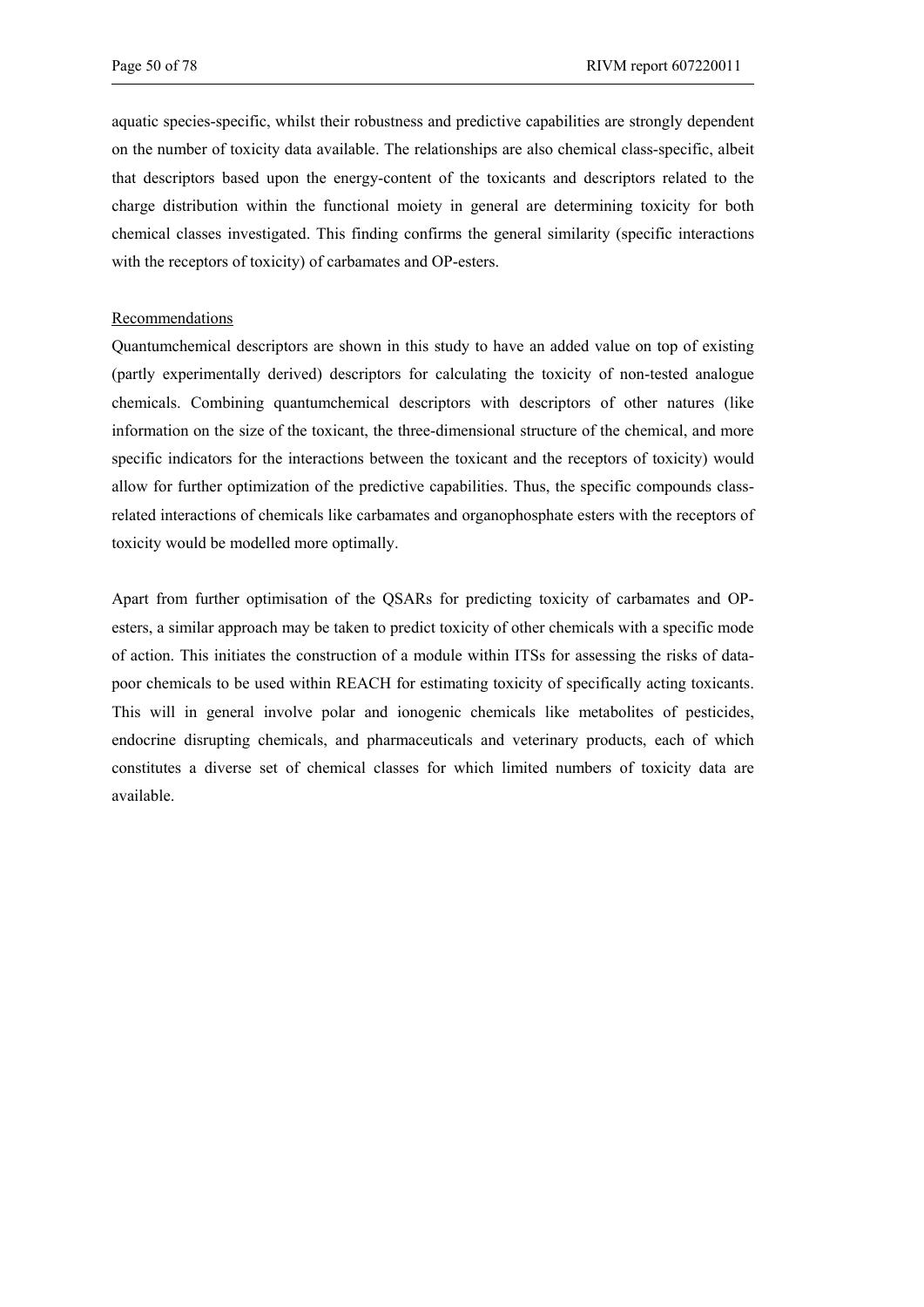# **4. Validation of CATABOL**

## 4.1 General

CATABOL is in principle applicable to a wide array of chemical substances that on forehand do not share structural features. Given the current status of CATABOL as being in the later stages of development and still prone to thorough validation, application of the tool on a diverse set of chemicals is unlikely to increase the insight in the predictive capabilities. With one of the aims of testing its applicability, we therefore applied CATABOL to a well-defined domain of chemical structures and used CATABOL to predict metabolite formation of 16 carbamates and 18 organophosphate esters. These two classes of chemicals were selected as they constitute two classes of chemicals that, given their emission patterns, and given their fate and effect profiles, may pose a risk for the environment. Thereupon, as described in Chapter 3, QSARs based on quantum chemical descriptors were developed to predict their toxicity for aquatic organisms. The dataset used for the development of these QSARs was also used in the CATABOL-study reported here. In addition to prediction of metabolite-formation by CATABOL, databases were searched to find experimental data on metabolite formation in soil of the two compound classes, and the toxicity of the measured and/or predicted metabolites was assessed using the previously developed QSARS. The database used as the source for experimental data on metabolite formation was: http://www.herts.ac.uk/aeru/footprint/. The website provides the following indication of its content: 'The best sources of information currently available for pesticide properties are the monographs produced as part of the EU review process and these documents have been used in priority for putting together the FOOTPRINT PPDB. Where EU documents were not available, alternative sources were used:

- databases and documents from various national government departments including the UK's PSD, Germany's Federal Environment Bureau, the EPA in the USA and the French Agritox database;

- on-line databases including ARIS, EXTOXNET, ARS/OSU, PAN, GLEAMS, etc.;

- manufacturers safety datasheets and environmental fact sheets, on- and off-line;

- publications such as the Pesticide Manual;

- data derived from research projects such as the Pandora data set;

- peer reviewed scientific publications.

In a very limited of instances, data had to be retrieved from miscellaneous on-line sources. All data held in the FOOTPRINT PPDB are 'tagged' with a code so that their source and quality can be identified (see below).'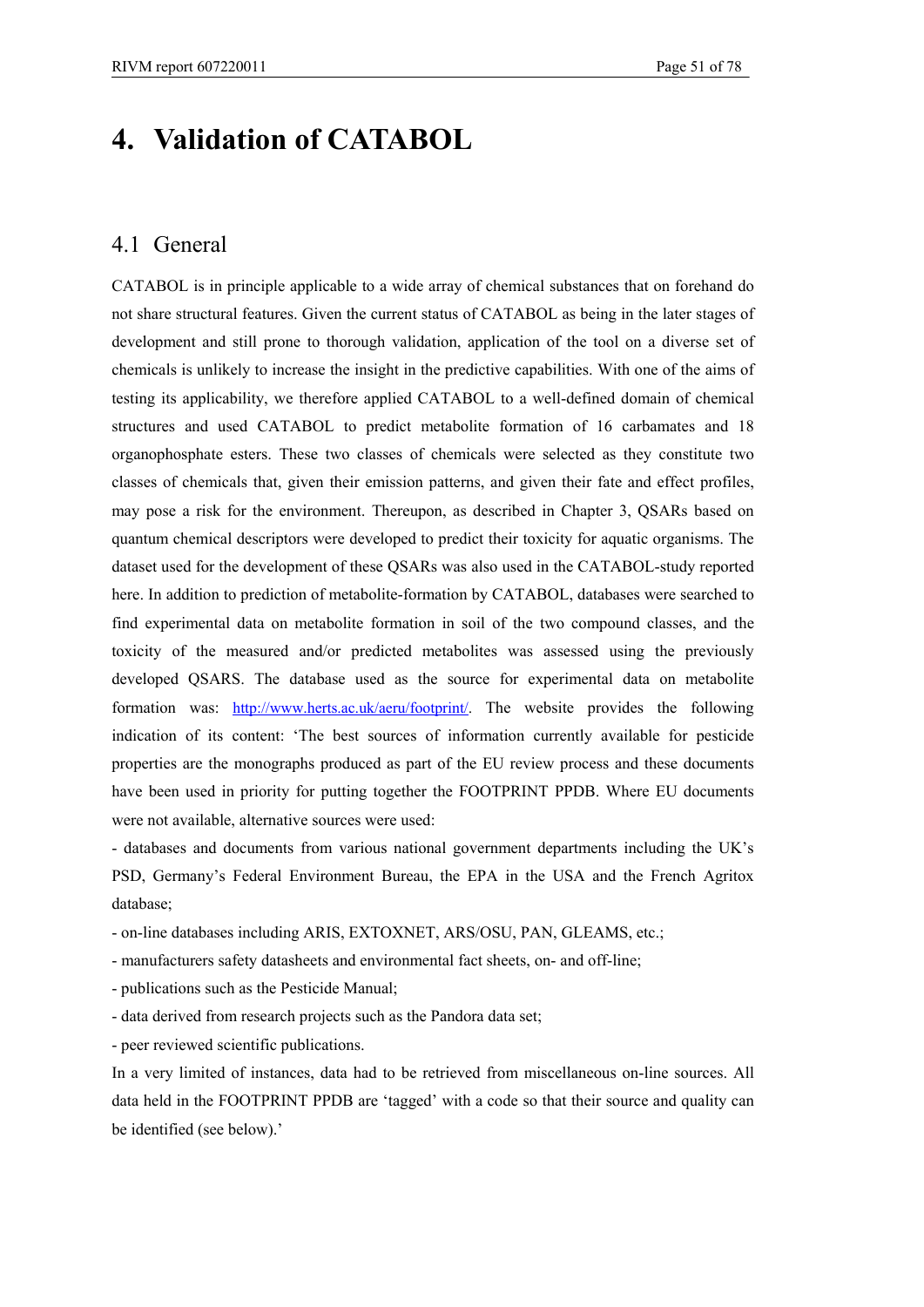Evaluation of the toxicity profile of the metabolites formed (or predicted to be formed) is an essential part of the proposed framework for evaluating whether metabolites are a cause for concern. This framework is depicted in Figure 2 of paragraph 2.4.

# 4.2 Results

#### *Experimental data*

Experimental data on metabolite formation were available for ten out of the sixteen (63 %) carbamates, which implies that experimental data were lacking for the remaining six compounds (37 %). In case of organophosphates, experimental data were lacking for twelve of the eighteen compounds considered (67 %), clearly highlighting the need of having available estimation methods for predicting metabolite formation.

#### *CATABOL predictions*

Twelve of the sixteen carbamates studied (75 %) were out of the structure domain of the CATABOL model and hence also out of the total domain. Experimental BOD-data from the MITI-test were available for three of the four carbamates that were in the structure domain. Fourteen of the eighteen organophosphorus esters (78 %) were out of the structure domain of the model and hence also out of the total domain. Experimental BOD-data from the MITI-test were available for three of the four organophosphates that were in the structure domain.

#### *Comparison between CATABOL predictions and experimental data*

CATABOL in general predicts the formation of a large number of stable and less stable intermediates. This is done according to a hierarchic systematic. When comparing predictions and experimental data, it is important to realize that reports on metabolites observed during biodegradation testing in soil, are not always encompassing 'all' metabolites formed. Apart from analytical constraints (detection limits), there often is bias with regard to the expected metabolites formed. The latter implies that not all metabolites predicted to be formed by CATABOL were taken into consideration at the time of deciding on which metabolites to focus on during the experimental degradation study. When comparing predicted and observed metabolites, it is important to take note of these (and additional) considerations. In this study we therefore did not focus on matching individual metabolites. Instead the focus was on deducing from the molecular structure of the metabolites reported to be formed during biodegradation in soil, whether these metabolites could be formed as the outcome of the pathways predicted by CATABOL. Or, in other words, the focus was not on individual compounds but on degradation pathways, investigating the possibility of the reported metabolites having the possibility of being formed along one of the degradation pathways predicted by CATABOL to take place. To provide an example: a common transformation step for S-P-esters containing a thiobenzene-group is the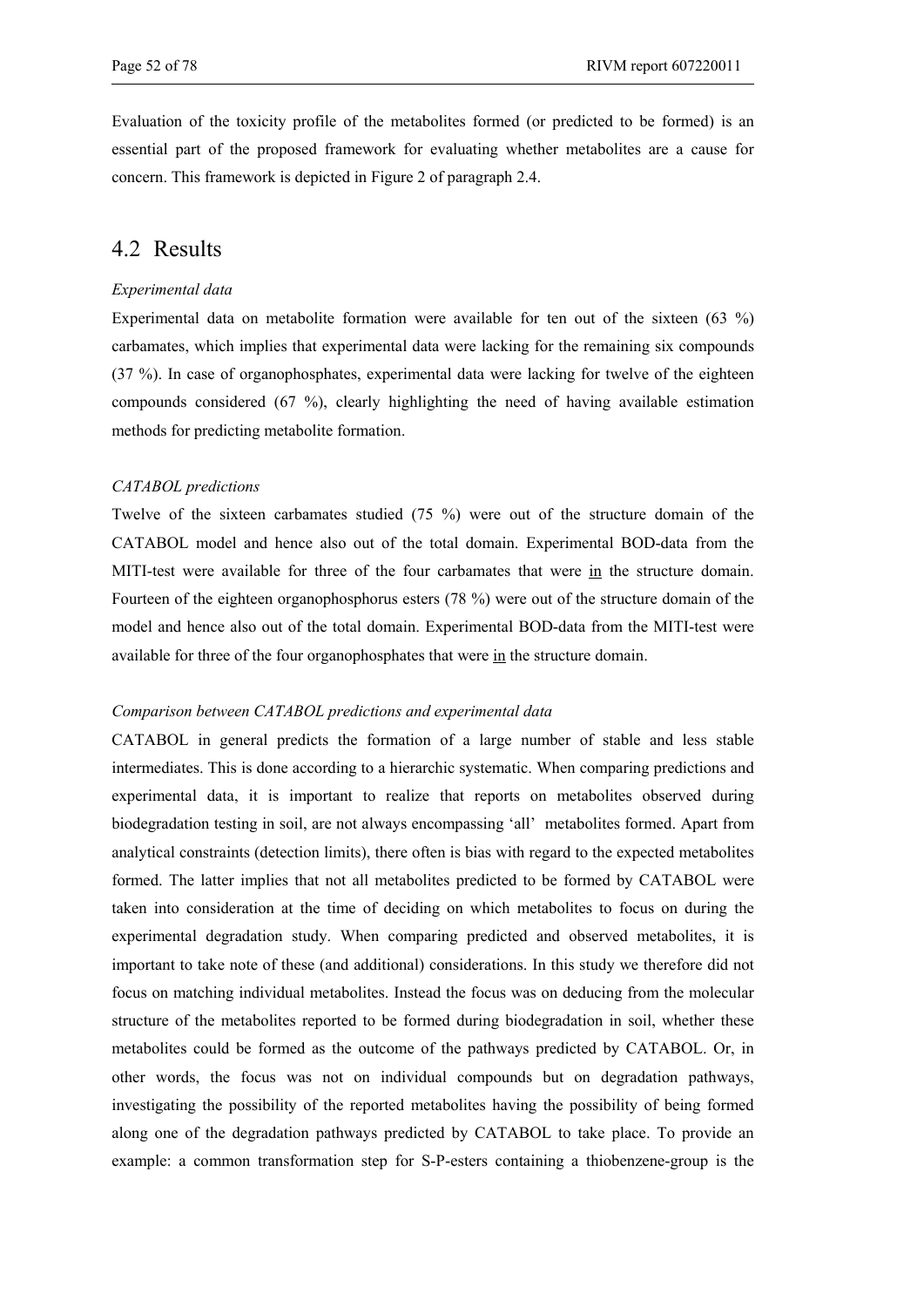oxidation of the S-atom attached to the benzene-moiety. This transformation leaves the  $S = P$ linkage intact and yields the corresponding sulfoxide as a stable metabolite. CATABOL, however, predicts the oxidation of the P=S moiety to yield the corresponding P=O ester, with a probability of 1. In this case, the experimentally observed S-P esters, oxidized at the benzenic S-atom cannot be formed along the CATABOL-predicted pathway of S=P oxidation. This is graphically illustrated in Figure 11.



**Figure 11: Illustration of the difference between the CATABOL-predicted metabolites of fenthion and the metabolites found in soil.** 

#### Carbamates

CATABOL-predictions matched the experimental findings for three out of the ten compounds for which experimental data were available: for seven of the carbamates studied with experimental data on metabolite formation, the experimentally observed metabolites cannot be formed along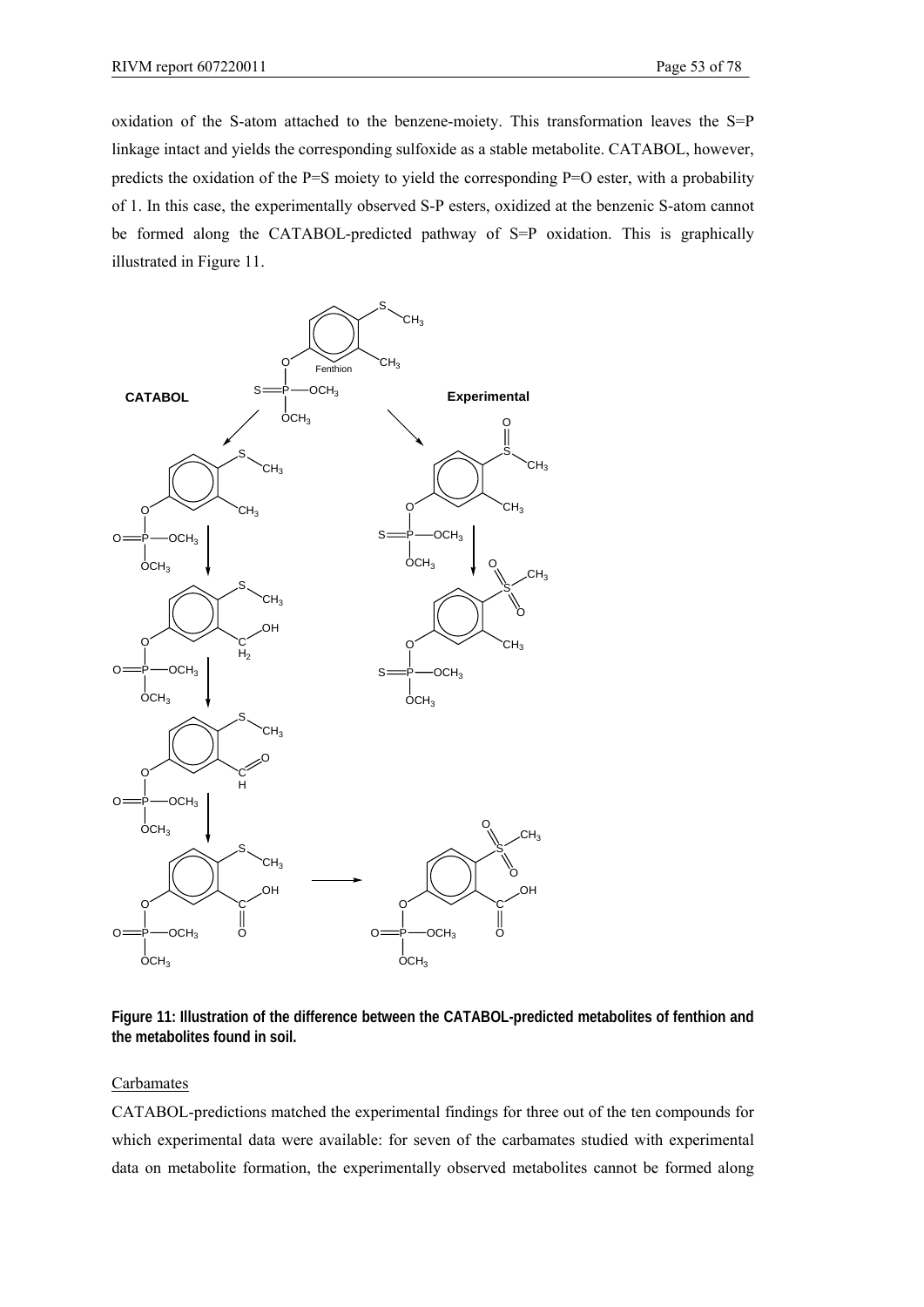the pathways predicted by CATABOL. Of the three compounds for which the CATABOL predictions were correct, one carbamate was in the structural domain and two were out of domain.

## **Organophosphates**

CATABOL-predictions matched the experimental findings for two out of the six compounds for which experimental data were available. This was not the case for four organophosphates studied (67 %). Of the two compounds for which the CATABOL predictions were correct, one was in the structural domain and one was out of domain.

## Overall

In Table 7 a more detailed comparison is given of the metabolites predicted to be formed by CATABOL (indicated as 'est.'), and the metabolites actually found in soil (indicated as 'exp.').

| <b>Carbamates</b>     | <b>Transformation</b>                      | <b>Remarks</b>             |
|-----------------------|--------------------------------------------|----------------------------|
| 1-Naphthalenol,       |                                            |                            |
| Methylcarbamate       | 1-Naphthalenol, methylcarbamate            |                            |
|                       |                                            | This is no carbamate:      |
|                       |                                            | cleavage of the carbamate  |
| Metabolite 1 - est.   | 1-Naphthalenol                             | functionality              |
| Metabolite 1 - exp.   | 1-Naphthalenol                             | Prediction correct         |
| 2-(1-Methylethoxy)    |                                            |                            |
| phenol, Methyl        |                                            |                            |
| carbamate             | Propoxur                                   |                            |
|                       | Propoxur, hydroxylated at the 2- and 3-    |                            |
| Metabolite 1 - est.   | position next to the carbamate moiety      |                            |
|                       |                                            | Prediction incorrect, this |
|                       |                                            | metabolite cannot be       |
|                       |                                            | formed                     |
|                       | 2-isopropoxyphenol - formed by cleavage of | out of the CATABOL-        |
| Metabolite 1 - exp.   | the carbamate moiety                       | predicted metabolites      |
| 2-Methyl-2-           |                                            |                            |
| (methylthio)propional |                                            |                            |
| dehyde, O-(Methyl-    |                                            |                            |
| carbamoyl) oxime      | Aldicarb                                   |                            |
|                       | Hydrolysis of the C=N bond: C=N becomes    |                            |
| Metabolite 1 - est.   | OH-C-N-H                                   | Prediction incorrect       |

**Table 7: Comparison between CATABOL predicted metabolites and metabolites found in soil. Est. = Predicted by CATABOL, exp. = observed metabolite in soil.**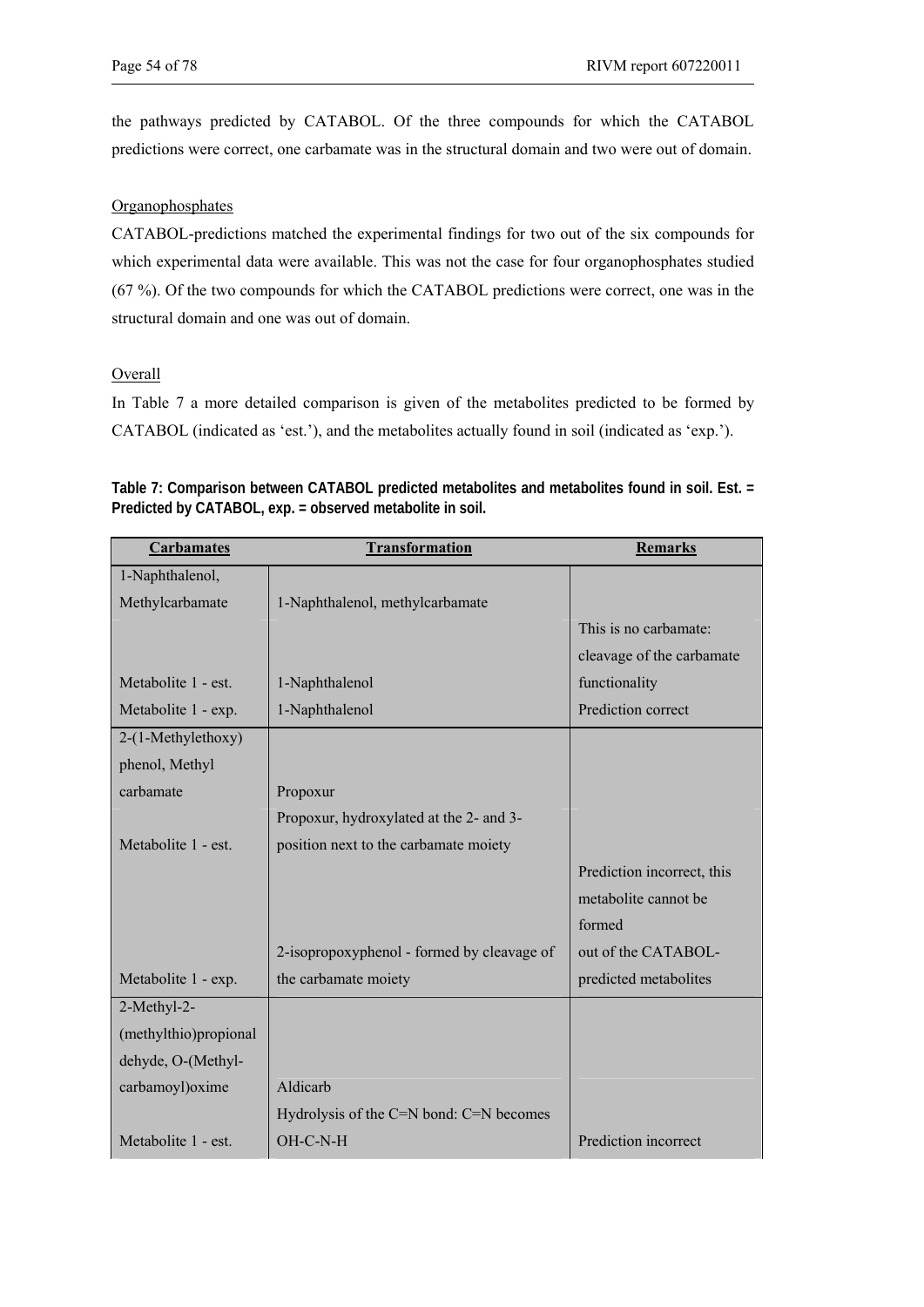|                     | Cleavage of the carbamate functionality of     |                           |
|---------------------|------------------------------------------------|---------------------------|
| Metabolite 2 - est. | metabolite 1                                   | Prediction incorrect.     |
|                     |                                                | This is the metabolite in |
|                     |                                                | which the S-atom is       |
|                     |                                                | oxidized once:            |
| Metabolite 1 - exp. | Aldicarb sulfoxide                             | $(S=O)$ bond              |
|                     |                                                | This is the metabolite in |
|                     |                                                | which the S-atom is       |
|                     |                                                | oxidized twice: (O=S=O)   |
| Metabolite 2 - exp. | Aldoxycarb                                     | bond                      |
| 1,2-Ethanediylbis-  |                                                |                           |
| carbamothioic acid, |                                                |                           |
| disodium salt       | Nabam                                          |                           |
| Metabolite 1 - est. | $H-S-C=S$ replaced by $H-S-C=O$                |                           |
| Metabolite 2 - est. | H-S-C=O replaced by H-O-C=O                    |                           |
| Metabolite 3 - est. | Cleavage of the carboxylic group               |                           |
| Metabolite 1 - exp. | No information available                       |                           |
| $2,3$ -Dihydro-2,2- |                                                |                           |
| dimethyl-7-         |                                                |                           |
| benzofuranol,       |                                                |                           |
| Methylcarbamate     | Carbofuran                                     |                           |
|                     | Cleavage of the carbamate functionality of     |                           |
| Metabolite 1 - est. | carbofuran; yields the alcohol                 | Prediction incorrect      |
| Metabolite 1 - exp. | 3-hydroxycarbofuran                            |                           |
| Metabolite 2 - exp. | 3-ketocarbofuran                               |                           |
| 3,5-Dimethyl-4-     |                                                |                           |
| (methylthio)phenol, |                                                |                           |
| Methylcarbamate     | Methiocarb                                     |                           |
|                     | Cleavage of the carbamate functionality of     |                           |
| Metabolite 1 - est. | methiocarb; yields the alcohol                 | Prediction incorrect      |
|                     | 3,5-dimethyl-4-(methylsulfinyl)phenol -        |                           |
|                     | cleavage carbamate functionality and           |                           |
| Metabolite 1 - exp. | oxidation C-S bond                             |                           |
|                     | p-(methylsulfonyl)phenol - oxidation C-S       |                           |
| Metabolite 2 - exp. | bond and cleavage of 2 CH <sub>3</sub> -groups |                           |
| Methylcarbamate 2-  |                                                |                           |
| (1-methylethyl)     |                                                |                           |
| phenol              | Phenol, 2-(1-methylethyl)-, methylcarbamate    |                           |
|                     | Hydroxylation of the aromatic ring yields the  |                           |
| Metabolite 1 - est. | diol                                           |                           |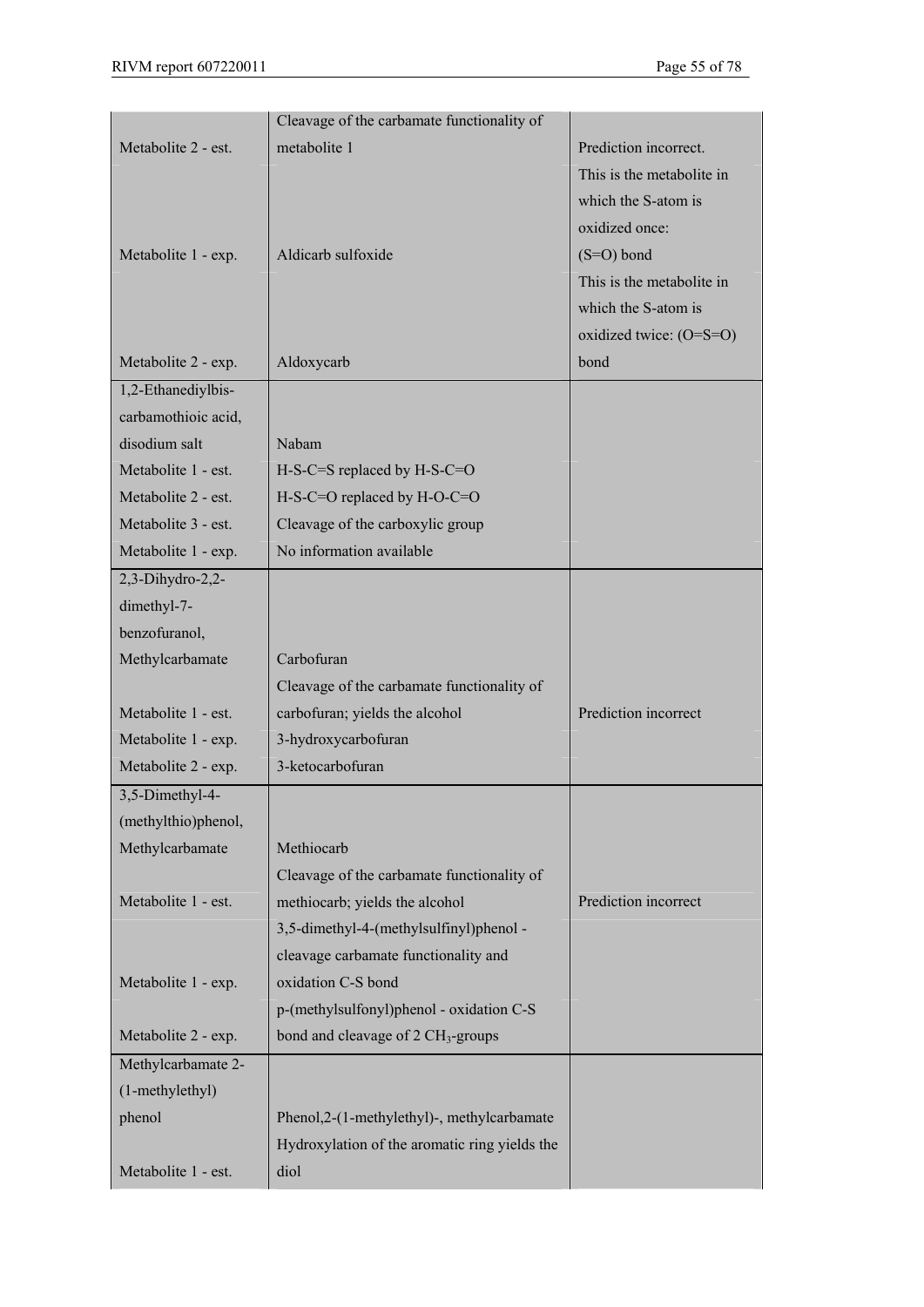|                       | Further hydroxylation of the aromatic ring    |                      |
|-----------------------|-----------------------------------------------|----------------------|
| Metabolite 2 - est.   | yields the triol                              |                      |
| Metabolite 1 - exp.   | No info in database                           |                      |
| Trimethacarb          | N-Me-3,4,5-triMePhenyl carbamate              |                      |
| Metabolite 1 - est.   | Cleavage of the carbamate functionality       |                      |
| Metabolite 1 - exp.   | Cleavage of the carbamate functionality       | Prediction correct   |
| 2-(1-Methylpropyl)    |                                               |                      |
| phenol, Methyl-       | Phenol, 2-(1-methylpropyl)-,                  |                      |
| carbamate             | methylcarbamate                               |                      |
| Metabolite 1 - est.   | Cleavage of the carbamate functionality       |                      |
| Metabolite 1 - exp.   | No info in database                           |                      |
| N-[[(Methylamino)     |                                               |                      |
| carbonyl]oxy]ethanim  |                                               |                      |
| idothioic acid methyl |                                               |                      |
| ester                 | Methomyl                                      |                      |
| Metabolite 1 - est.   | Cleavage of the carbamate functionality       |                      |
| Metabolite 1 - exp.   | No info in database                           |                      |
| $2,2$ -Dimethyl-1,3-  |                                               |                      |
| benzodioxal-4-ol      | 1,3-Benzodioxol-4-ol,2,2-dimethyl-,           |                      |
| methylcarbamate       | methylcarbamate (bendiocarb of isoprocarb)    |                      |
|                       | Hydroxylation of the aromatic ring yields the |                      |
| Metabolite 1 - est.   | diol                                          | Prediction incorrect |
|                       | 2,2-dimethyl-1,3-benodioxol-4-ol: hydrolysis  |                      |
| Metabolite 1 - exp.   | carbamate moiety                              |                      |
| Dimethylcarbamic      |                                               |                      |
| acid. $2-$            |                                               |                      |
| (Dimethylamino)-5,6-  |                                               |                      |
| dimethyl-4-           |                                               |                      |
| pyrimidinyl ester     | Pirimicarb                                    |                      |
| Metabolite 1 - est.   | Hydrolysis of the carbamate moiety            |                      |
|                       | Hydrolysis of the carbamate moiety as         |                      |
| Metabolite 1 - exp.   | primary transformation                        | Prediction correct   |
| 2-(Dimethylamino)-    |                                               |                      |
| N-[[methylamino-      |                                               |                      |
| carboxy]oxy]-2-oxo,   |                                               |                      |
| Methyl ester ethan-   |                                               |                      |
| imidothioic acid      | Oxamyl                                        |                      |
| Metabolite 1 - est.   | Hydrolysis of the carbamate moiety            |                      |
| Metabolite 1 - exp.   | No info in database                           |                      |
| butoxycarboxim        | Butoxycarboxim                                |                      |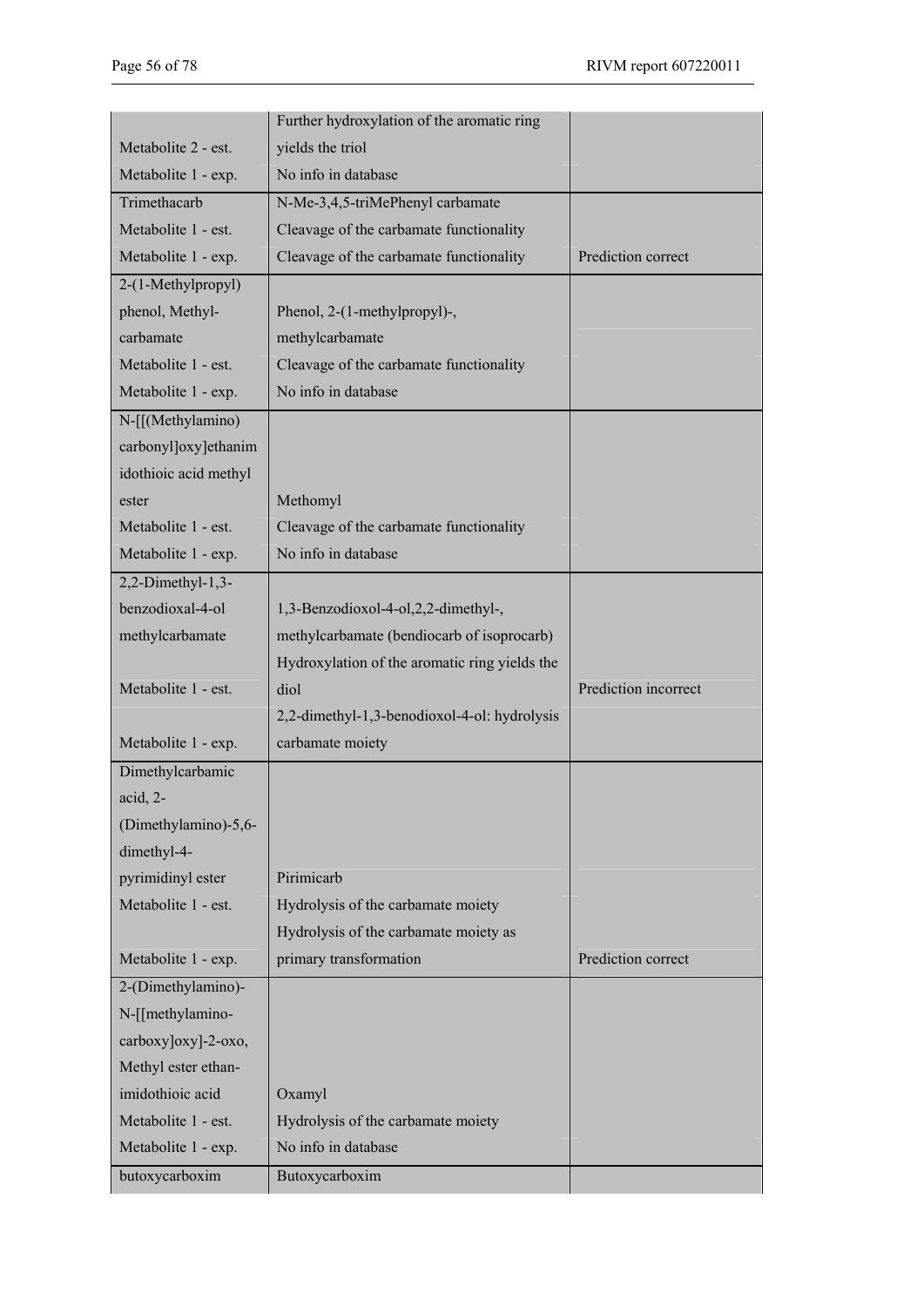|                           | Hydrolysis of the C=N bond: C=N becomes         |                              |
|---------------------------|-------------------------------------------------|------------------------------|
| Metabolite 1 - est.       | OH-C-N-H                                        |                              |
| Metabolite 1 - exp.       | No info in database                             |                              |
| N,N'-[Thiobis             |                                                 |                              |
| [(methylimino)carbon      |                                                 |                              |
| yloxy]]bisethanimidot     |                                                 |                              |
| hioic acid, Dipentyl      |                                                 |                              |
| ester                     | Thiodicarb - symmetrical carbamate              |                              |
|                           | Hydrolysis of one of the carbamate groups -     |                              |
| Metabolite 1 - est.       | cleavage of O-N-binding                         | Prediction incorrect         |
|                           | Methomyl - formed by cleavage of N-S-bond       |                              |
| Metabolite 1 - exp.       | in middle of the molecule                       |                              |
| 2-Methyl-4-(1-            |                                                 |                              |
| methylethyl)-7-oxo-8-     |                                                 |                              |
| $oxa-3-thia-2,4-$         |                                                 |                              |
| diazadecanoic acid,       |                                                 |                              |
| $2,3$ -Dihydro-2,2-       |                                                 |                              |
| dimethyl-7-               |                                                 |                              |
| benzofuranyl ester        | Benfuracarb                                     |                              |
| Metabolite 1 - est.       | Hydrolysis of the ester functionality           |                              |
|                           | Additional hydrolysis of the carbonyl group     |                              |
| Metabolite 2 - est.       | thus formed: cleavage acetic acid               |                              |
|                           |                                                 | Prediction incorrect -       |
|                           |                                                 | site of carbamate hydrolysis |
| Metabolite 1 - exp.       | Carbofuran                                      | wrongly predicted            |
|                           |                                                 |                              |
|                           |                                                 |                              |
|                           |                                                 |                              |
| <b>O-P and S-P esters</b> | <b>Transformation</b>                           | Remarks                      |
| $(2,2,2$ -Trichloro-1-    |                                                 |                              |
| hydroxyethyl)phospho      |                                                 |                              |
| nic acid, Dimethyl        |                                                 |                              |
| ester                     | Dipterex                                        |                              |
|                           | Hydroxylation of the $CCl_3$ moiety: $CCl_3$    |                              |
| Metabolite 1 - est.       | transformed into the carboxylic acid            |                              |
|                           | Hydrolysis of the carboxylic acid, followed     |                              |
| Metabolite 2 - est.       | by hydrolysis of the P-O-CH <sub>3</sub> moiety |                              |
|                           | Dichloroethanol and acetic acid -               |                              |
|                           |                                                 | Prediction incorrect         |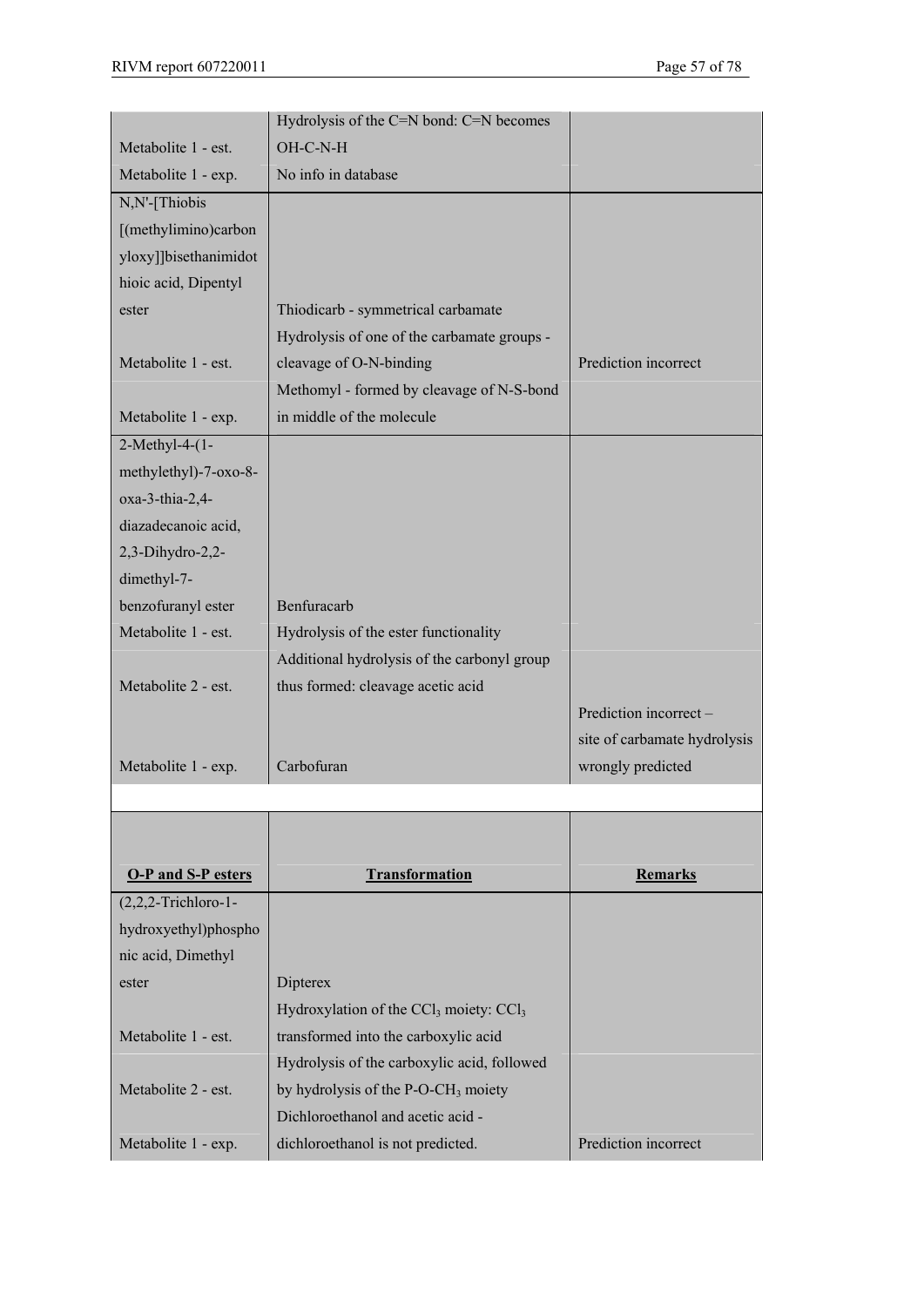| O,O-Dimethyl O-[3-         |                                                        |                      |
|----------------------------|--------------------------------------------------------|----------------------|
| Methyl-4-(methyl           |                                                        |                      |
| thio)phenyl]ester          |                                                        |                      |
| phosphorothioic acid       | Fenthion                                               |                      |
| Metabolite 1 - est.        | Transformation of SP-ester into the OP-ester           |                      |
| Metabolite 2 - est.        | Hydroxylation of the aromatic CH <sub>3</sub> -moiety! |                      |
| Metabolite 1 - exp.        | Fenthion sulfoxide and fenthion sulfone                | Prediction incorrect |
| Phosphorothioic acid,      |                                                        |                      |
| O,O-Diethyl O-(4-          |                                                        |                      |
| nitrophenyl) ester         | Parathion                                              |                      |
| Metabolite 1 - est.        | Transformation of SP-ester into the OP-ester           |                      |
|                            | 4-nitrofenol en dimethylfosfaat-ester:                 |                      |
|                            | splitting of the moiety attached to the                |                      |
| Metabolite 2 - est.        | phosphate functionality                                |                      |
| Metabolite 1 - exp.        | No info in database                                    |                      |
| Phosphorodithioic          |                                                        |                      |
| acid, O,O-Dimethyl         |                                                        |                      |
| S-[2-methylamino)-2-       |                                                        |                      |
| oxoethyl]ester             | Dimethoate                                             |                      |
| Metabolite 1 - est.        | Transformation of SP-ester into the OP-ester           |                      |
|                            | Removal of the moeity attached to the                  |                      |
| Metabolite 2 - est.        | phosphate-functionality                                |                      |
| Metabolite 1 - exp.        | No info in database                                    |                      |
| Phosphoric acid, 2,2-      |                                                        |                      |
| Dichloroethenyl di-        |                                                        |                      |
| methyl ester               | Phosphoric acid, 2,2-dichloroethenyl,                  |                      |
| (Dichlorvos)               | dimethyl ester                                         |                      |
|                            | Demethyldichlorvos (one of the O-CH <sub>3</sub>       |                      |
| Metabolite 1 - est.        | methyl-groups is removed)                              |                      |
| Metabolite 2 - est.        | Also the $2nd$ methylgroep is removed                  |                      |
|                            | Demethyldichlorvos (one of the O-CH <sub>3</sub>       |                      |
| Metabolite 1 - exp.        | methyl-groups is removed)                              | Prediction correct   |
| $O, O,$ -Dimethyl S- $(4-$ |                                                        |                      |
| $oxo-1,2,3-$               |                                                        |                      |
| benzotriazin-3(4H)-        |                                                        |                      |
| yl)methyl] ester,          |                                                        |                      |
| Phosphorodithioic          |                                                        |                      |
| acid                       | Methylazinphos                                         |                      |
| Metabolite 1 - est.        | Transformation of SP-ester into the OP-ester           |                      |
| Metabolite 2 - est.        | Ring opening of the N-C=O-binding:                     |                      |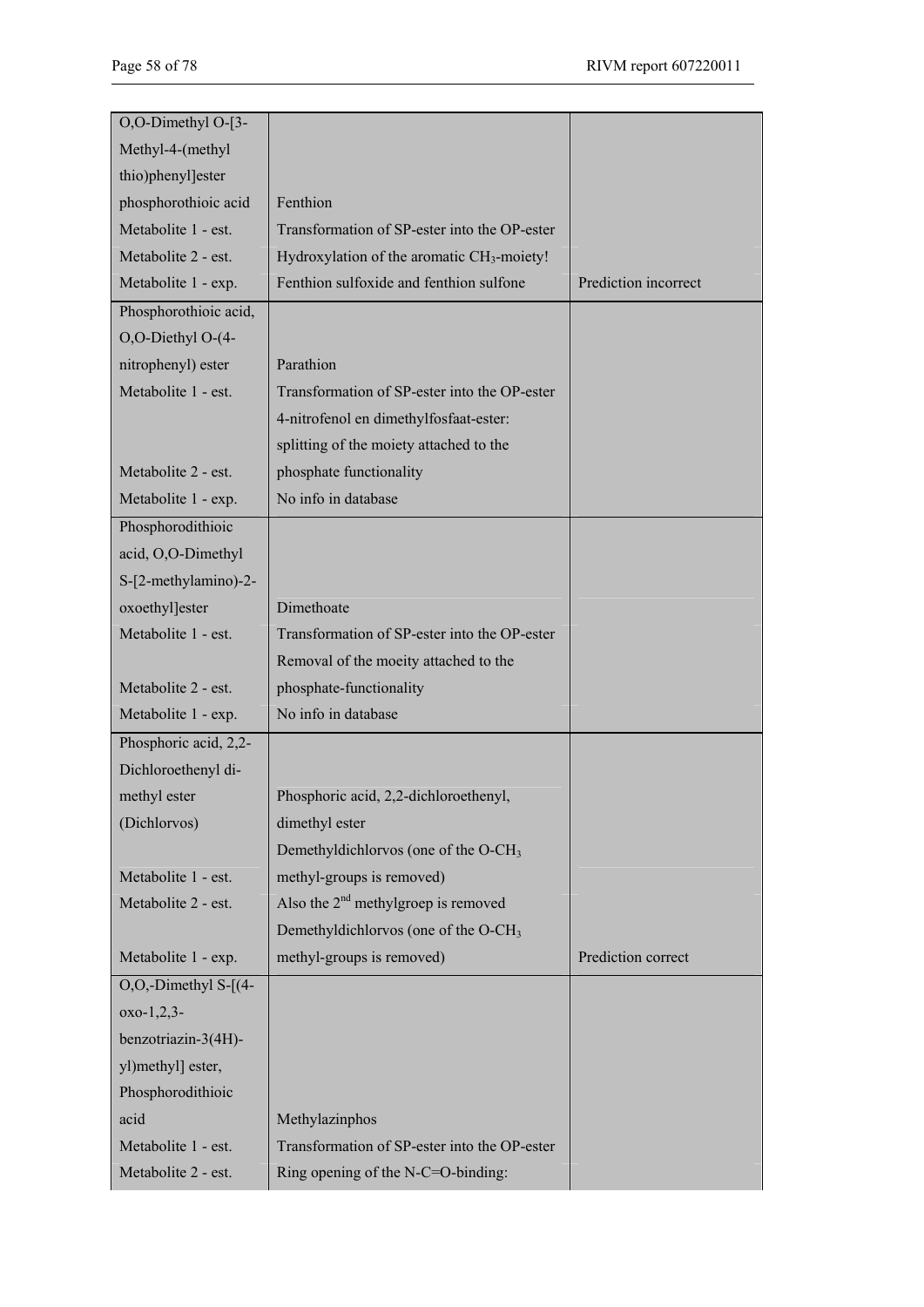|                        | substituent to the phosphorus atom              |                      |
|------------------------|-------------------------------------------------|----------------------|
| Metabolite 1 - exp.    | No info in database                             |                      |
| ((Dimethoxyphosphin    |                                                 |                      |
| othioyl)thio)butanedio |                                                 |                      |
| ic acid, Diethyl ester | Malathion                                       |                      |
| Metabolite 1 - est.    | Transformation of SP-ester into the OP-ester    |                      |
| Metabolite 2 - est.    | Cleavage substituent                            | Prediction incorrect |
|                        | Malathion monocarboxylic acid and               |                      |
| Metabolite 1 - exp.    | malathion dicarboxylic acid.                    |                      |
| O,O-Dimethyl O-(3-     |                                                 |                      |
| methyl-4-nitrophenyl   |                                                 |                      |
| ester phosphorothioic  |                                                 |                      |
| acid                   | Fenitrothion                                    |                      |
| Metabolite 1 - est.    | Transformation of SP-ester into the OP-ester    |                      |
| Metabolite 2 - est.    | Cleavage substituent                            | Prediction correct   |
| Metabolite 1 - exp.    | 3-methyl-4-nitrophenol, cleavage substituent    |                      |
| Phosphorothioic acid,  |                                                 |                      |
| O,O-Dimethyl-O-(p-     |                                                 |                      |
| nitrophenyl)ester      | Parathion, methyl                               |                      |
| Metabolite 1 - est.    | Transformation of SP-ester into the OP-ester    |                      |
| Metabolite 2 - est.    | Cleavage substituent                            |                      |
| Metabolite 1 - exp.    | No info in database                             |                      |
| Phosphorothioic acid,  |                                                 |                      |
| O,O-Diethyl O-(2-      |                                                 |                      |
| isopropyl-6-methyl-4-  |                                                 |                      |
| pyrimidinyl) ester     | Diazinon                                        |                      |
| Metabolite 1 - est.    | Transformation of SP-ester into OP-ester        | Prediction incorrect |
|                        | Hydrolysis CH3-functionality of the aromatic    |                      |
|                        | ring of the substituent to yield the carboxylic |                      |
| Metabolite 2 - est.    | acid                                            |                      |
|                        | 2-isopropyl-4-methyl-6-hydroxypyrimidine        |                      |
| Metabolite 1 - exp.    | (cleavage substituent)                          |                      |
| Phosphoric acid, 2-    |                                                 |                      |
| chloro-1- $(2,4-$      |                                                 |                      |
| dichlorophe-           |                                                 |                      |
| nyl)ethenyl diethyl    |                                                 |                      |
| ester                  | Chlorfenvinphos                                 |                      |
|                        | Cleavage 1 Me group of P: P-O-C becomes         |                      |
| Metabolite 1 - est.    | $P-O-H$                                         |                      |
| Metabolite 2 - est.    | Cleavage 2nd Me group of P: P-O-C               |                      |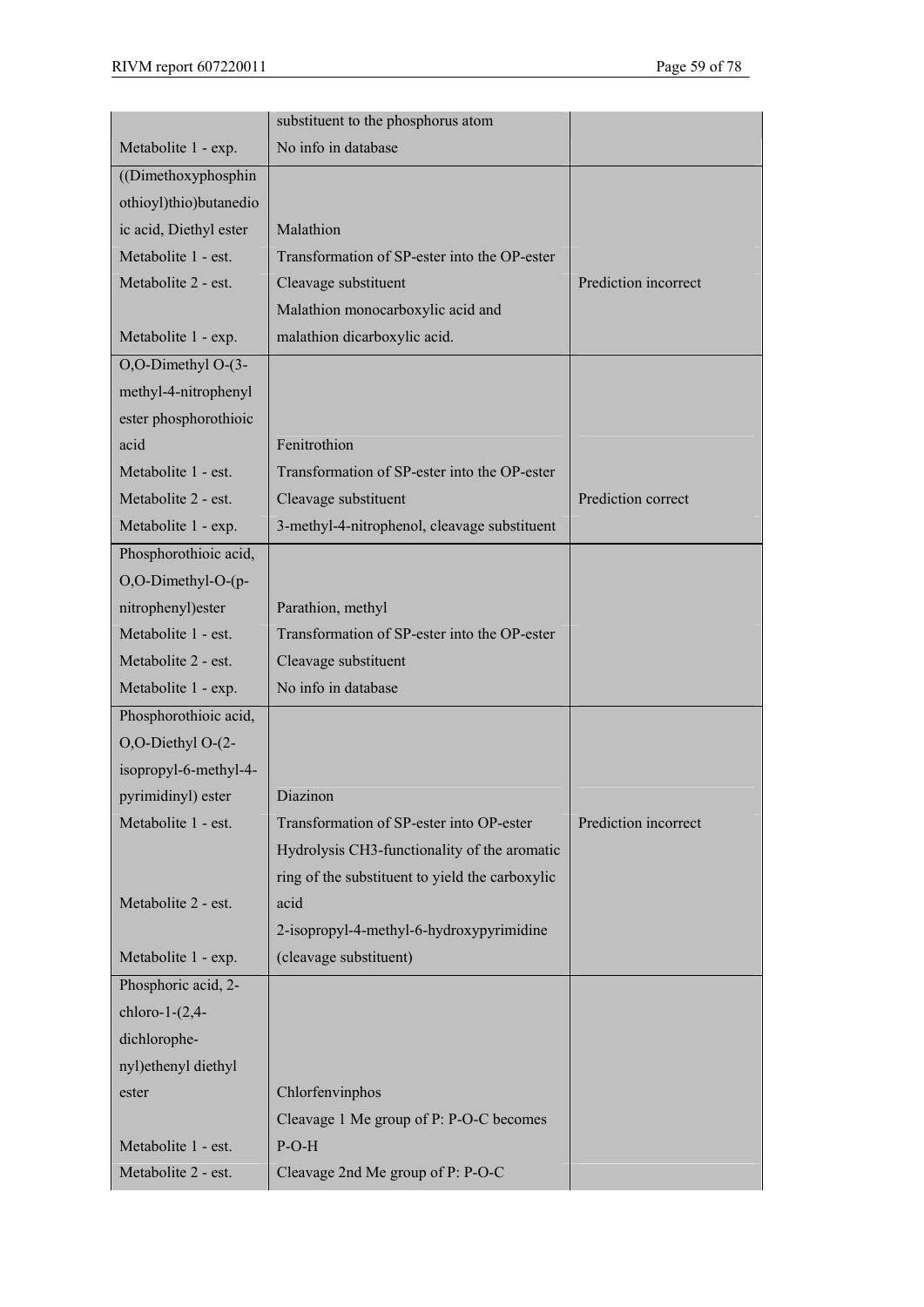|                           | becomes P-O-H                                   |  |
|---------------------------|-------------------------------------------------|--|
| Metabolite 1 - exp.       | No info in database                             |  |
| $S - [(1,3-Dihydro-1,3-$  |                                                 |  |
| dioxo-2H-isoindol-2-      |                                                 |  |
| yl)methyl]O,O-            |                                                 |  |
| dimethyl ester,           |                                                 |  |
| phosphorodithioic         |                                                 |  |
| acid                      | Phosmet                                         |  |
| Metabolite 1 - est.       | Transformation of SP-ester into the OP-ester    |  |
| Metabolite 2 - est.       | Ring opening of the substituent                 |  |
| Metabolite 1 - exp.       | No info in database                             |  |
| Ethylphosphonodithio      |                                                 |  |
| ic acid, O-Ethyl S-       |                                                 |  |
| phenyl ester              | Fonophos                                        |  |
| Metabolite 1 - est.       | Transformation of SP-ester into the OP-ester    |  |
| Metabolite 2 - est.       | Cleavage substituent                            |  |
| Metabolite 1 - exp.       | No info in database                             |  |
| Phosphorothioic acid,     |                                                 |  |
| O,O-Diethyl O-(2-         |                                                 |  |
| (ethylthio) ethyl) ester, |                                                 |  |
| Mixt. with O,O-           |                                                 |  |
| diethyl S-(2-             |                                                 |  |
| (ethylthio) ethyl) ester  | Demeton                                         |  |
| Metabolite 1 - est.       | Transformation of SP-ester into the OP-ester    |  |
|                           | Oxidation S atom of the substituent. This       |  |
| Metabolite 2 - est.       | vields the sulfoxide and the sulfon             |  |
| Metabolite 1 - exp.       | No info in database                             |  |
| Phosphoramidothioic       |                                                 |  |
| acid, O,S-Dimethyl        |                                                 |  |
| ester                     | Methamidphos                                    |  |
|                           | Hydrolysis of the S-Me group: O-S-Me            |  |
| Metabolite 1 - est.       | becomes OH                                      |  |
| Metabolite 1 - exp.       | No info in database                             |  |
| Phosphoric acid, 2-       |                                                 |  |
| Chloro-3-(diethyl         |                                                 |  |
| amino)-1-methyl-3-        |                                                 |  |
| oxo-1-propenyl            |                                                 |  |
| dimethyl ester            | Phosphamidon                                    |  |
|                           | Cleavage of a part of the substituent, yielding |  |
| Metabolite 1 - est.       |                                                 |  |
|                           | the carboxylic acid                             |  |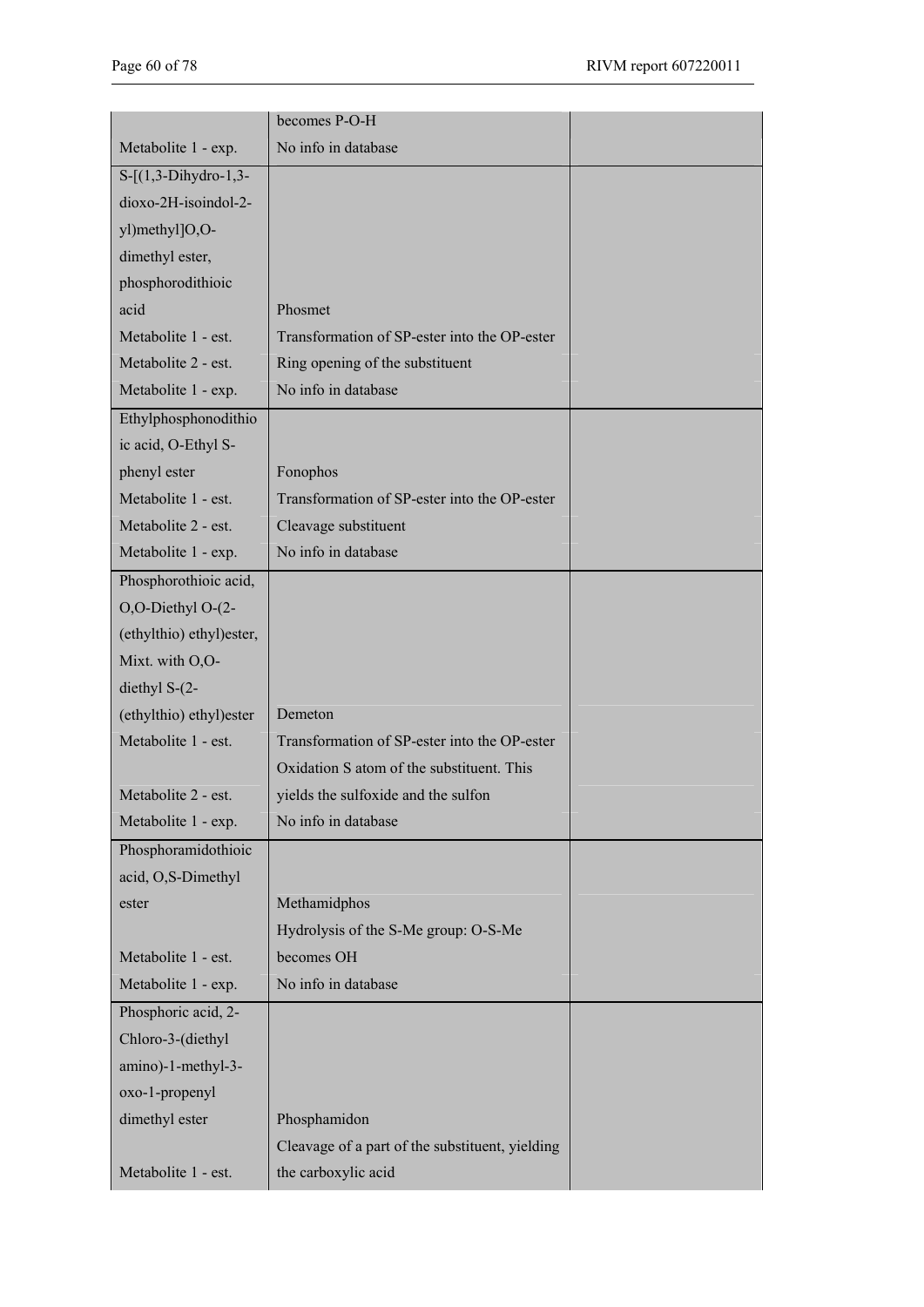| Metabolite 1 - exp.   | No info in database                                                              |  |
|-----------------------|----------------------------------------------------------------------------------|--|
| Phosphorodithioic     |                                                                                  |  |
| acid, O-Ethyl S, S-   |                                                                                  |  |
| dipropyl ester        | Ethoprophos                                                                      |  |
|                       | Cleavage of one of the $S$ -CH <sub>2</sub> -CH <sub>2</sub> -CH <sub>3</sub>    |  |
| Metabolite 1 - est.   | groups                                                                           |  |
| Metabolite 2 - est.   | Cleavage of the 2nd $S$ -CH <sub>2</sub> -CH <sub>2</sub> -CH <sub>3</sub> group |  |
| Metabolite 1 - exp.   | No info in database                                                              |  |
| Phosphorothioic acid, |                                                                                  |  |
| O-(4-Bromo-2-chloro-  |                                                                                  |  |
| phenyl)-O-ethyl-S-    |                                                                                  |  |
| propyl ester          | Profenofos                                                                       |  |
| Metabolite 1 - est.   | Cleavage of the $S$ -CH <sub>2</sub> -CH <sub>2</sub> -CH <sub>3</sub> -group    |  |
| Metabolite 2 - est.   | Cleavage of the aromatic ring                                                    |  |
| Metabolite 1 - exp.   | No info in database                                                              |  |

Overall, CATABOL predictions matched the experimental pathways for five of the sixteen compounds for which experimental data were available (31 %). In general it may be concluded that for specific classes of compounds like carbamates and organophosphorus esters, the predictive capabilities of CATABOL are limited. This is independent of the chemicals being in the structural domain. On the other hand it should be noted that more accurate predictions might be obtained when studying less 'exotic' substance classes (think of aliphatic alcohols, ketones, and similar chemicals with limited and non-diverse functionalities).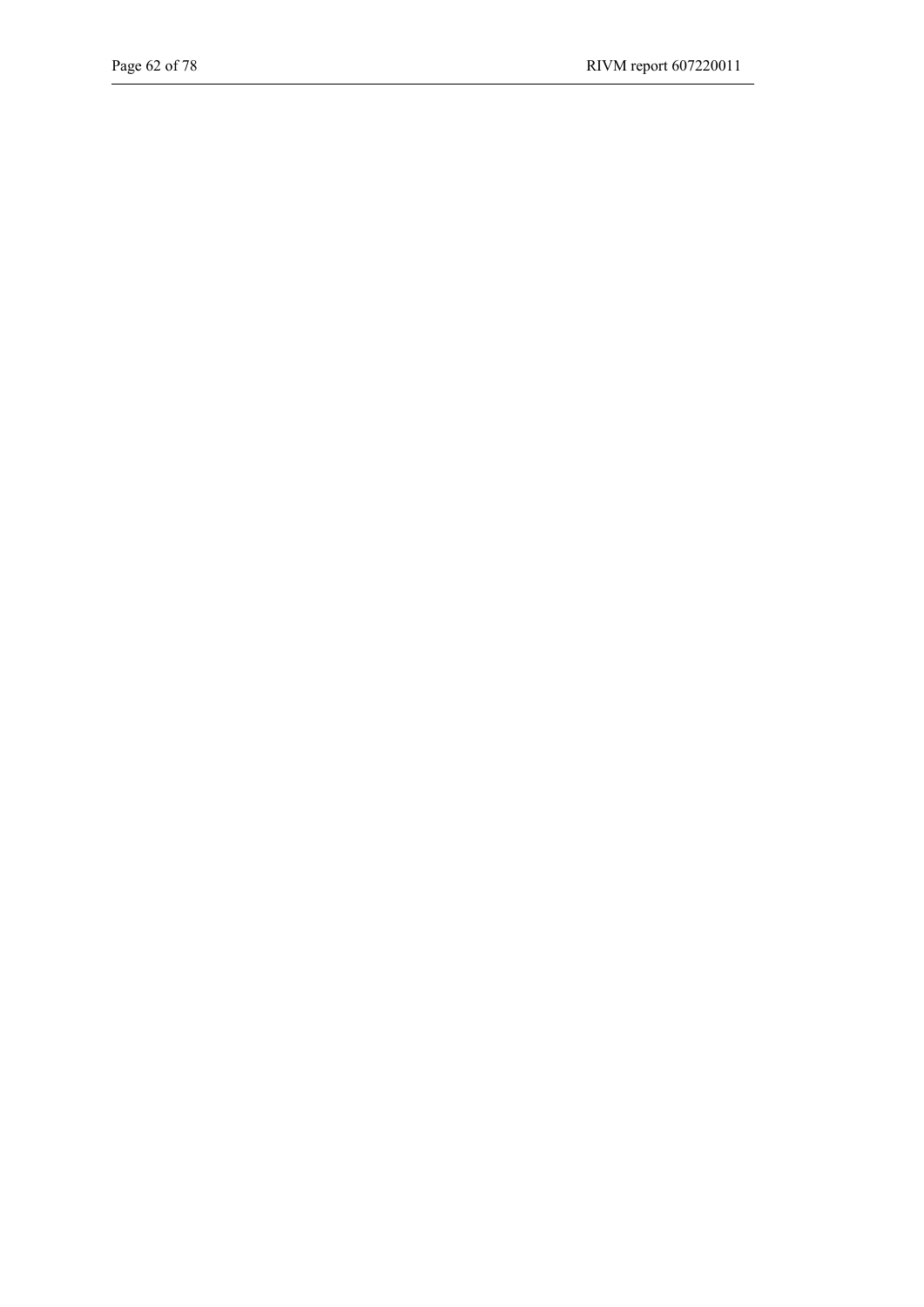# **5. Aquatic toxicity of metabolites formed**

# 5.1 Carbamates

The QSAR that is most widely applicable for the prediction of aquatic toxicity of carbamates is equation 1 (*Cyprinus carpio*): amongst other considerations as this equation is based on the highest number of chemicals. The QSAR highlights the electronic interactions responsible for the induction of toxicity by carbamates. As a matter of course, equation 1 is applicable only to metabolites that themselves contain the carbamate moiety. In the dataset used in this study, this was the case for seven out of the sixteen carbamates studied. In Table 8 a comparison is made between the EC50-values of the parent compound and the CATABOL-predicted metabolites for the carbamates for which the metabolites themselves are carbamates too. In all cases, equation 1 was used to predict the EC50-values for *Cyprinus carpio*.

**Table 8: Predicted EC50-values (mg L-1) of carbamates and their metabolites for** *Cyprinus carpi*  **(equation 1). The predicted EC50-value of the parent compound is compared with the predicted EC50-value of the metabolites. The predicted metabolite of the compounds in bold is more toxic than the parent compound.** 

|                                           | <b>EC50</b>   | <b>EC50</b>    |
|-------------------------------------------|---------------|----------------|
| Parent compound                           | $(mg L^{-1})$ | $(mg L^{-1})$  |
|                                           | Parent        | <b>CATABOL</b> |
|                                           | compound      | predicted      |
|                                           |               | metabolite     |
| Propoxur                                  | 0.33          | 8.50           |
| Aldicarb                                  | 0.48          | 0.65           |
| <b>Nabam</b>                              | 0.03          | 0.02           |
| Phenol, 2-(1-methylethyl)-methylcarbamate | 0.34          | 0.09           |
| 2,2-Dimethyl-1,3-benzodioxal-4-ol         |               |                |
| methylcarbamate                           | 0.31          | 0.03           |
| Thiodicarb                                | 0.30          | 0.52           |
| <b>Benfuracarb</b>                        | 1.65          | 0.05           |

As can be deduced from Table 8 the carbamate-metabolites for four out of the seven compounds are more toxic than the parent compound, with increases in EC50 values of up till a factor of 33.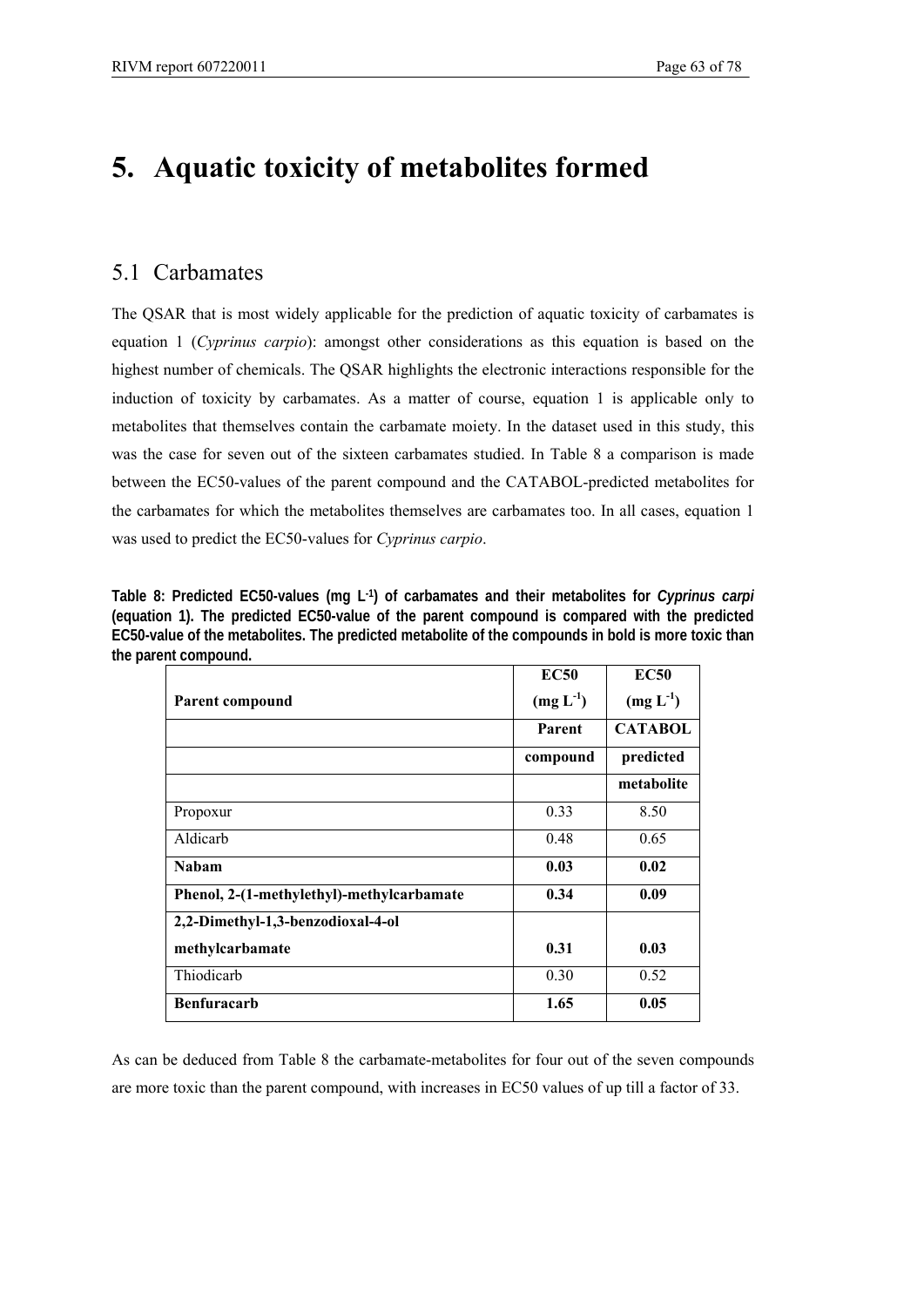# 5.2 Organophosphates

In view of inherent differences in toxicity, a distinction needs to be made between O-P esters and S-P esters. Equation 2 is suited to predict EC50-values for the cholinesterase inhibition of O-P esters for *Cyprinus carpio*, whereas equation 3 is applicable for S-P esters. In Table 9 the predicted toxicity of the parent compounds is compared to the predicted toxicity of the metabolites.

**Table 9: Predicted EC50-values (mg L-1) of O-P- and S-P-esters for cholinesterase inhibition of**  *Cyprinus carpio.* **The EC50-value of the parent compounds is compared with the EC50 of their metabolites. The predicted metabolite of the compounds in bold is more toxic than the parent compound.** 

|                       | $EC50$ (mg        | $EC50$ (mg        |
|-----------------------|-------------------|-------------------|
| Parent                | $L^{-1}$          | $L^{-1}$          |
| compound              | Parent            | <b>CATABOL</b>    |
|                       | compound          | predicted         |
|                       |                   | metabolite        |
| <b>O-P-esters</b>     |                   |                   |
| Dipterex              | 10.16             | 19.44             |
| Dichlorvos            | 14.38             | 135.05            |
| Chlorfenvinphos       | 0.42              | 8.76              |
| Methamidphos          | >10000            | >10000            |
| Phosphamidon          | 0.15              | 4.23              |
| Ethoprophos           | >200              | 1930.83           |
| Profenofos            | >25               | 25.50             |
| <b>S-P-esters</b>     |                   |                   |
| Fenthion              | 1.05              | 0.91              |
| Parathion             | 1.24              | 1.56              |
| Dimethoate            | 9.98              | 14.32             |
| <b>Methylazinphos</b> | 0.33              | 0.29              |
| Malathion             | 0.07              | 0.09              |
| Fenitrothion          | 10.65             | 0.59              |
| Parathion, methyl     | 13.17             | 1.16              |
| <b>Diazinon</b>       | 0.17              | 0.05              |
| <b>Phosmet</b>        | $\overline{0.41}$ | $\overline{0.07}$ |
| Fonophos              | 0.11              | 2.03              |
| <b>Demeton</b>        | 4.36              | $\overline{0.40}$ |

Table 9 shows that in all cases the metabolites predicted to be formed upon biodegradation of O-P-esters are less toxic than their parent compound. In case of S-P-esters, however, seven out of the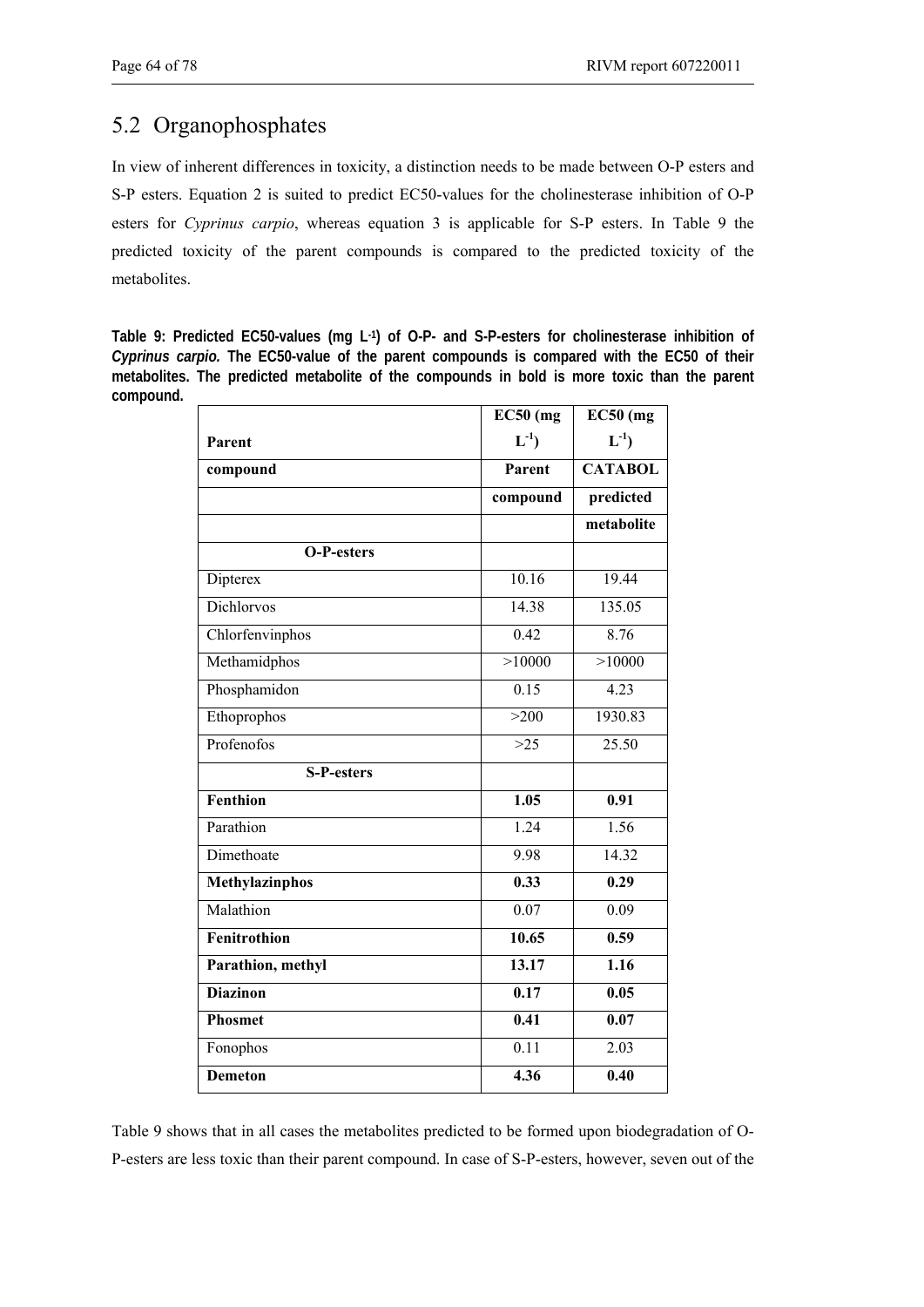eleven esters form more toxic intermediates. In general, these are the compounds in which the P=S-moiety is transformed towards the P=O-moiety. This transformation usually constitutes the first step in the mechanism of toxicity of the S=P-esters studied.

# 5.3 Conclusion

Tables 8 and 9 show that overall, eleven of the compounds studied are expected to yield more toxic metabolites than their parent compounds: this is the case for four out of the seven carbamates and for seven out of the eleven S-P-esters studied. None of the O-P-esters are expected to yield more toxic metabolites, based upon the application of CATABOL in combination with a QSAR for prediction of toxicity of the parent compounds and the metabolites.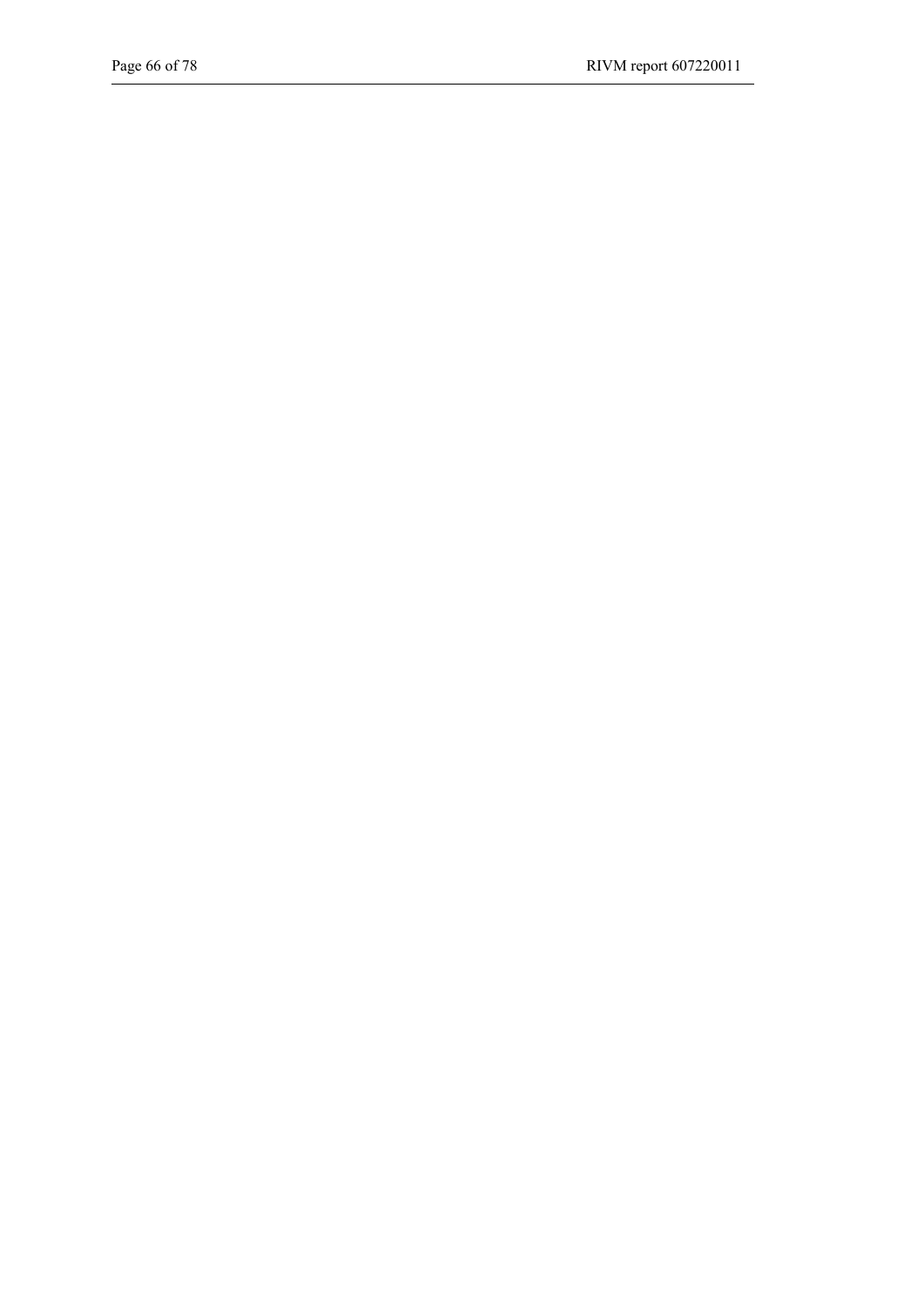# **6. Main findings**

As stated in the introductory chapter, the main objective of the study reported here was to design of the building blocks of a future ITS-module for dealing with data-poor chemicals. This design was performed for two chemical classes that despite their widespread use are to be considered as being data-poor. Within this objective, the use of quantumchemical descriptors was explored given the assumption that the chemical structure is the minimum piece of information always available. Apart from prediction of aquatic toxicity, prediction of biodegradation by means of CATABOL was explored and the findings on toxicity prediction and biodegradation modelling were combined to explore the possibilities of formation of more toxic metabolites.

It is shown that quantumchemical descriptors for the example of carbamates and organophosphates are suited as a starting point for deriving organism-specific QSARs that are indicative of the supposed mechanism of toxicity. The predictive capabilities of the models are depended on the size of the available test set of toxicity data.

CATABOL is shown to be a poor predictor of biodegradation pathways for the classes of chemicals investigated here. This is due to the fact that degradation of these chemicals is to a large extent via specific pathways that are not (yet?) included in CATABOL. This feature in itself leads one to conclude that predictions generated with CATABOL need to be considered with care. Despite favourable statistics, metabolites predicted by CATABOL as well as the likelihood may be highly inaccurate and on a case by case basis it needs to be considered whether the chemicals of interest are truly within the chemical domain of CATABOL.

Finally, it is shown that metabolites in case of carbamates and OP esters often are more toxic than their parent compounds. This calls for explicit consideration of metabolite formation for data-poor as well as for relatively data-rich compounds. A major conclusion to be drawn is that typically for data-poor chemicals there is a need of well-validated models capable of reliably predicting fate and effects. At the same time, however, the inherent lack of data precludes the generation of such models. This observation in itself shows that the postulate of chemical risk assessment being possible without any (animal) testing is invalid: reliable test data remain the basis for a thorough risk assessment.

In a subsequent step, the building blocks reported here need to be combined with similar methods for predicting the remaining endpoints that are essential for risk assessment of carbamates and OP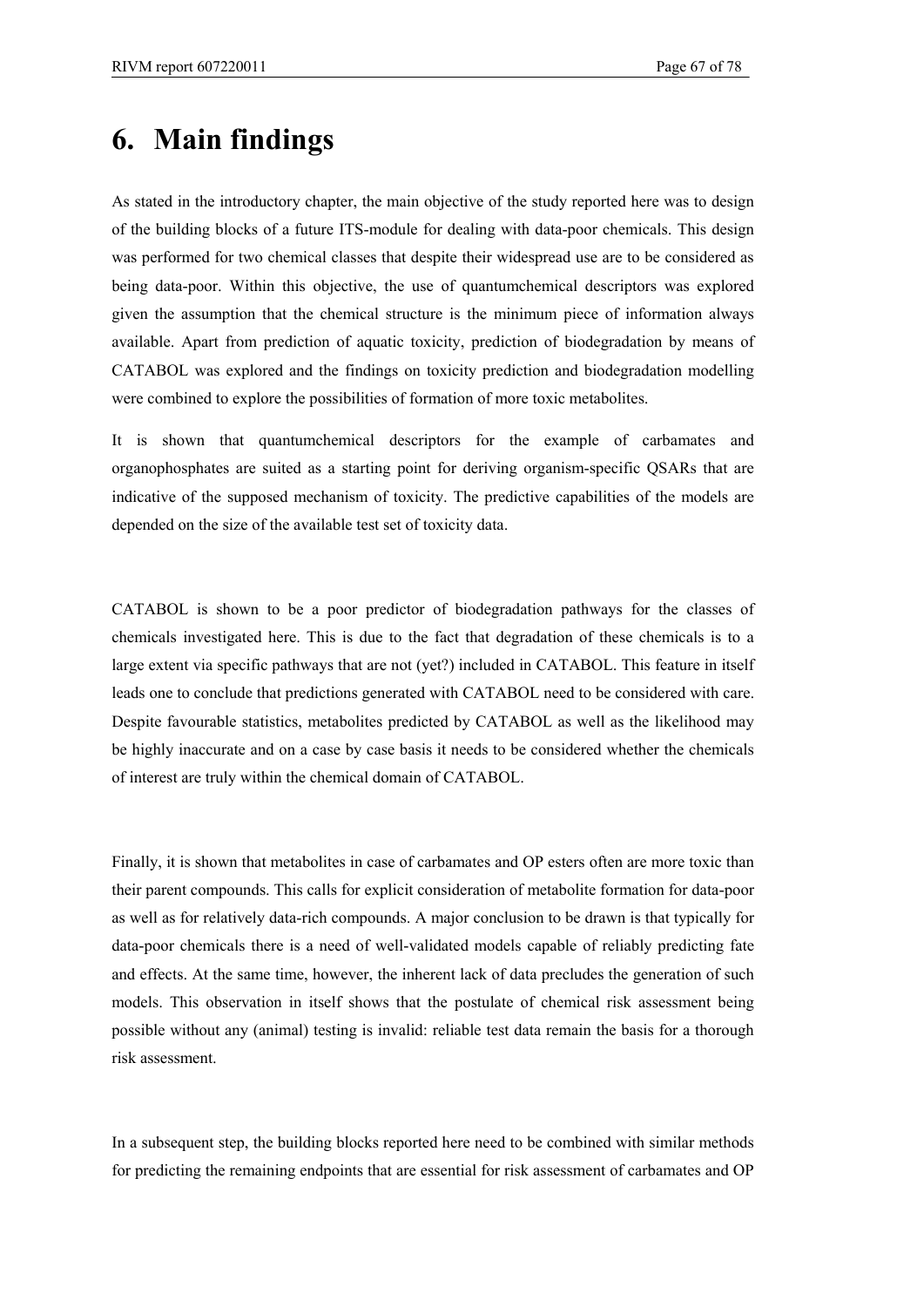esters, as well as for other classes of data-poor chemicals. Combined with available experimental data, thus a module can be derived for the risk assessment of data-poor toxicants that does justice to the objectives of REACH of efficient safety management of chemicals whilst minimizing the use of test animals.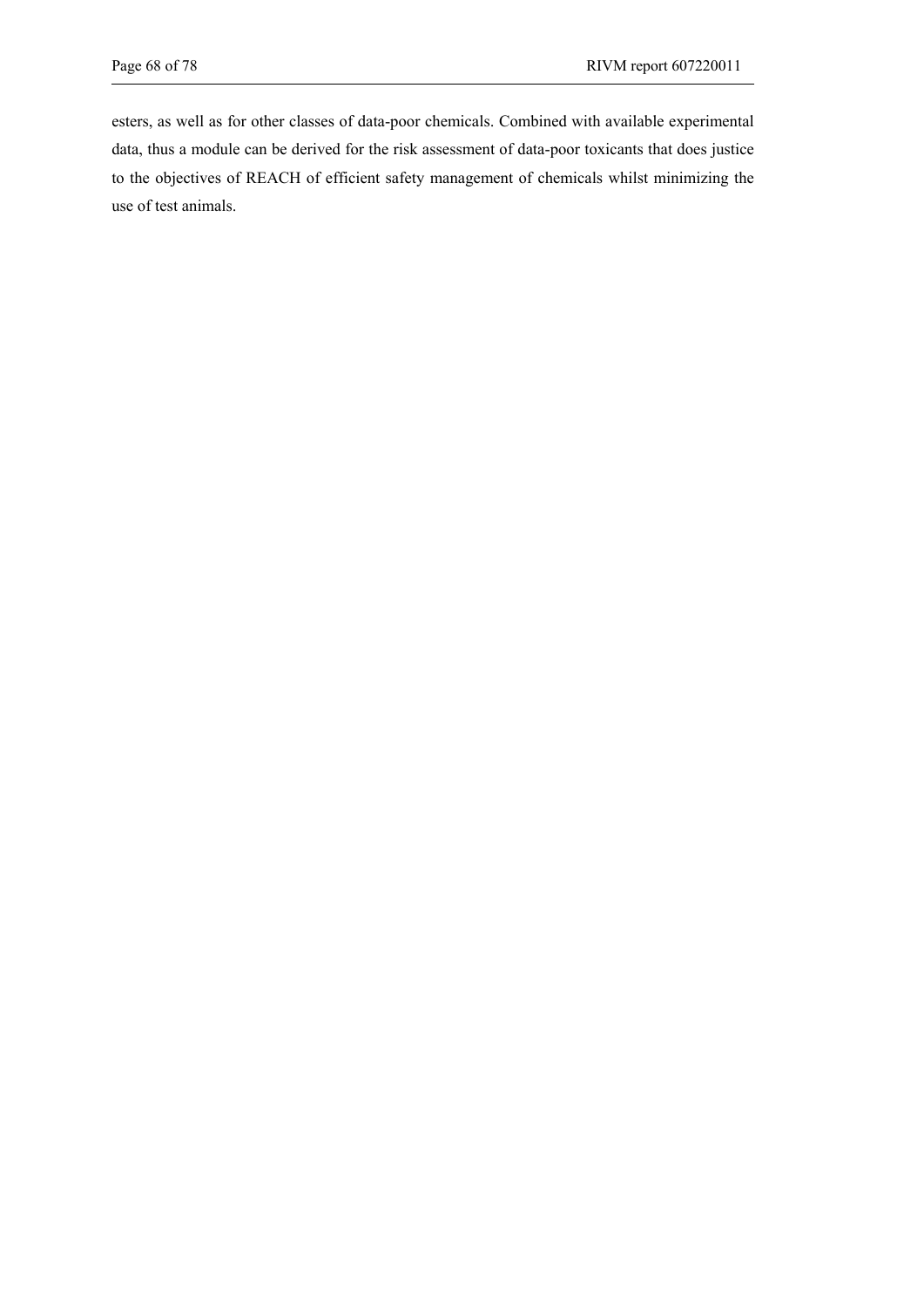# **References**

- Boxall, A.B.A.; Sinclair, C.J.; Fenner, K.; Kolpin, D.; Maund, S.J. 2004. Environ. Sci.Technol. 38, 369a-375a.
- Bradbury, S., Feijtel, T., van Leeuwen, K. 2004. Meeting the scientific needs of ecological risk assessment in a regulatory context. Environ. Sci.Technol. 38, 463a-470a.
- Chen, J., Quan, X., Yang, F., Peijnenburg, W. 2001. Quantitative structure-property relationships on photodegradation of PCDD/Fs in cuticular waxes of laurel cherry (*Prunus Laurocerasus*). Sci. Total Environ. 269, 163-170.
- Combes, R., Barratt, M., Balls, M. 2003. An overall strategy for the testing of chemicals for human hazard and risk assessment under the EU REACH system. ATLA 31: 7-19.
- Cronin, M.T.D., Walker, J.D., Jaworska, J.S., Comber, M.H.I., Watts, C.D., Worth A.P. 2003. Use of QSARs in international decision-making frameworks to predict ecologic effects and environmental fate of chemical substances. Environ. Health Perspect. 111: 1376–1390.
- Dimitrov, S., Kamenska, V., Walker, J.D., Windle, W., Purdy, R., Lewis, M., Mekenyan, O. 2004. Predicting the biodegradation products of perfluorinated chemicals using Catabol. SAR QSAR Environ. Res. 15: 69-82.
- EC. 2003. Technical Guidance Document in support of the Commission Directive 93/67/EEC on risk assessment for new substances, Commission Regulation (EEC) No.1488/94 on risk assessment for existing substances, and Directive 98/8/EC of the European Parliament and of the Council concerning the placing of biocidal products on the market, Part 3. Ispra, Italy, European Chemicals Bureau, Joint research Centre, EUR 20416 EN/1.
- EC. 2004. Commission Directive 2004/73/EC of 29 April 2004 adapting to technical progress for the twenty-ninth time Council Directive 67/548/EEC on the approximation of the laws, regulations and administrative provisions relating to the classification, packaging and labelling of dangerous substances. O.J. No L152 2004.
- Hermens, J.L.M., Verhaar, H.J.M. 1996. QSARs in predictive environmental toxicology. Environ. Sci. Poll. Res. 3: 96-98.
- Hulzebos, E.M., Posthumus, R. (2003). (Q)SARs: gatekeepers against risk on chemicals? SAR QSAR Environ. Res. 14: 285-316.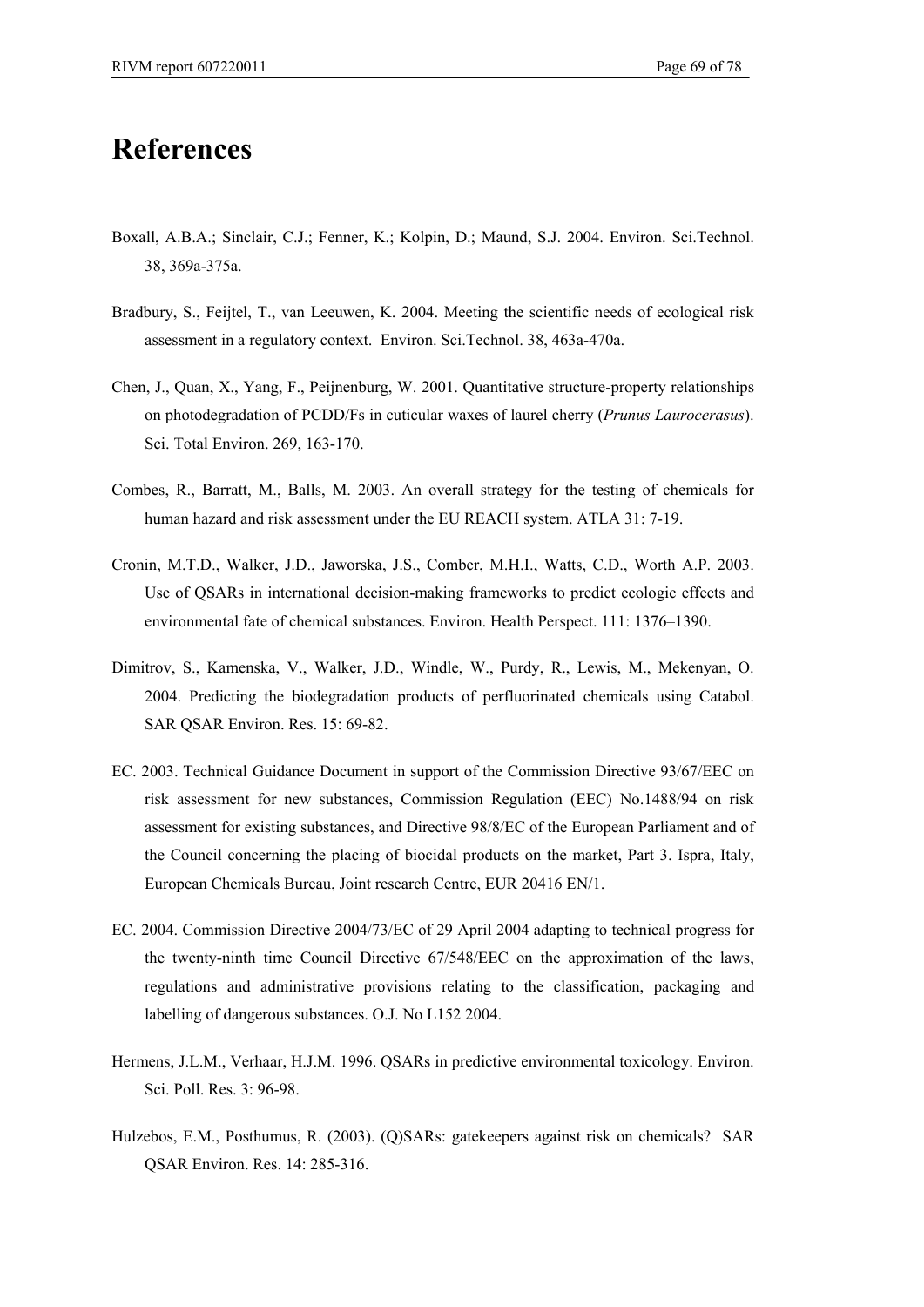- Hulzebos, E., Sijm, D., Traas, T., Posthumus, R. and Maslankiewicz, L. 2005. Validity and validation of expert (Q)SAR systems. SAR QSAR Environ. Res. 16: 385-401.
- IHCP (Institute for Health and Consumer Protection). 2005. REACH and the Need for Intelligent Testing Strategies. European Commission, Directorate General Joint Research Centre, Institute for Health and Consumer Protection, Ispra, Italy.
- JRC. 2005. REACH and the need for Intelligent Testing Strategies. Joint Research Centre, Institute of Health and Consumer Protection, Ispra, Italy. EUR 2154 EN.
- Klopman, G., Tu, M. 1997 Structure-biodegradability study and computer-automated prediction of aerobic biodegradation of chemicals. Environ. Toxicol. Chem. 16: 1829-1835.
- Mackay, D. 2007. Illustrated Handbook of Physical-Chemical Properties and Environmental Fate for Organic Chemicals, Volume II. CRC, Baton Rouge, USA.
- Mackay, D., Boethling, R.S. (Editors). 2000. Handbook of Property Estimation Methods for Chemicals: Environmental Health Sciences. CRC, Baton Rouge, USA. OECD. 1981-2006. Guidelines for testing of chemicals. Paris, France. Organization for Economic Co-operation and Development.
- OECD/IPCS. 2005. Report of the OECD/IPCS Workshop on Toxicogemomics, Kyoto, 13-15 Oct. 2004. Paris, Organisation of Economic Cooperation and Development, Environment Directorate, Joint Meeting of the Chemical Committee of the Working Party on Chemicals, Pesticides and Biotechnology, ENV/JM/MONO(2005)10, OECD Series on Testing and Assessment No. 50. http://www.oecd.org/document/23/0,2340%20and%202649\_34365 \_33957015\_1\_1\_1\_1,00.html.
- Posthumus, R., Traas, T.P., Peijnenburg, W.J.G.M., Hulzebos, E.M. 2005. External validation of Epiwin biodegradation models. SAR QSAR Environ. Res. 16: 135-148.
- Rorije, E., Peijenburg, W.J.G.M., Klopman, G. 1998. Structural requirements for anaerobic biodegradation of organic chemicals: a fragment model analysis. Environ. Toxicol. Chem. 17: 1943-1950.
- Rorije, E., Loonen H., Muller, M., Klopman, G., Peijenburg, W.J.G.M. 1999. Evaluation and application of models for the prediction of ready biodegradability in the MITI-test. Chemosphere 38: 1409-1417.

SRC – Syracuse Research Corporation. 1999. Environmental Fate Data Base: www.syrres.com.

Struijs, J. and Stoltenkamp, J. 1994. Testing surfactants for ultimate biodegradability.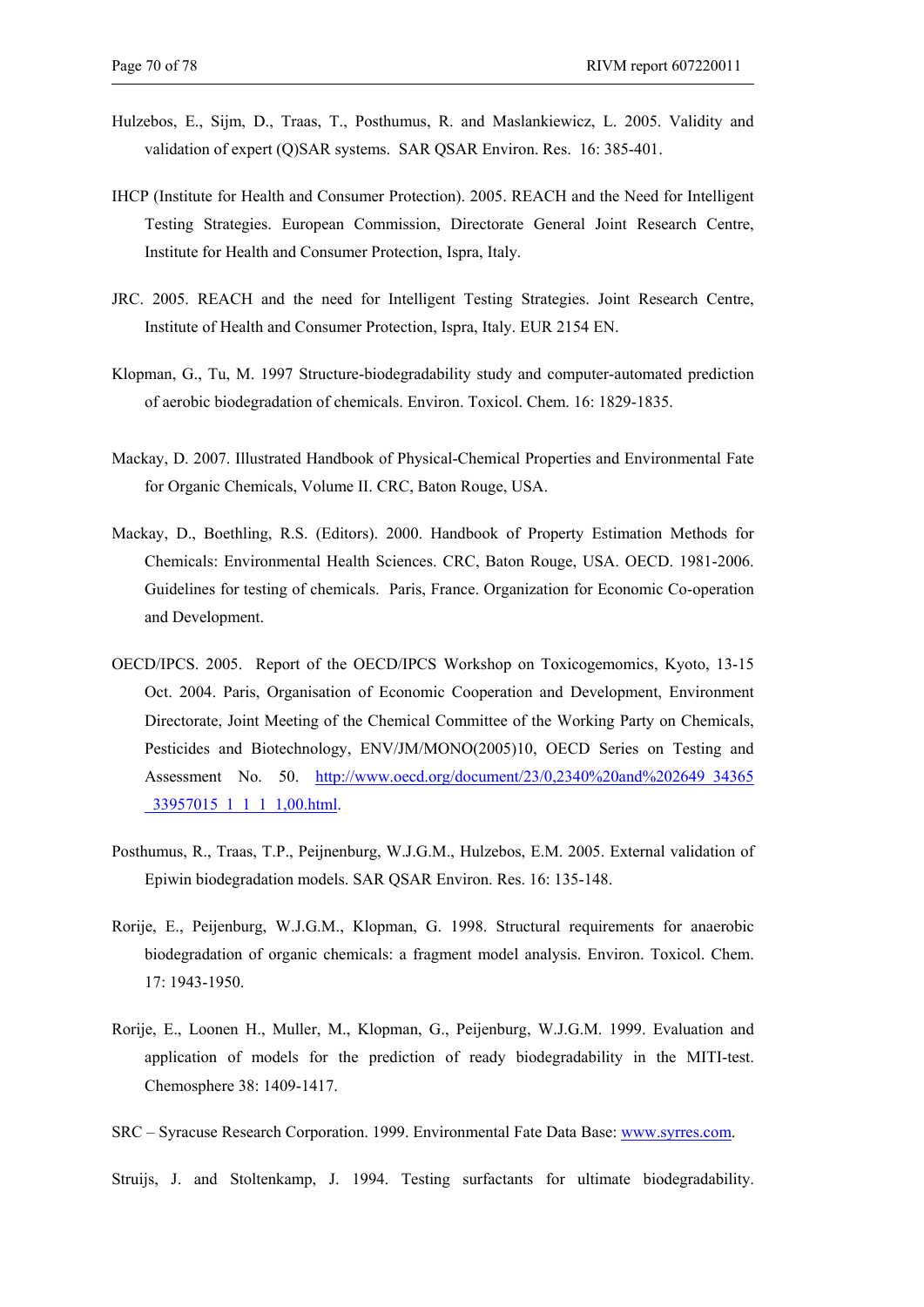Chemosphere 28: 1503-1523.

- Van Leeuwen, K. and Bradbury, S. 2005 REGULATORY RISK ASSESSMENT: Trends and paradigm shifts are needed - European Commission & USEPA.
- Vermeire, T., Hakkert, B., Aldenberg, T., Dang, Z., Hulzebos, E., Janer, G., de Knecht, J., van Loveren, H., Peijnenburg, W., Piersma, A., Traas, T., Verschoor, A., van Zijverden, M. 2006. Selected Integrated Testing Strategies (ITSs) for the risk assessment of chemicals. RIVM report no. 601050001. National Institute of Public Health and the Environment, Bilthoven, The Netherlands.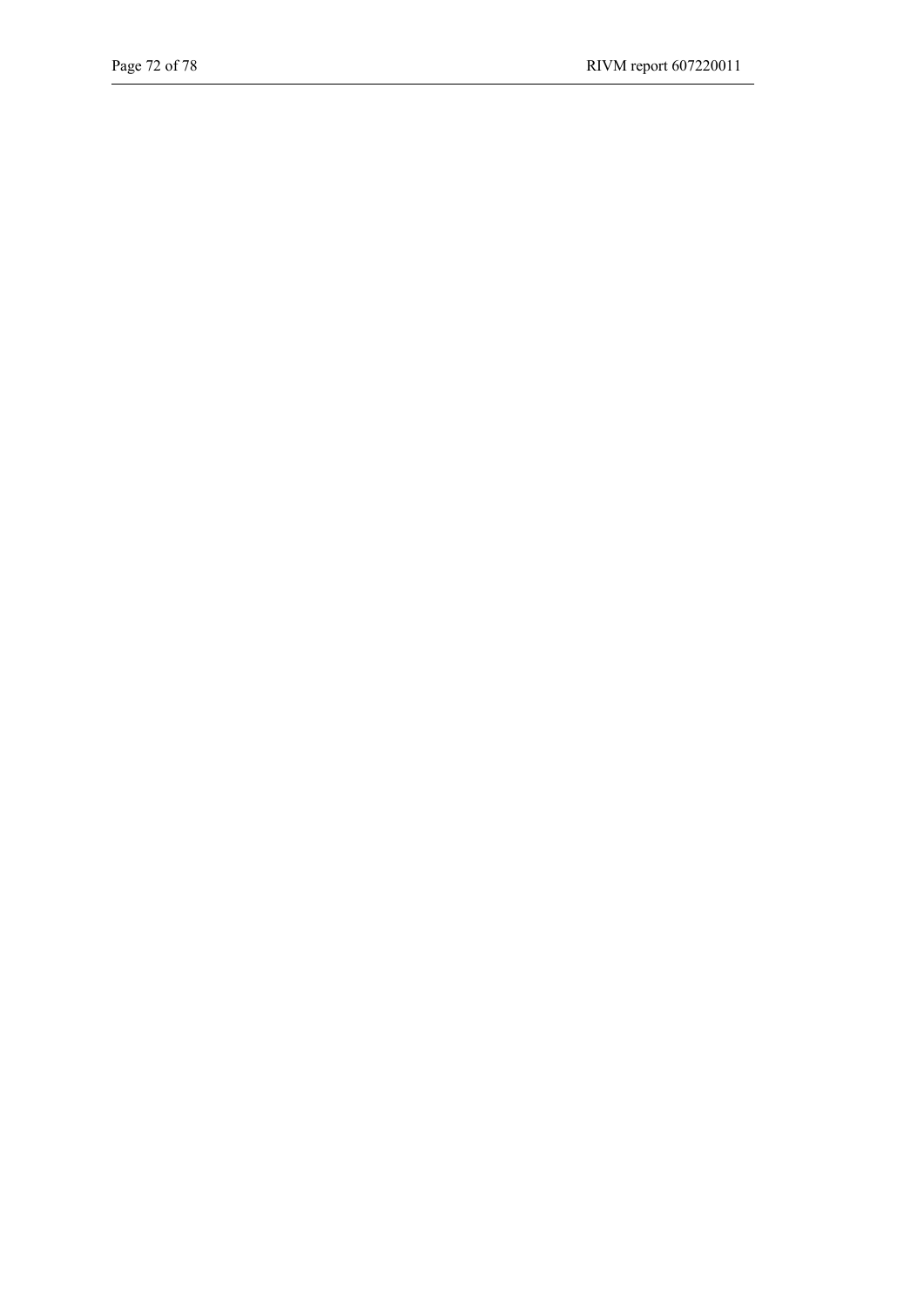# **Appendix I**

Overview of the chemicals used in this study, the test set of toxicity data, and the molecular properties of each chemical. Symbols used: MW = Molecular weight, HOF = Heat of Formation (KiloJoule), EE = Electronic Energy (eV), Ehomo = Energy level of the highest occupied molecular orbital (eV), Elumo = Energy level of the lowest unoccupied molecular orbital (eV), IP = Ionization Potential (eV),  $Q_C$ ,  $Q_O$ ,  $Q_N$  en  $Q_S$  are the electronic charges of the theses atoms in the carbamate-moiety of the chemical, MU = Dipole Moment (Debye).  $EC_{50}$  = the experimentally determined concentration at which an adverse effect is observable on 50 % of the organisms tested (mg L<sup>-1</sup>). In case of OP-esters are  $Q_P$ ,  $Q_O$  en  $Q_S$  the electronic charges of the atoms of the phosphate-moiety. A distinction is made between S-P and O-P esters:  $Q_O$  is equal to 0 in case of S-P esters,  $Q<sub>S</sub>$  is equal to 0 in case of OP esters.

## **A -** *Cyprinus carpio* **(karper)**

#### **A1 – Carbamates**

| <b>Chemical</b>                              | $\bf{MW}$ | <b>HOF</b> | TE                       | EE         | Ehomo    | Elumo    | IP    | $Q_{C}$ | Q <sub>0</sub> | $Q_N$ | $Q_{S}$ | <b>MU</b> | $EC_{50}$ |
|----------------------------------------------|-----------|------------|--------------------------|------------|----------|----------|-------|---------|----------------|-------|---------|-----------|-----------|
|                                              |           |            | ۰                        |            |          |          |       |         |                |       |         |           |           |
| Carbofuran                                   | 221.255   | $-410.599$ | 2696.3                   | $-17042.5$ | $-8.862$ | 0.252    | 8.862 | 0.383   | 0.434          | 0.095 | 0.181   | 2.812     | 0.5       |
|                                              |           |            |                          |            |          |          |       |         |                |       |         |           |           |
| Benfuracarb                                  | 410.527   | $-864.048$ | 4812.7                   | $-43356.0$ | $-9.039$ | $-0.733$ | 9.039 | 0.416   | 0.400          | 0.236 | 0.177   | 2.167     | 0.65      |
|                                              |           |            |                          |            |          |          |       |         |                |       |         |           |           |
| Aldicarb                                     | 190.26    | $-139.273$ | 2141.8                   | $-11618.4$ | $-9.168$ | $-0.162$ | 9.168 | 0.399   | 0.385          | 0.110 | 0.251   | 4.880     |           |
|                                              |           |            | ۰                        |            |          |          |       |         |                |       |         |           |           |
| 1-Naphthalenol, methylcarbamate              | 201.224   | $-127.956$ | 2340.1                   | $-14158.9$ | $-9.015$ | $-0.791$ | 9.015 | 0.360   | 0.390          | 0.106 | 0.170   | 4.702     | 1.19      |
|                                              |           |            | ۰                        |            |          |          |       |         |                |       |         |           |           |
| Methiocarb                                   | 225.305   | $-278.197$ | 2470.7                   | $-15001.3$ | $-8.792$ | $-0.304$ | 8.792 | 0.380   | 0.408          | 0.093 | 0.234   | 2.451     | 1.58      |
|                                              |           |            |                          |            |          |          |       |         |                |       |         |           |           |
| Phenol, 2-(1-methylpropyl)-, methylcarbamate | 207.272   | $-295.287$ | 2433.8                   | $-16116.6$ | $-9.634$ | $-0.118$ | 9.634 | 0.359   | 0.390          | 0.105 | 0.166   | 4.543     | 1.6       |
|                                              |           |            | $\overline{\phantom{a}}$ |            |          |          |       |         |                |       |         |           |           |
| Propoxur                                     | 209.244   | $-401.802$ | 2577.5                   | $-15892.2$ | $-9.204$ | 0.167    | 9.204 | 0.382   | 0.432          | 0.095 | 0.182   | 2.604     | 3.3       |
|                                              |           |            |                          |            |          |          |       |         |                |       |         |           |           |
| Phenol, 2-(1-methylethyl)-, methylcarbamate  | 193.245   | $-279.179$ | 2284.3                   | $-14060.5$ | $-9.467$ | 0.091    | 9.467 | 0.375   | 0.391          | 0.102 | 0.213   | 3.791     | 3.5       |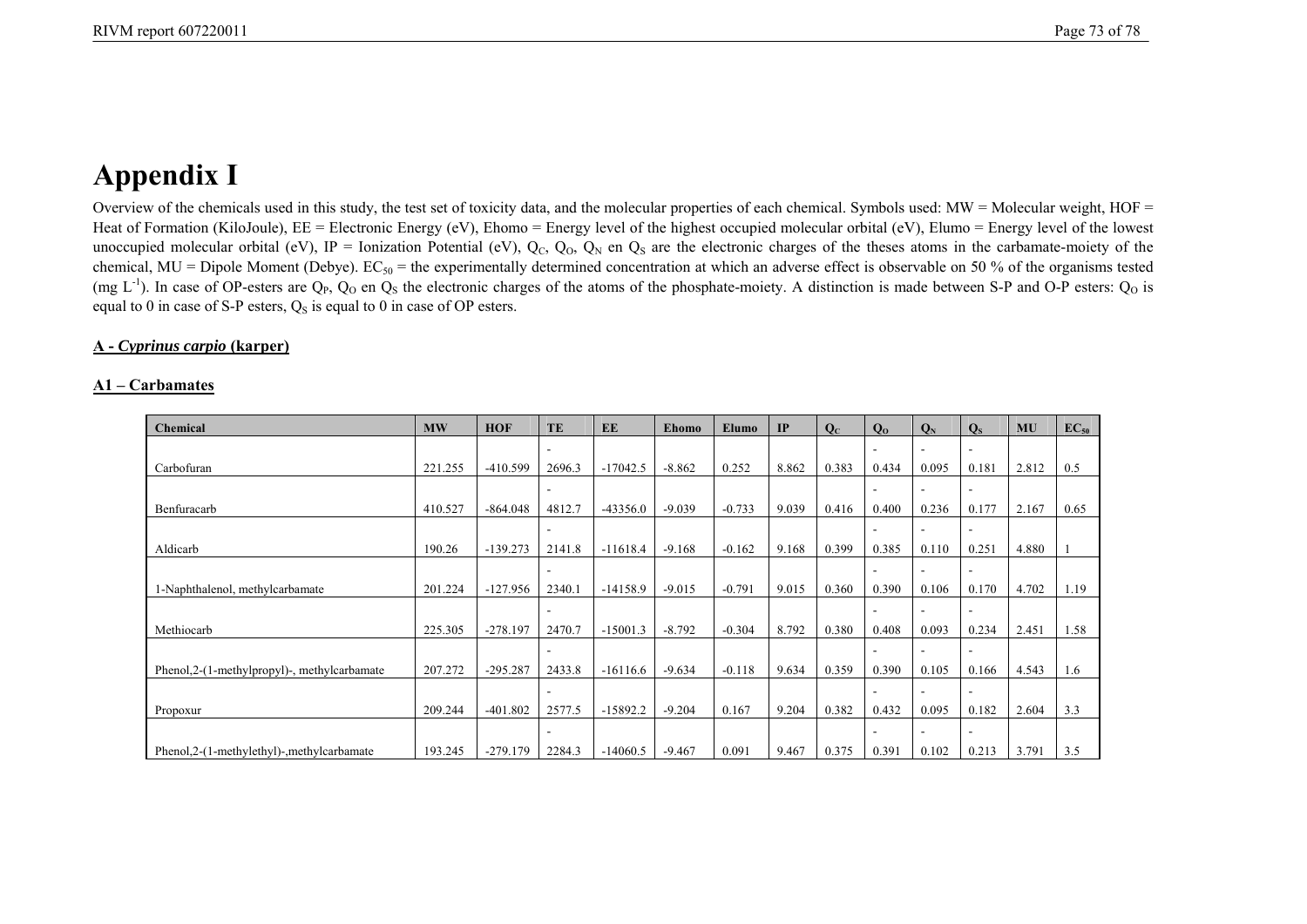### **A2 – Organophosphates**

| Chemical                                              | <b>MW</b> | <b>HOF</b> | TE             | EE         | Ehomo     | Elumo    | IP     | QP    | $\overline{00}$ | $\Omega$       | MU     | $EC_{50}$      |
|-------------------------------------------------------|-----------|------------|----------------|------------|-----------|----------|--------|-------|-----------------|----------------|--------|----------------|
|                                                       |           |            |                |            |           |          |        |       |                 |                |        |                |
| Phosphamidon                                          | 299.691   | $-426.687$ | 3542.0         | $-23567.4$ | $-12.626$ | $-4.19$  | 13.309 | 2.397 | 0.823           | 0.000          | 4.162  | 51.5           |
|                                                       |           |            | $\blacksquare$ |            |           |          |        |       |                 |                |        |                |
| Phosphoric acid, 2,2-dichloro-ethenyl, dimethyl ester | 220.977   | $-211.489$ | 2505.9         | $-11162.0$ | $-14.48$  | $-4.408$ | 13.199 | 2.373 | 0.848           | 0.000          | 1.801  | 0.0015         |
|                                                       |           |            |                |            |           |          |        |       |                 |                |        |                |
| Dipterex                                              | 257.438   | $-114.733$ | 2836.7         | $-13934.6$ | $-14.46$  | $-4.881$ | 13.486 | 2.292 | 0.834           | 0.000          | 1.599  | 6.2            |
|                                                       |           |            |                |            |           |          |        |       |                 |                |        |                |
| Chlorfenvinphos                                       | 359.573   | $-145.188$ | 3878.1         | $-25026.4$ | $-12.283$ | $-4.19$  | 13.212 | 2.398 | 0.793           | 0.000          | 7.574  | 0.045          |
|                                                       |           |            | $\overline{a}$ |            |           |          |        |       |                 |                |        |                |
| Profenofos                                            | 373.628   | 153.952    | 3386.9         | $-21058.5$ | $-13.322$ | $-5.425$ | 12.882 | 2.164 | 0.757           | 0.000          | 4.504  | 0.09           |
|                                                       |           |            |                |            |           |          |        |       |                 |                |        |                |
| Ethoprophos                                           | 242.331   | 278.119    | 2315.3         | $-13453.0$ | $-13.84$  | $-6.578$ | 15.527 | 2.075 | 0.755           | 0.000          | 2.135  | 0.64           |
|                                                       |           |            |                |            |           |          |        |       |                 |                |        |                |
| Malathion                                             | 330.35    | $-266.330$ | 3725.9         | $-24807.1$ | $-13.491$ | $-7.055$ | 14.518 | 1.780 | 0.000           | 0.352          | 8.170  | 0.002          |
|                                                       |           |            | $\overline{a}$ |            |           |          |        |       |                 | $\sim$         |        |                |
| Diazinon                                              | 304.343   | $-42.824$  | 3254.5         | $-23251.6$ | $-13.367$ | $-5.304$ | 12.426 | 1.753 | 0.000           | 0.252          | 3.107  | 1.4            |
|                                                       |           |            |                |            |           |          |        |       |                 | ÷,             |        |                |
| Fenitrothion                                          | 277.231   | 268.504    | 3178.7         | $-19077.9$ | $-13.617$ | $-7.102$ | 17.063 | 2.116 | 0.000           | 0.099          | 11.833 | 0.006          |
| Fonophos                                              | 246.322   | 621.596    | 2195.8         | $-12620.2$ | $-13.27$  | $-6.649$ | 13.247 | 1.097 | 0.000           | 0.231          | 2.113  | 0.088          |
|                                                       |           |            |                |            |           |          |        |       |                 | J.             |        |                |
| Methylazinphos                                        | 317.317   | 617.162    | 3221.2         | $-20612.7$ | $-12.562$ | $-6.956$ | 13.247 | 1.884 | 0.000           | 0.426          | 6.667  | 0.695          |
|                                                       |           |            |                |            |           |          |        |       |                 |                |        |                |
| Parathion                                             | 291.258   | 217.201    | 3328.5         | $-20578.5$ | $-13.665$ | $-6.859$ | 14.931 | 2.085 | 0.000           | 0.396          | 13.433 | 0.85           |
|                                                       |           |            |                |            |           |          |        |       |                 | $\sim$         |        |                |
| Fenthion                                              | 278.32    | 174.169    | 2784.3         | $-17172.7$ | $-12.616$ | $-4.978$ | 12.592 | 2.043 | 0.000           | 0.613          | 8.827  | 1.16           |
|                                                       |           |            |                |            |           |          |        |       |                 |                |        |                |
| Phosmet                                               | 317.314   | 303.826    | 3310.0         | $-20473.5$ | $-13.054$ | $-6.948$ | 15.050 | 1.840 | 0.000           | 0.353          | 5.715  | 2.5            |
|                                                       |           |            |                |            |           |          |        |       |                 | $\overline{a}$ |        |                |
| Parathion, methyl                                     | 263.204   | 326.380    | 3028.8         | $-16980.3$ | $-13.88$  | $-7.131$ | 16.906 | 2.143 | 0.000           | 0.265          | 13.779 | $\overline{3}$ |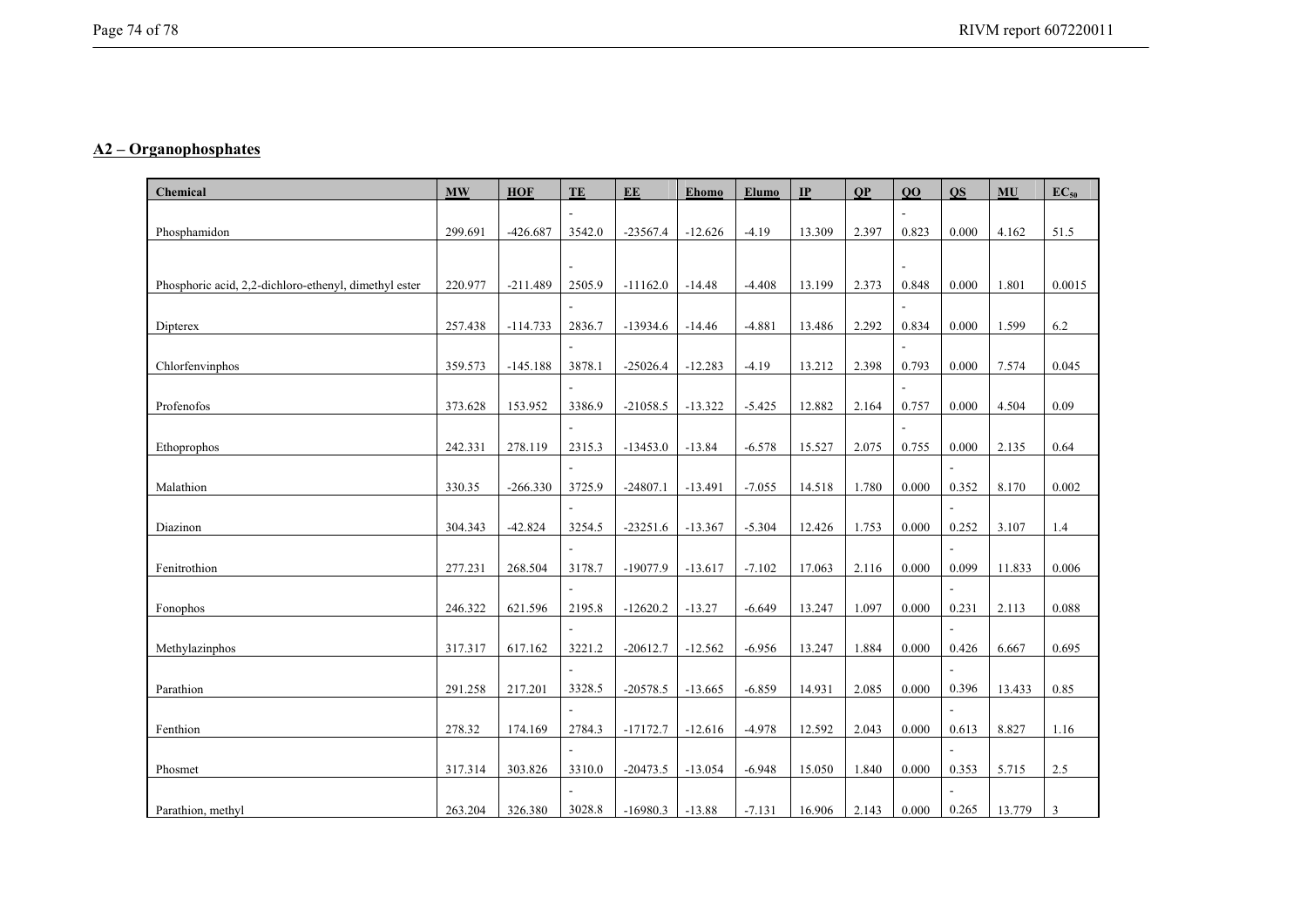|              |         |         | . .    |            |           |          |        |       |        | $\overline{\phantom{a}}$ |       |       |
|--------------|---------|---------|--------|------------|-----------|----------|--------|-------|--------|--------------------------|-------|-------|
| Dimethoate   | 229.248 | 348.068 | 2306.1 | $-11778.$  | $-12.926$ | $-7.463$ | 13.358 | 1.607 | 0.000  | 0.257                    | 6.922 | 4.65  |
|              |         |         | -      |            |           |          |        |       |        | $\sim$                   |       |       |
| Demeton***   | 258.33  | 10.978  | 2610.0 | $-15699.6$ | $-13.886$ | $-5.978$ | 12.566 | 2.097 | 0.000  | 0.540                    | 2.773 | 15.2  |
|              |         |         |        |            |           |          |        |       | . .    |                          |       |       |
| Methamidphos | 141.124 | 70.534  | 1410.8 | $-5535.7$  | $-14.478$ | $-5.826$ | 16.192 | 2.196 | 0.760  | 0.000                    | 2.472 | 69.01 |
|              |         |         | -      |            |           |          |        |       | $\sim$ |                          |       |       |
| Demeton***   | 258.33  | 0.812   | 2610.1 | $-15879.0$ | $-13.816$ | $-5.223$ | 12.642 | 2.317 | 0.783  | 0.000                    | 2.037 | 15.2  |

\*\*\* Demeton consists of a mixture of an S-P ester and an O-P ester.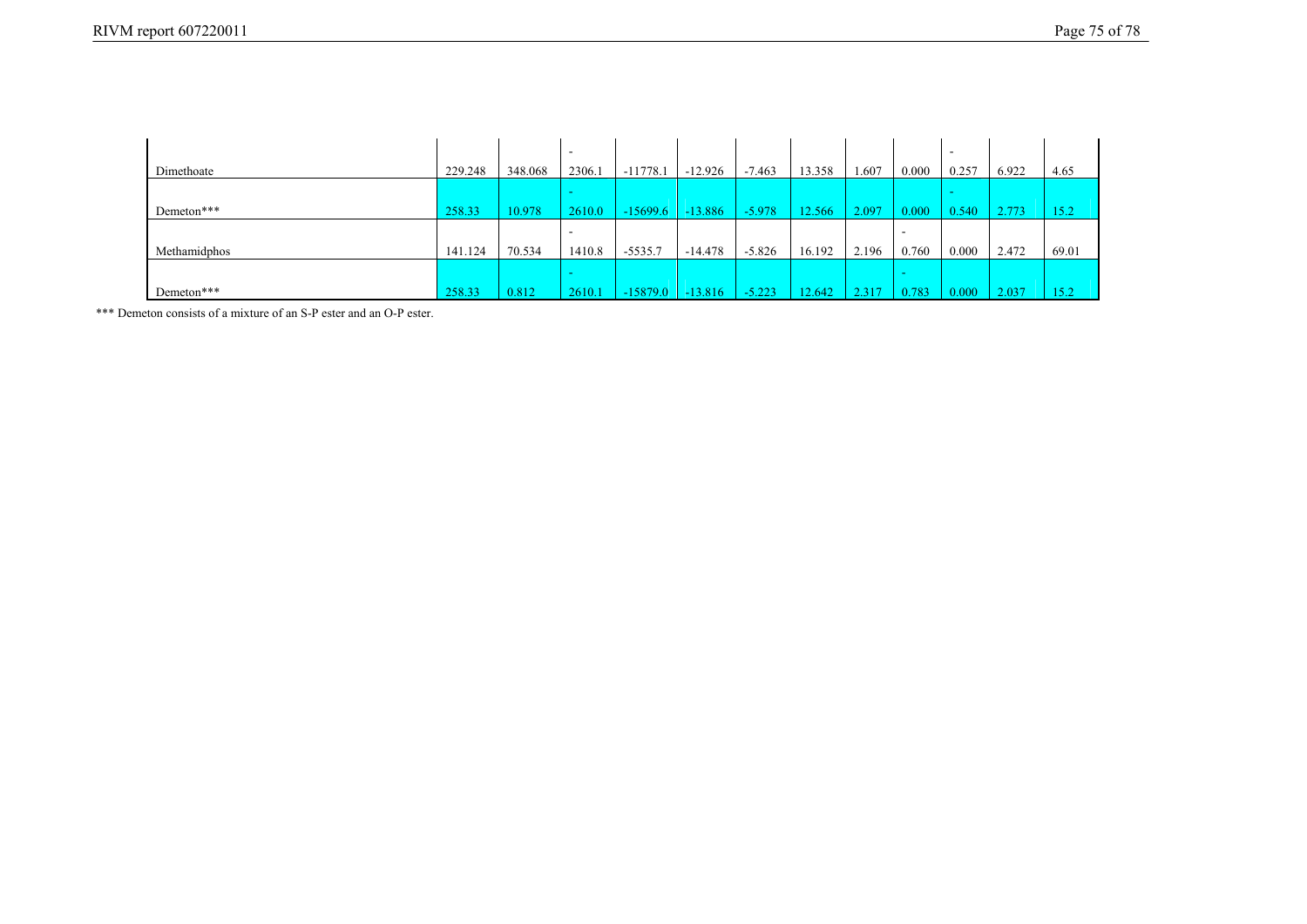# **B -** *Aedes aegypti* **(muggelarve)**

#### **B1 – Carbamates**

| <b>Chemical</b>                 | <b>MW</b> | <b>HOF</b> | TE     | EE         | Ehomo    | <b>Elumo</b> | <b>IP</b> | $Q_{C}$ | $Q_0$ | $Q_N$ | $Q_{S}$ | MU    | $EC_{50}$ |
|---------------------------------|-----------|------------|--------|------------|----------|--------------|-----------|---------|-------|-------|---------|-------|-----------|
|                                 |           |            |        |            |          |              |           |         |       |       |         |       |           |
| Carbofuran                      | 221.255   | $-410.599$ | 2696.3 | $-17042.5$ | $-8.862$ | 0.252        | 8.862     | 0.383   | 0.434 | 0.095 | 0.181   | 2.812 | 0.09      |
|                                 |           |            |        |            |          |              |           |         |       |       |         |       |           |
| Aldicarb                        | 190.26    | $-139.273$ | 2141.8 | $-11618.4$ | $-9.168$ | $-0.162$     | 9.168     | 0.399   | 0.385 | 0.110 | 0.251   | 4.880 | 0.28      |
|                                 |           |            |        |            |          |              |           |         |       |       |         |       |           |
| 1-Naphthalenol, methylcarbamate | 201.224   | $-127.956$ | 2340.1 | $-14158.9$ | $-9.015$ | $-0.791$     | 9.015     | 0.360   | 0.390 | 0.106 | 0.170   | 4.702 | 0.38      |
|                                 |           |            |        |            |          |              |           |         |       |       |         |       |           |
| Propoxur                        | 209.244   | $-401.802$ | 2577.5 | $-15892.2$ | $-9.204$ | 0.167        | 9.204     | 0.382   | 0.432 | 0.095 | 0.182   | 2.604 | 0.15      |

# **B2 – Organophosphates**

| Chemical          | <b>MW</b> | <b>HOF</b> | TE     | EE         | <b>Ehomo</b> | Elumo    | IP     | <b>OP</b> | 00    | <b>OS</b> | MU     | $EC_{50}$ |
|-------------------|-----------|------------|--------|------------|--------------|----------|--------|-----------|-------|-----------|--------|-----------|
|                   |           |            |        |            |              |          |        |           |       |           |        |           |
| Malathion         | 330.35    | $-266.330$ | 3725.9 | $-24807.1$ | $-13.491$    | $-7.055$ | 14.518 | .780      | 0.000 | 0.352     | 8.170  | 0.108     |
|                   |           |            |        |            |              |          |        |           |       |           |        |           |
| Fenitrothion      | 277.231   | 268.504    | 3178.7 | $-19077.9$ | $-13.617$    | $-7.102$ | 17.063 | 2.116     | 0.000 | 0.099     | 11.833 | 0.0031    |
|                   |           |            |        |            |              |          |        |           |       |           |        |           |
| Parathion         | 291.258   | 217.201    | 3328.5 | $-20578.5$ | $-13.665$    | $-6.859$ | 14.931 | 2.085     | 0.000 | 0.396     | 13.433 | 0.00265   |
|                   |           |            |        |            |              |          |        |           |       |           |        |           |
| Parathion, methyl | 263.204   | 326.380    | 3028.8 | $-16980.3$ | $-13.88$     | $-7.131$ | 16.906 | 2.143     | 0.000 | 0.265     | 13.779 | 0.013     |
|                   |           |            | ۰      |            |              |          |        |           |       |           |        |           |
| Dimethoate        | 229.248   | 348.068    | 2306.1 | $-11778.1$ | $-12.926$    | $-7.463$ | 13.358 | 607       | 0.000 | 0.257     | 6.922  | 5.35      |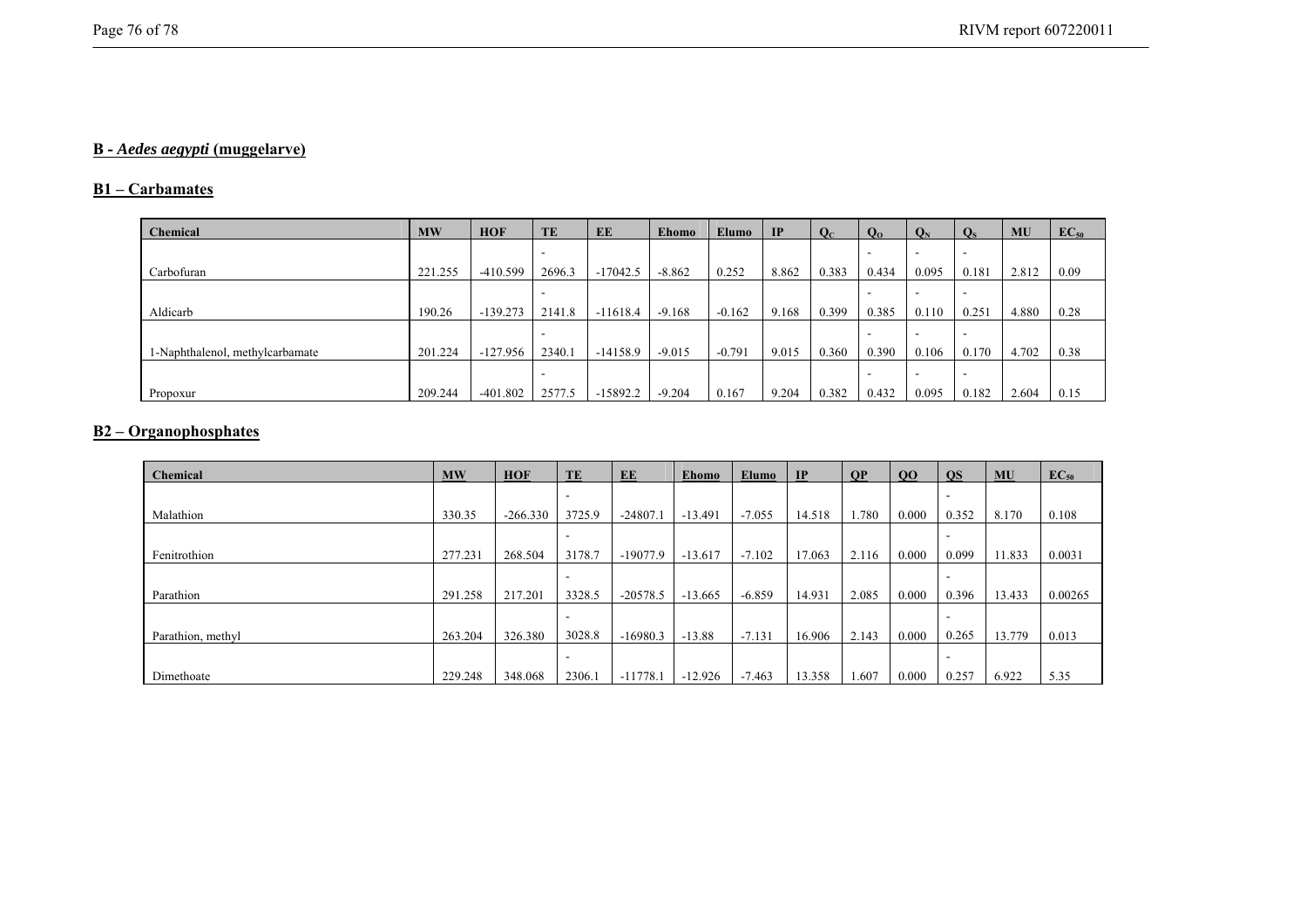# **C -** *Crassostrea virginica* **(Oester)**

# **C1 – Carbamates**

No toxicity data present in the database.

# **C2 – Organophosphates**

| Chemical        | $\mathbf{M}\mathbf{W}$ | <b>HOF</b> | TE                       | EE         | <b>Ehomo</b> | Elumo    | IP     | <b>OP</b> | 00                       | <b>OS</b>      | <b>MU</b> | $EC_{50}$ |
|-----------------|------------------------|------------|--------------------------|------------|--------------|----------|--------|-----------|--------------------------|----------------|-----------|-----------|
|                 |                        |            |                          |            |              |          |        |           | $\overline{\phantom{a}}$ |                |           |           |
| Dipterex        | 257.438                | $-114.733$ | 2836.7                   | $-13934.6$ | $-14.46$     | $-4.881$ | 13.486 | 2.292     | 0.834                    | 0.000          | 1.599     |           |
|                 |                        |            |                          |            |              |          |        |           | $\overline{\phantom{a}}$ |                |           |           |
| Chlorfenvinphos | 359.573                | $-145.188$ | 3878.1                   | $-25026.4$ | $-12.283$    | $-4.19$  | 13.212 | 2.398     | 0.793                    | 0.000          | 7.574     | 0.6       |
|                 |                        |            | $\overline{\phantom{a}}$ |            |              |          |        |           | $\overline{\phantom{a}}$ |                |           |           |
| Ethoprophos     | 242.331                | 278.119    | 2315.3                   | $-13453.0$ | $-13.84$     | $-6.578$ | 15.527 | 2.075     | 0.755                    | 0.000          | 2.135     | 16        |
|                 |                        |            | $\blacksquare$           |            |              |          |        |           |                          | $\overline{a}$ |           |           |
| Malathion       | 330.35                 | $-266.330$ | 3725.9                   | $-24807.1$ | $-13.491$    | $-7.055$ | 14.518 | 1.780     | 0.000                    | 0.352          | 8.170     | 9.07      |
|                 |                        |            |                          |            |              |          |        |           |                          | $\overline{a}$ |           |           |
| Diazinon        | 304.343                | $-42.824$  | 3254.5                   | $-23251.6$ | $-13.367$    | $-5.304$ | 12.426 | 1.753     | 0.000                    | 0.252          | 3.107     | 8.4       |
|                 |                        |            |                          |            |              |          |        |           |                          | $\overline{a}$ |           |           |
| Fenitrothion    | 277.231                | 268.504    | 3178.7                   | $-19077.9$ | $-13.617$    | $-7.102$ | 17.063 | 2.116     | 0.000                    | 0.099          | 11.833    | 0.52      |
|                 |                        |            | $\blacksquare$           |            |              |          |        |           |                          | ä,             |           |           |
| Fonophos        | 246.322                | 621.596    | 2195.8                   | $-12620.2$ | $-13.27$     | $-6.649$ | 13.247 | 1.097     | 0.000                    | 0.231          | 2.113     | 0.33      |
|                 |                        |            | $\blacksquare$           |            |              |          |        |           |                          | ä,             |           |           |
| Methylazinphos  | 317.317                | 617.162    | 3221.2                   | $-20612.7$ | $-12.562$    | $-6.956$ | 13.247 | 1.884     | 0.000                    | 0.426          | 6.667     | 0.62      |
|                 |                        |            |                          |            |              |          |        |           |                          | $\overline{a}$ |           |           |
| Parathion       | 291.258                | 217.201    | 3328.5                   | $-20578.5$ | $-13.665$    | $-6.859$ | 14.931 | 2.085     | 0.000                    | 0.396          | 13.433    | 0.85      |
|                 |                        |            | $\overline{\phantom{a}}$ |            |              |          |        |           |                          | $\overline{a}$ |           |           |
| Fenthion        | 278.32                 | 174.169    | 2784.3                   | $-17172.7$ | $-12.616$    | $-4.978$ | 12.592 | 2.043     | 0.000                    | 0.613          | 8.827     | 0.58      |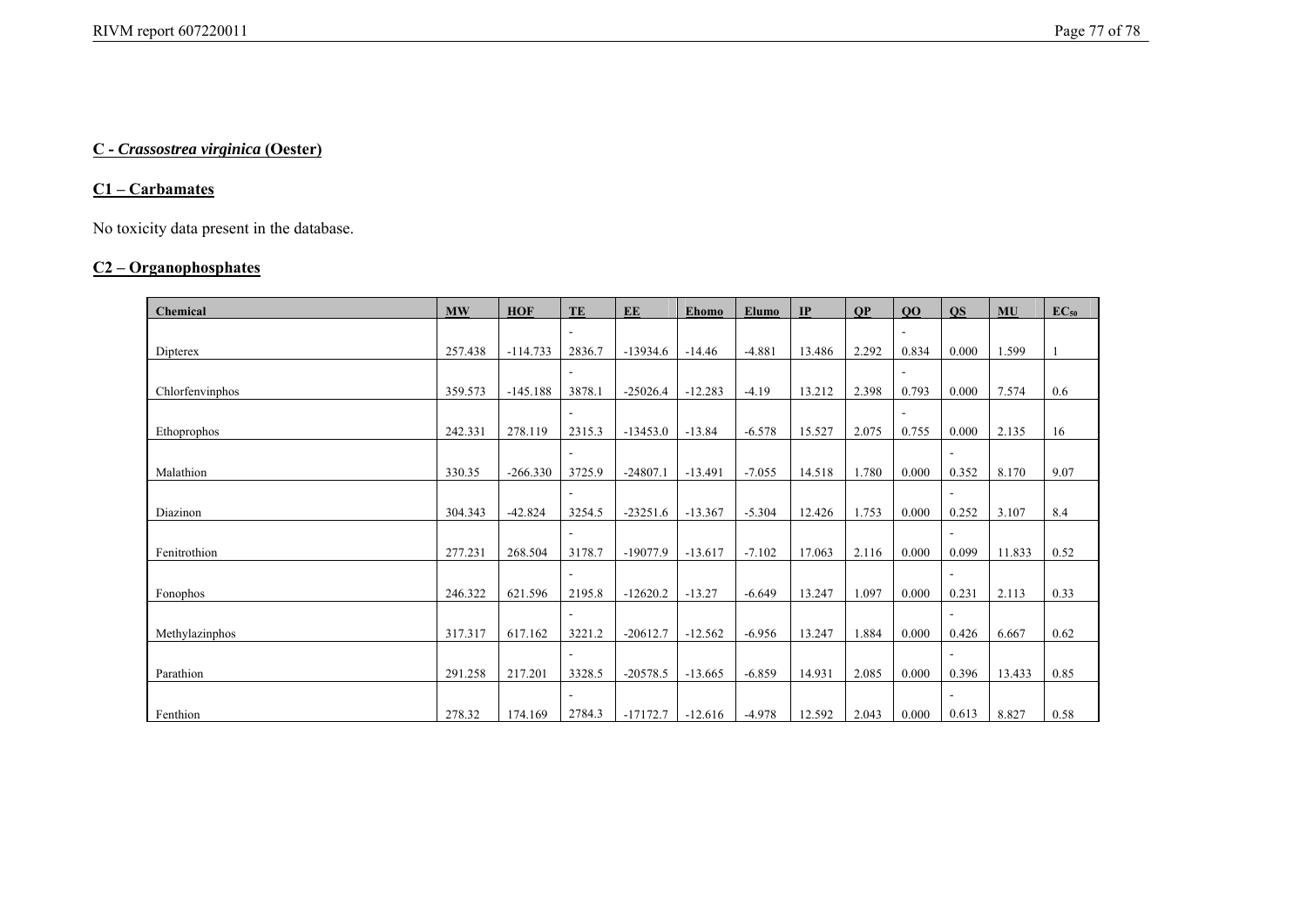## **D -** *Brachydanio rerio* **(Vis)**

#### **D1 – Carbamates**

No toxicity data present in the database

### **D2 – Organophosphates**

| Chemical                                              | <b>MW</b> | <b>HOF</b> | TE                       | EE         | <b>Ehomo</b> | <b>Elumo</b> | IP     | <b>OP</b> | QO                       | <b>OS</b>                | <b>MU</b> | $EC_{50}$ |
|-------------------------------------------------------|-----------|------------|--------------------------|------------|--------------|--------------|--------|-----------|--------------------------|--------------------------|-----------|-----------|
|                                                       |           |            |                          |            |              |              |        |           |                          |                          |           |           |
|                                                       |           |            | $\overline{\phantom{a}}$ |            |              |              |        |           | $\overline{\phantom{a}}$ |                          |           |           |
| Phosphoric acid, 2.2-dichloro-ethenyl, dimethyl ester | 220.977   | $-211.489$ | 2505.9                   | $-11162.0$ | $-14.48$     | $-4.408$     | 13.199 | 2.373     | 0.848                    | 0.000                    | 1.801     | 100       |
|                                                       |           |            | ۰                        |            |              |              |        |           |                          |                          |           |           |
| Malathion                                             | 330.35    | $-266.330$ | 3725.9                   | $-24807.1$ | $-13.491$    | $-7.055$     | 14.518 | 1.780     | 0.000                    | 0.352                    | 8.170     | 0.035     |
|                                                       |           |            |                          |            |              |              |        |           |                          |                          |           |           |
| Diazinon                                              | 304.343   | $-42.824$  | 3254.5                   | $-23251.6$ | $-13.367$    | $-5.304$     | 12.426 | 1.753     | 0.000                    | 0.252                    | 3.107     | 0.0012    |
|                                                       |           |            |                          |            |              |              |        |           |                          |                          |           |           |
| Parathion                                             | 291.258   | 217.201    | 3328.5                   | $-20578.5$ | $-13.665$    | $-6.859$     | 14.931 | 2.085     | 0.000                    | 0.396                    | 13.433    | 5.6       |
|                                                       |           |            | -                        |            |              |              |        |           |                          |                          |           |           |
| Dimethoate                                            | 229.248   | 348.068    | 2306.1                   | $-11778.1$ | $-12.926$    | $-7.463$     | 13.358 | .607      | 0.000                    | 0.257                    | 6.922     | 6.2       |
|                                                       |           |            | $\sim$                   |            |              |              |        |           |                          | $\overline{\phantom{a}}$ |           |           |
| Demeton***                                            | 258.33    | 10.978     | 2610.0                   | $-15699.6$ | $-13.886$    | $-5.978$     | 12.566 | 2.097     | 0.000                    | 0.540                    | 2.773     | 10        |

\*\*\* Demeton consists of a mixture of an S-P ester and an O-P ester. The data reported here reflect the S-P ester.